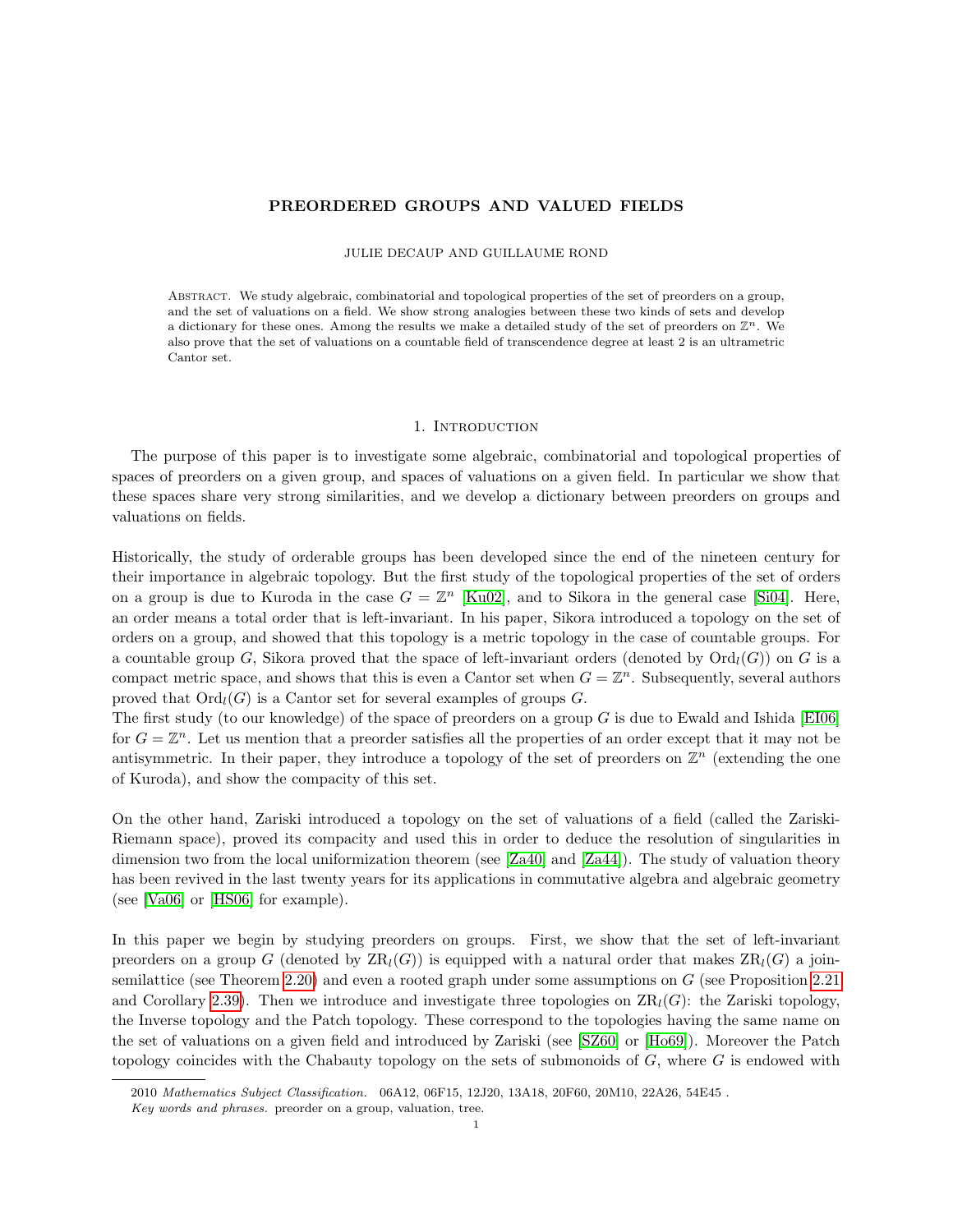the cofinite topology. We prove that  $\text{ZR}_l(G)$  is compact for these three topologies (using the same argument as Zariski for the case of spaces of valuations), see Theorem [2.30.](#page-6-0) The first two topologies are not metric, but we show, following Sikora, that the last one is ultrametric when  $G$  is countable (see Proposition [2.67\)](#page-13-0). Let us mention that these three topologies coincide on the subset of orders and, therefore, correspond to the topology introduced by Sikora. Then we study in more details the case of abelian groups, and we make a detailed study of  $\text{ZR}(\mathbb{Z}^n)$ : we show that this is not a Cantor set in general, but that it contains infinitely many explicit Cantor subsets when  $n \geq 2$ , generalizing the result of Sikora (see Theorem [3.15\)](#page-18-0). In fact the set  $\text{ZR}(\mathbb{Z}^n)$  can be seen as a rooted graph on which acts  $\text{Aut}(\mathbb{Q}^n)$ . More precisely  $\text{ZR}(\mathbb{Z}^n)$  can be seen as follows: we consider the rooted graph  $T_0$  that has one root  $\leq_0$  and a set of vertices in bijection with the sphere of dimension  $n - 1$ , and the edges are the pairs  $(\leq_0, \leq)$  where  $\preceq$  runs over the other vertices. Then  $\text{ZR}(\mathbb{Z}^n)$  is obtained by gluing  $T_0$  with infinitely many copies of the  $\text{ZR}(\mathbb{Z}^d)$  for  $d < n$ . From this we deduce an effective version of Hausdorff-Alexandroff Theorem for the spheres of any dimension (Proposition [3.19\)](#page-20-0). The case of non-commutative groups is much more difficult in general. We provide two examples: the description of  $\text{ZR}(G)$  when G is the fundamental group of the Klein bottle, and we give an example of a torsion free group  $G$  for which  $\operatorname{ZR}(G)$  is trivial.

Then we develop the analogy with the set of valuations on a field  $\mathbb{K}$ . We denote by  $\text{ZR}(\mathbb{K}/\mathbb{K})$  the set of valuations on K that are trivial on the subfield k. Here again,  $\operatorname{ZR}(\mathbb{K}/\mathbb{k})$  is a join-semilattice (Proposition [4.31\)](#page-29-0). When K is a countable field, we show in an explicit way that the Patch topology is an ultrametric topology (see Theorem [4.43\)](#page-31-0). The main difference with  $ZR<sub>l</sub>(G)$  for a group G, is that the subfield k plays the role of the trivial subgroup  $\{1\}$ , but k is not finite in general. Therefore several difficulties appear. For example, the Zariski, Inverse and Patch topologies do not coincide in general on the set of rational valuations, but they do when k is a finite field (see Proposition [4.22\)](#page-28-0). Then, by analogy with the case of orders and preorders on  $\mathbb{Z}^n$ , we investigate when  $\operatorname{ZR}(\mathbb{K}/\mathbb{K})$  (or some subsets of it) are Cantor sets. First we prove an analogue of the result of Sikora: the set of rational valuations on  $\mathbb{k}(x_1,\ldots,x_n)$  vanishing on k (when k is a finite field), is a Cantor set for the Zariski topology (see Theorem [4.50\)](#page-34-0). When k is not finite, this set is unfortunately not closed, therefore not compact. But we prove that  $\text{ZR}(\mathbb{K}/\mathbb{k})$  is a Cantor set for the Patch topology when  $k \longrightarrow \mathbb{K}$  is a finitely generated field extension of transcendence degree at least 2 and k is at most countable (Theorem [4.51\)](#page-35-0).

| Group $G$                            | Field $K$                                 |
|--------------------------------------|-------------------------------------------|
| monoid $S$                           | Ring $R$                                  |
| Preorder $\preceq$                   | Valuation $\nu$                           |
| Preorder monoid $V_{\prec}$          | Valuation ring $V_{\nu}$                  |
| maximal ideal $\mathfrak{m}_{\prec}$ | maximal ideal $\mathfrak{m}_{\nu}$        |
| rank $(\preceq)$                     | $rank(\nu)$                               |
| Residue group $G_{\preceq}$          | Residue field $\mathbb{k}_{\nu}$          |
| $\deg(\preceq)$                      | tr. $\deg_{\mathbf{k}}(\mathbf{k}_{\nu})$ |
| $\mathcal{O}_u$                      | $\mathcal{O}(x)$                          |
| $\mathcal{U}_n$                      | (x <sup>2</sup> )                         |

The dictionary between preorders on a group  $G$  and valuations on a field  $K$  can be summarized in the following table (the corresponding objects will be introduced all along the paper):

Let us mention that this analogy has been emphasized in the case of preorders on  $\mathbb{Z}^n$  and valuations on  $\Bbbk(x_1,\ldots,x_n)$  in [\[EI06\]](#page-36-2), where the authors extend the Zariski topology to the set of preorders on  $\mathbb{Z}^n$  and show its compacity, and in [\[Te18\]](#page-36-8) where the author provides a new proof of the fact that the set of orders on  $\mathbb{Z}^n$  is a Cantor set. This work has been motivated by our previous work where we used in an essential way the compacity of  $\text{ZR}(\mathbb{Z}^n)$  [\[ADR\]](#page-36-9).

Acknowledgments. We would like to thank Andrés Navas for stimulating discussions related to this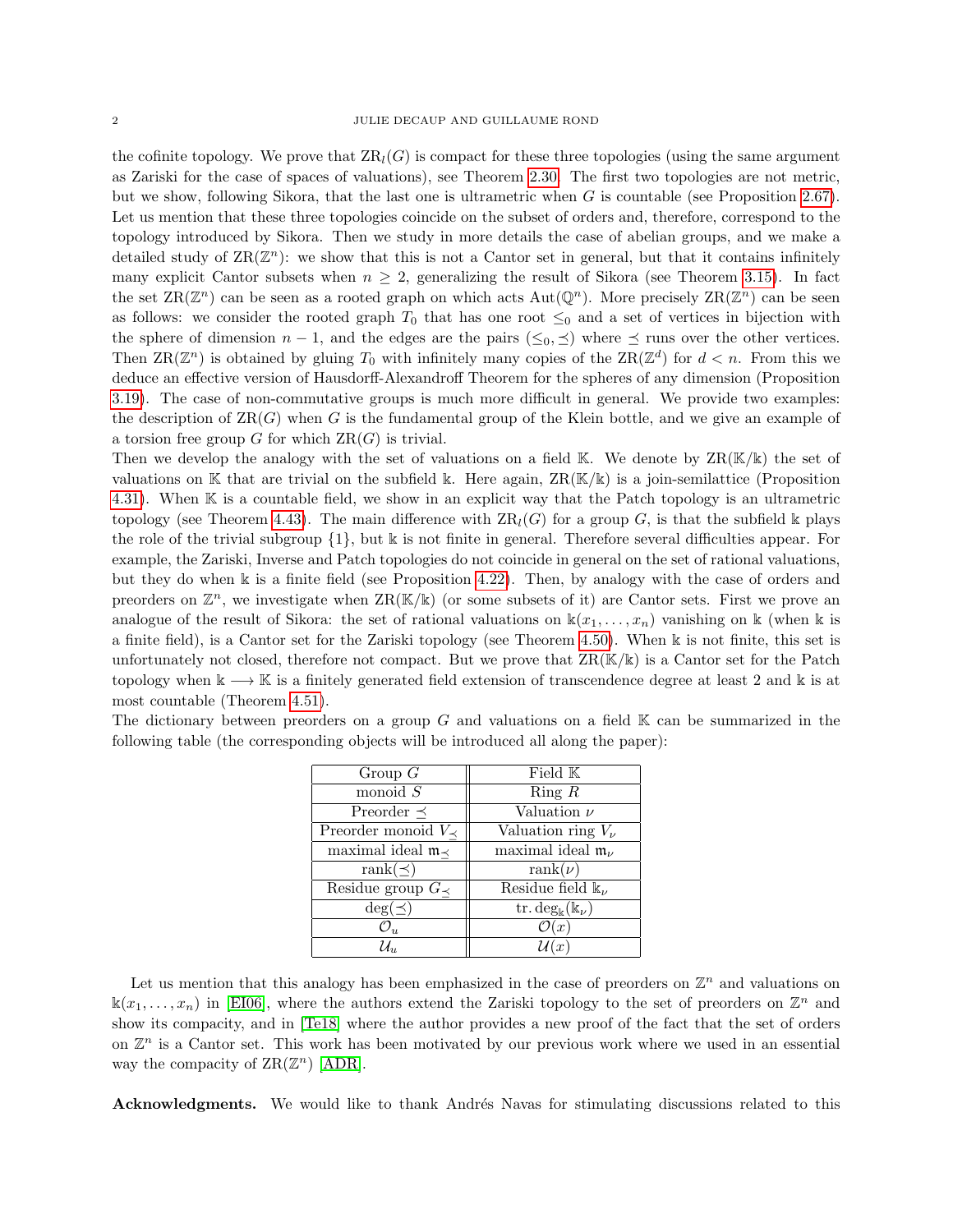work. The second author is deeply grateful to the UMI LASOL of CNRS where this project has been carried out.

## 2. The Zariski-Riemann space of preorders

## 2.1. Generalities.

<span id="page-2-0"></span>**Definition 2.1.** Let G be a group. We denote by  $\text{ZR}_l(G)$  the set of left-invariant (total) preorders on G, i.e. the set of binary relations  $\preceq$  on G such that

- i)  $\forall u, v \in G, u \preceq v \text{ or } v \preceq u,$
- ii)  $\forall u, v, w \in G, u \leq v$  and  $v \leq w$  implies  $u \leq w$ ,
- iii) (left invariance)  $\forall u, v, w \in G, u \leq v$  implies  $wu \leq wv$ .

In the same way, we define right-invariant preorders whose set is denoted by  $\operatorname{ZR}_r(G)$ . The set of preorders that are bi-invariant, that is, left and right-invariant, is denoted by  $\operatorname{ZR}(G)$ . The subset of orders of  $\operatorname{ZR}_*(G)$ is denoted by  $Ord_*(G)$  for  $* = l$ , r or  $\emptyset$ .

The trivial preorder, i.e. the unique preorder  $\preceq$  such that  $u \preceq v$  for every  $u, v \in G$  is denoted by  $\leq_0$ .

Remark 2.2. Sometimes in the literature, the terminology preorder refers to binary relations satisfying only Properties ii) and iii) given in Definition [2.1.](#page-2-0) In this case, the binary relations satisfying Definition [2.1](#page-2-0) are called total preorders in these ones. Both conventions exist and the one we choose is the one given in [\[EI06\]](#page-36-2). These are also very strongly related to the notion of relative order - see Remark [2.54](#page-11-0) for more details about this notion.

Remark 2.3. If G is an abelian group, then  $\operatorname{ZR}_l(G) = \operatorname{ZR}_l(G) = \operatorname{ZR}_r(G)$ .

Remark 2.4. There is a bijection between  $\operatorname{ZR}_l(G)$  and  $\operatorname{ZR}_r(G)$  defined as follows: For  $\preceq \in \text{ZR}_l(G)$  we define the right-invariant preorder  $\preceq'$  by

 $\forall u, v \in G, u \preceq' v \Longleftrightarrow v^{-1} \preceq u^{-1}.$ 

So from now on, we will no longer consider right-invariant preorders.

**Definition 2.5.** Let G be a group. For  $\preceq \in \operatorname{ZR}_*(G)$  and  $u, v \in G$ , we write  $u \prec v$  if

 $u \prec v$  and  $\neg(v \prec u)$ .

<span id="page-2-1"></span>**Lemma 2.6.** Let G be a group. Let a, b, c,  $d \in G$  with  $a \preceq b$  and  $c \preceq d$ .

- (1) If  $\preceq \in \operatorname{ZR}(G)$  then  $ac \preceq bd$ .
- (2) If  $\preceq \in \operatorname{ZR}_l(S)$ , then  $b^{-1}ad^{-1}c \preceq 1$ .

If we assume moreover that  $a \prec b$  or  $c \prec d$ , then we obtain strict inequalities in both cases.

*Proof.* For the first inequality just remark that  $ac \leq bc \leq bd$ .

Now if  $\preceq \in \operatorname{ZR}_l(G)$  we have  $b^{-1}a \preceq 1$  and  $d^{-1}c \preceq 1$ . Therefore we have  $b^{-1}ad^{-1}c \preceq b^{-1}a \preceq 1$ . Let us remark that if  $a \prec b$ ,  $\preceq \in \text{ZR}_l(G)$ , then  $ca \prec cb$  for every  $c \in G$ . Thus the cases of strict inequalities are proved as the previous cases.

**Definition 2.7.** Let G be a group. Let  $\preceq \in \operatorname{ZR}_*(G)$ . We define a congruence relation  $\sim_{\preceq}$  as follows:

$$
u \sim_{\preceq} v
$$
 if  $u \preceq v$  and  $v \preceq u$ .

This congruence relation is compatible with the group law if  $\preceq$  is bi-invariant. In this case the quotient  $G/\sim \zeta$  is a group denoted by  $G^{\preceq}$  and  $\preceq$  induces in an obvious way an order on  $G^{\preceq}$  still denoted by  $\preceq$ .

Remark 2.8. Let G be a group. If  $Tor(G) \neq \{1\}$ , then  $Ord_*(G) = \emptyset$ . Indeed let  $u \in Tor(G)$  be of order  $n \geq 1$  and let  $\preceq \in \text{Ord}_*(G)$ . Assume  $1 \preceq u$ . Thus

$$
1 \le u \le u^2 \le \dots \le u^n = 1.
$$

Since  $\preceq$  is an order, we have  $u = 1$ . The same is true if we assume  $u \preceq 1$ . Therefore Tor(G) = {1}.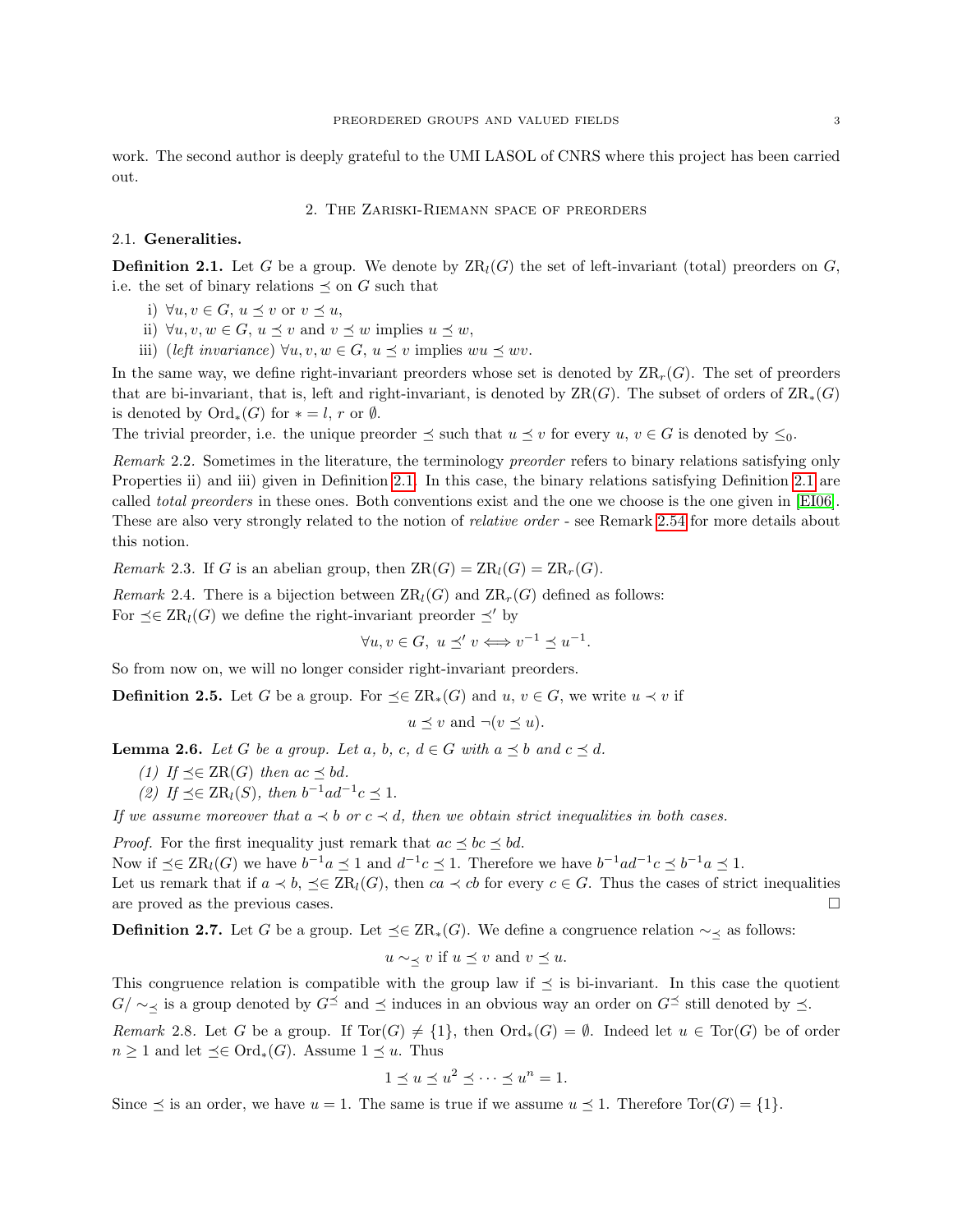2.2. **Preorder monoid.** Let G be a group and  $\preceq \in \operatorname{ZR}_l(G)$ . We set

<span id="page-3-0"></span>
$$
V_{\preceq} = \{ u \in G \mid u \succeq 1 \},\
$$

$$
\mathfrak{m}_{\preceq} := \{ u \in G \mid u \succ 1 \}.
$$

It is straightforward to check that  $V_{\prec}$  is a monoid, and  $\mathfrak{m}_{\prec}$  a two-sided ideal of  $V_{\prec}$  (by Lemma [2.6\)](#page-2-1). Moreover  $V_{\preceq}$  is a preorder monoid:

**Definition 2.9.** Let G be a group and V be a sub monoid of G. We say that V is a preorder monoid if

(2.1) 
$$
\forall u \in G, \quad u \in V \text{ or } u^{-1} \in V.
$$

Moreover, if V is a preorder monoid, then  $V = V_{\preceq}$  where  $\preceq \in \operatorname{ZR}_l(G)$  is defined as follows: for every u,  $v \in G$ , we set  $u \succeq v$  if and only if  $v^{-1}u \in V$ . Since V satisfies [\(2.1\)](#page-3-0), Definition [2.1](#page-2-0) i) is satisfied. Since V is a monoid, Definition [2.1](#page-2-0) ii) is satisfied, and Definition [2.1](#page-2-0) iii) is automatically satisfied.

Moreover  $\preceq$  is bi-invariant if and only if  $V_{\preceq}$  is a normal sub monoid of G, that is

$$
\forall u \in V_{\preceq}, v \in G, \ v^{-1}uv \in V_{\preceq}.
$$

We remark that  $m_\preceq$  is the unique maximal two-sided ideal of  $V_\preceq$  since the inverse of every element of  $V_\preceq \mbox{m}_{\preceq}$ is in  $V_{\prec}$ .

**Definition 2.10.** Let G be a group and  $\preceq \in \text{ZR}_l(G)$ . The monoid  $V_{\preceq}$  is called the *preorder monoid associated*  $to \leq$ , and  $m_{\prec}$  is its maximal ideal.

## 2.3. Ordering of the set of orders.

**Definition 2.11.** Given two preorders  $\preceq_1$ ,  $\preceq_2 \in \operatorname{ZR}_l(G)$  where G is a group, we say that  $\preceq_2$  refines  $\preceq_1$  if

$$
\forall u, v \in G, u \preceq_2 v \Longrightarrow u \preceq_1 v.
$$

<span id="page-3-1"></span>*Remark* 2.12. Let  $\preceq_1$ ,  $\preceq_2 \in \operatorname{ZR}_l(G)$ . If  $\preceq_1$  refines  $\preceq_2$  and  $\preceq_2$  refines  $\preceq_1$  then  $\preceq_1 = \preceq_2$ .

*Remark* 2.13. By contraposition,  $\preceq_2$  refines  $\preceq_1$  if and only if

$$
\forall u, v \in G, u \prec_1 v \Longrightarrow u \prec_2 v.
$$

**Definition 2.14.** Let G be a group. We define an order  $\leq$  on  $\text{ZR}_l(G)$  as follows: for every preorders  $\preceq_1$ ,  $\preceq_2 \in \operatorname{ZR}_l(G)$  we have

$$
\preceq_1 \leq \preceq_2
$$

if  $\leq_2$  is a refinement of  $\leq_1$ . By Remark [2.12](#page-3-1) it is straightforward to check that  $\leq$  is an order.

<span id="page-3-2"></span>**Lemma 2.15.** Let G be a group. Given  $\preceq$ ,  $\preceq' \in \operatorname{ZR}_l(G)$ , the following properties are equivalent:

i)  $\preceq$  <  $\preceq'$ ii)  $V_{\preceq'} \subset V_{\preceq}$ iii)  $m \prec \subset m \prec'$ 

*Proof.* Assume i) holds, and let  $u \in V_{\preceq'}$ , that is  $u \succeq' 1$ . Then  $u \succeq 1$  and  $u \in V_{\preceq}$ . Thus ii) holds. Now assume that ii) holds, and let  $u \in \mathfrak{m}_{\preceq}$ , that is  $u > 1$ . Therefore  $u^{-1} \prec 1$ , that is  $u^{-1} \notin V_{\preceq}$ . Thus  $u^{-1} \notin V_{\preceq'}$  and  $u \in \mathfrak{m}_{\preceq'}$ . Thus iii) holds.

Finally, assume iii) holds. Let  $u, v \in G$  with  $u \prec v$ , that is  $u^{-1}v \succ 1$ . Thus,  $u^{-1}v \in \mathfrak{m}_{\preceq} \subset \mathfrak{m}_{\preceq'}$ . Therefore  $u \prec' v$ , and  $\preceq \leq \preceq'$ . .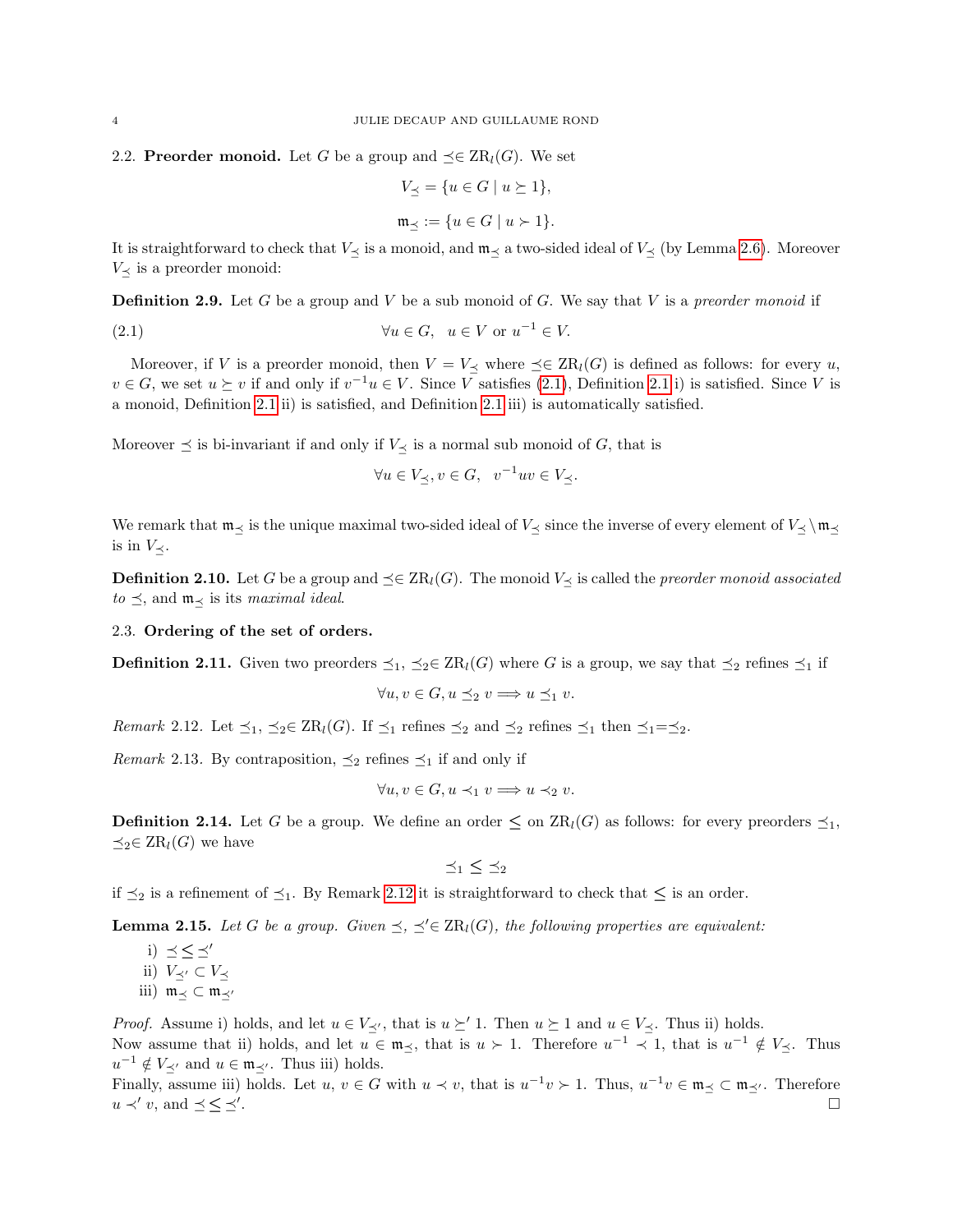**Lemma 2.16.** Let G be a group and let  $E \subset \operatorname{ZR}_l(G)$  be non empty. The set

$$
A_E := \left\{ S \text{ sub monoid of } G \mid \bigcup_{\preceq \in E} V_{\preceq} \subset S \right\}
$$

is non empty and contains a minimal element. This minimal element is a preorder monoid, and its associated preorder is denoted by  $\preceq_{\inf E}$ . It is the infimum of E. Moreover, if  $E \subset \text{ZR}(G)$ , then  $\preceq_{\text{inf } E}$  is bi-invariant.

*Proof.* We have that  $G \in A_E$ , therefore this set is not empty. We set  $V := \bigcap_{S \in A_E}$ S. We have  $\bigcup$  $\bigcup_{\preceq \in E} V_{\preceq} \subset V,$ and for every  $u \in G$ ,  $u \in V$  or  $u^{-1} \in V$  since the  $V_{\preceq}$  are preorder monoids. Moreover V is a monoid since the S are monoids. This proves the existence of  $\preceq_{\inf E}$ . By Lemma [2.15,](#page-3-2)  $\preceq_{\inf E}$  is the infimum of E. Now, if all the  $V_{\preceq}$  are normal monoids, then V is a normal monoid, and  $\preceq_{\inf E}$  is bi-invariant.

Let G be a group and let  $\preceq \in \operatorname{ZR}_*(G)$ . We set

$$
Raf^-_*(\preceq) := \{ \preceq' \in \operatorname{ZR}_*(G) \text{ such that } \preceq' \preceq \preceq \},
$$
  

$$
Raf^+_*(\preceq) := \{ \preceq' \in \operatorname{ZR}_*(G) \text{ such that } \preceq \preceq \preceq' \}.
$$

<span id="page-4-2"></span>**Lemma 2.17.** Let G be a group and  $E \subset \operatorname{ZR}_*(G)$ . We have

$$
\bigcap_{\preceq \in E} \operatorname{Raf}^-_*(\preceq) = \operatorname{Raf}^-_* (\preceq_{\inf E}).
$$

Proof. Indeed, we have

$$
\preceq' \leq \preceq_{\inf E} \Longleftrightarrow V_{\preceq_{\inf E}} \subset V'_{\preceq} \Longleftrightarrow [\forall \preceq \in E, V_{\preceq} \subset V_{\preceq'}] \Longleftrightarrow [\forall \preceq \in E, \preceq' \leq \preceq].
$$

*Remark* 2.18. If  $E := \{\leq_1, \leq_2\}$ , then  $\preceq_{\inf E}$  is denoted by  $\preceq_1 \wedge \preceq_2$ .

<span id="page-4-3"></span>**Lemma 2.19.** Let G be a group. Let  $\preceq_1$ ,  $\preceq_2 \in \operatorname{ZR}_l(G)$ , none of them refining the other one. Then there is  $u \in G$  such that

 $u \prec_1 1$  and  $1 \prec_2 u$ .

*Proof.* Because  $\preceq_2$  is not refining  $\preceq_1$  there are  $a, b \in G$  such that  $a \preceq_2 b$  and  $b \prec_1 a$ . By symmetry there are  $c, d \in G$  such that  $c \preceq_1 d$  and  $d \prec_2 c$ . Set  $u = a^{-1}bd^{-1}c$ . Then  $u \prec_1 1$  by Lemma [2.6.](#page-2-1) By symmetry we have  $1 \prec_2 u$ .

Therefore we have:

<span id="page-4-0"></span>**Theorem 2.20.** Let G be a group. Then  $ZR_*(G)$  is a join-semilattice, that is, a partially ordered set in which all subsets have an infimum.

Moreover, for every  $\preceq \in \operatorname{ZR}_*(G)$ ,  $(\operatorname{Raf}^-_*(\preceq), \preceq)$  is a totally ordered set.

*Proof.* We have that  $\text{ZR}_*(G)$  is a join-semilattice by Lemma [2.17.](#page-4-2) Now let  $\preceq \in \operatorname{ZR}_*(G)$ . Let  $\preceq_1$ ,  $\preceq_2 \in \operatorname{Raf}^-_*(\preceq)$ ,  $\preceq_1 \neq \preceq_2$ . Assume, aiming for contradiction, that  $\preceq_1 \notin \operatorname{Raf}^-_*(\preceq_2)$ and  $\leq_2 \notin \operatorname{Raf}^-_*(\leq_1)$ . Then by Lemma [2.19](#page-4-3) there exists  $u \in G$  such that  $u \prec_1 1$  and  $u \succ_2 1$ . Since  $\preceq$  refines  $\preceq_1$  and  $\preceq_2$  then  $u \prec 1$  and  $u \succ 1$  which is a contradiction.

## <span id="page-4-1"></span>Proposition 2.21. Assume the following:

- i) for every  $\preceq \in \operatorname{ZR}_*(G)$ , there is a maximal element  $\preceq' \prec \preceq$ .
- ii) for every  $\preceq_1$ ,  $\preceq_2 \in \operatorname{ZR}_*(G)$  with  $\preceq_1 < \preceq_2$ , there is a minimal  $\preceq' \in \operatorname{ZR}_*(G)$  such that

$$
\preceq_1 < \preceq' \,\boldsymbol{\leq} \, \preceq_2.
$$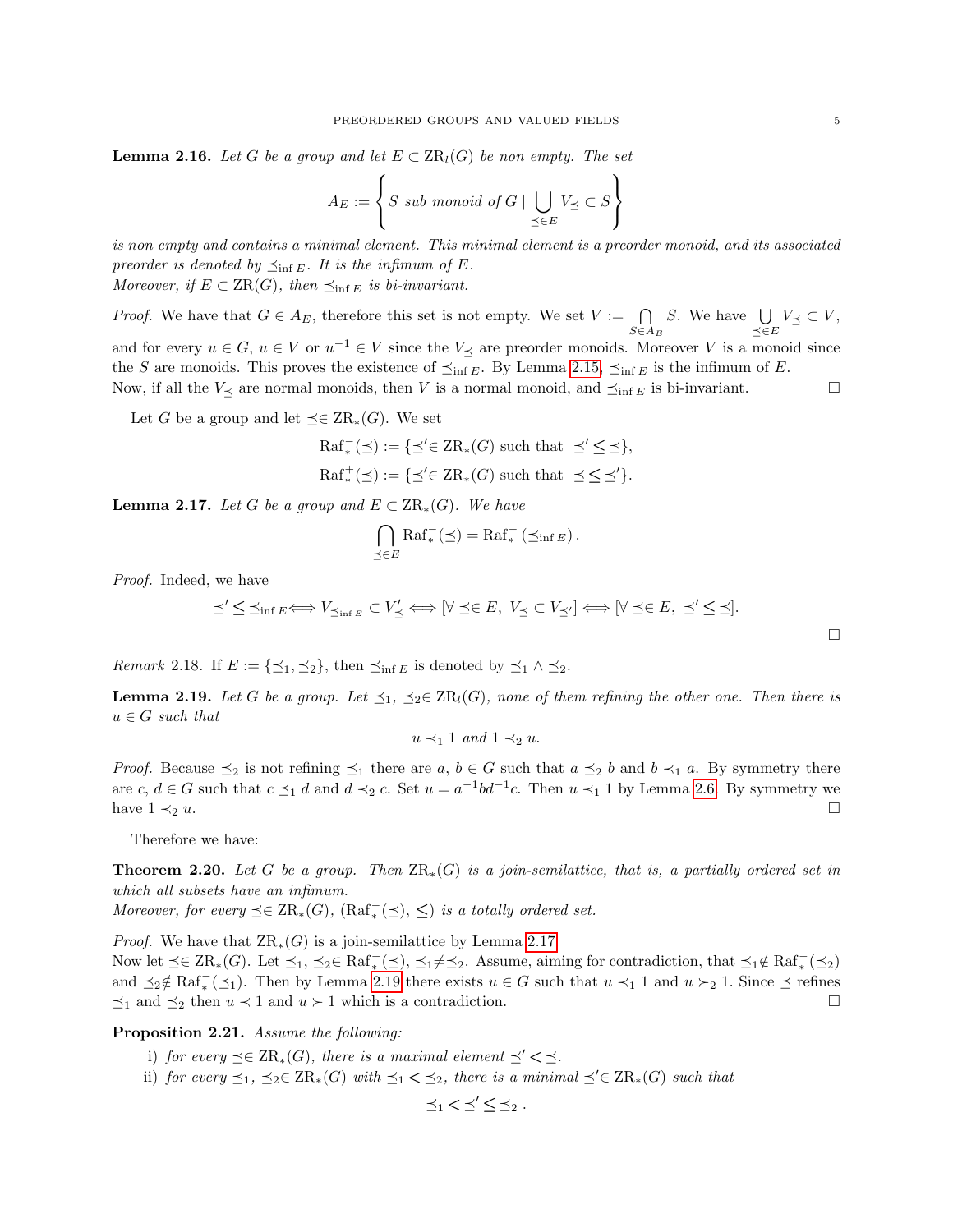In this case,  $\text{ZR}_*(G)$  has a rooted tree structure: the vertices of  $\text{ZR}_*(G)$  are the elements of  $\text{ZR}_*(G)$ , and there is an edge between two vertices  $\preceq_1$ ,  $\preceq_2$  if  $\preceq_1$   $\lt\preceq_2$  or  $\preceq_2$   $\lt\preceq_1$  and there is no preorder between  $\preceq_1$ and  $\preceq_2$ . The root is the trivial preorder.

*Proof.* We only have to prove that, for every  $\leq_1$ ,  $\leq_2 \in \operatorname{ZR}_*(G)$ , there is a unique path connecting  $\leq_1$  to  $\leq_2$ . By replacing  $\leq_2$  by  $\leq_1 \wedge \leq_2$ , we may assume that  $\leq_2 \leq \leq_1$ . Since  $\text{Raf}_{*}^{-}(\leq_1)$  is totally ordered, we only need to prove that there is a path between  $\preceq_2$  and  $\preceq_1$ . We consider the set

$$
E := \{ \preceq \in \operatorname{Raf}^-_*(\preceq_1) \cap \operatorname{Raf}^+_*(\preceq_2) \mid \preceq \text{ is connected to } \preceq_1 \}.
$$

We claim that  $\preceq_{\inf E} \in E$ . First we have  $\preceq_{\inf E} \in \text{Raf}_{*}^{-}(\preceq_{1}) \cap \text{Raf}_{*}^{+}(\preceq_{2})$  since it is the infimum of E. Moreover, by ii), if  $\preceq_{\inf E}$   $\neq \preceq_1$ , then there is a minimal  $\preceq \in \operatorname{ZR}_*(G)$  such that  $\preceq_{\inf E}$   $\lt \preceq \preceq \preceq_1$ . Therefore  $\preceq_{\inf E}$  is connected by an edge to  $\preceq$  and  $\preceq \in E$ .

Now, if  $\preceq_2 \neq \preceq_{\inf E}$ , then by i) there is  $\preceq \in \operatorname{ZR}_*(G)$  such that  $\preceq_2 \preceq \preceq \preceq_{\inf E}$ , and  $\preceq$  and  $\preceq_{\inf E}$  are connected by an edge. This contradicts the definition of E. Therefore  $\preceq_{\inf E} = \preceq_2$ . This proves the result.

#### 2.4. Topologies.

## 2.4.1. The Zariski topology.

**Definition 2.22.** Let G be a group. The Zariski topology on  $\text{ZR}_*(G)$  (or Z-topology for short) is the topology for which the sets

$$
\mathcal{O}_u := \{ \preceq \in \operatorname{ZR}_*(G) \mid u \succeq 1 \},
$$

where  $u$  runs over the elements of  $G$ , form a basis of open sets.

<span id="page-5-0"></span>**Proposition 2.23.** Let G be a group. The order  $\leq$  is the specialization order of the topological set  $\text{ZR}_{\ast}(G)$ , that is

$$
\forall \preceq_1, \preceq_2 \in \operatorname{ZR}_*(G), \preceq_1 \leq \preceq_2 \iff \overline{\{\preceq_2\}}^Z \subset \overline{\{\preceq_1\}}^Z
$$

where  $\overline{E}^Z$  is the closure of  $E \subset \operatorname{ZR}_*(G)$  for the Zariski topology.

*Proof.* Let  $\leq_1$   $\leq$   $\leq_2$ . If  $\leq_2 \in \mathcal{O}_u$ , then  $u \succeq_2 1$  and  $u \succeq_1 1$  since  $\leq_2$  refines  $\leq_1$ . Thus  $\leq_1 \in \mathcal{O}_u$ . Hence every open set containing  $\preceq_2$  contains  $\preceq_1$ . Hence  $\preceq_2$  belongs to the Z-closure of  $\{\preceq_1\}$ .

On the other hand assume  $\overline{\{\preceq_2\}}^Z \subset \overline{\{\preceq_1\}}^Z$ . Let  $u, v \in G$  such that  $u \succeq_2 v$ , that is  $\preceq_2 \in \mathcal{O}_{v^{-1}u}$ . Since  $\mathcal{O}_{v^{-1}u}$ is open we have  $\preceq_1 \in \mathcal{O}_{v^{-1}u}$ . Therefore  $u \succeq_1 v$  and  $\preceq_1 \preceq \preceq_2$ .

In particular this implies that for a given preorder  $\preceq \in \operatorname{ZR}_*(G)$  we have  $\operatorname{Raf}^+_*(\preceq) = \overline{\{\preceq\}}^Z$ .

2.4.2. The Inverse topology.

**Definition 2.24.** Let G be a group. The set  $\text{ZR}_*(G)$  is endowed with a topology for which the sets

$$
\mathcal{U}_u := \{ \preceq \in \operatorname{ZR}_*(G) \mid u \succ 1 \},
$$

where u runs over the elements of  $G$ , form a basis of open sets. This topology is called the *Inverse topology* or I-topology.

Remark 2.25. For every  $u \in G$ ,  $\mathcal{O}_u$  is the complement of  $\mathcal{U}_{u^{-1}}$ .

**Proposition 2.26.** Let G be a group. The order  $\leq$  is the specialization inverse order of the topological set  $ZR_*(G)$ , that is

$$
\forall \preceq_1, \preceq_2 \in \operatorname{ZR}_*(G), \preceq_1 \leq \preceq_2 \iff \overline{\{\preceq_1\}}^I \subset \overline{\{\preceq_2\}}^I.
$$

*Proof.* Let  $\leq_1$   $\leq$   $\leq_2$ . If  $\leq_1 \in U_u$ , then  $u \succ_1 1$ . Therefore  $u \succ_2 1$  since  $\leq_2$  refines  $\leq_1$ . Thus  $\leq_2 \in U_u$ . Hence every open set containing  $\preceq_1$  contains  $\preceq_2$ . Hence  $\preceq_1$  belongs to the I-closure of  $\{\preceq_2\}$ .

On the other hand assume  $\overline{\{\preceq_1\}}^I \subset \overline{\{\preceq_2\}}^I$ . Let  $u, v \in G$  such that  $u \succ_1 v$ , that is  $\preceq_1 \in \mathcal{U}_{v^{-1}u}$ . Since  $\mathcal{U}_{v^{-1}u}$ is open we have  $\preceq_2 \in \mathcal{U}_{v^{-1}u}$ . Therefore  $u \succ_2 v$  and  $\preceq_1 \preceq \preceq_2$ .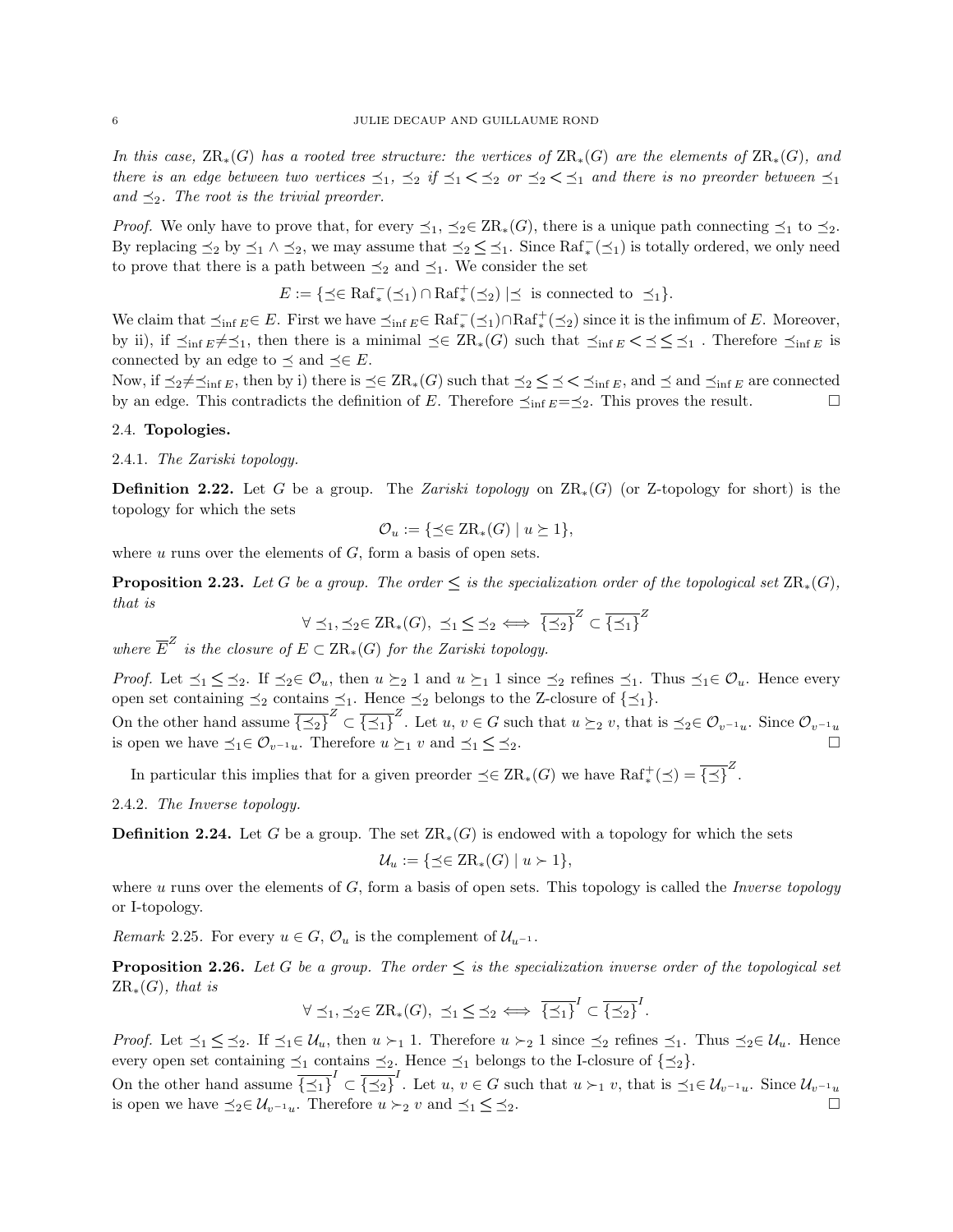## PREORDERED GROUPS AND VALUED FIELDS **7**

Therefore for a given preorder  $\preceq \in \text{ZR}_*(G)$  we have  $\text{Raf}^-_*(\preceq) = \overline{\{\preceq\}}^I$ .

2.4.3. The Patch topology.

**Definition 2.27.** The Patch topology on  $\text{ZR}_*(G)$  (or P-topology for short) is the topology for which the sets  $\mathcal{U}_u$  and  $\mathcal{O}_u$ , where u runs over G, form a basis of open sets. This is the coarsest topology finer than the Zariski and the Inverse topologies.

2.4.4. Remarks about these topologies. From now on, for a set  $E \subset \operatorname{ZR}_*(G)$  where G is a group, we say that that E is  $\star$ -open if E is open in the  $\star$ -topology for  $\star = \mathbb{Z}$ , I, or P. In the same way we define  $\star$ -continuous maps and  $\star$ -homeomorphisms.

**Proposition 2.28.** Let G be a group. The space  $\text{ZR}_*(G)$  endowed with the Zariski or the Inverse topology is  $T_0$ , but it is not  $T_1$  when  $\text{ZR}_*(G) \neq \{\leq_0\}$ . In particular  $\text{ZR}_*(G)$  is not metrizable for these two topologies.

Proof. Let us prove the statement for the Zariski topology.

Let  $\preceq_1 \preceq_2$ . Then  $\preceq_2$  belongs to the closure of  $\{\preceq_1\}$  by Proposition [2.23](#page-5-0) and  $\operatorname{ZR}_*(G)$  is not  $\mathsf{T}_1$ .

Now let  $\preceq_1$  and  $\preceq_2$  two distinct preorders on G. In particular one of them does not refine the other. Assume for instance that  $\preceq_2$  does not refine  $\preceq_1$ . Thus there exist  $u, v \in \mathbb{Z}^n$  such that  $u \preceq_2 v$  and  $v \prec_1 u$ . Thus  $\preceq_2 \in \mathcal{O}_{u^{-1}v}$  but  $\preceq_1 \notin \mathcal{O}_{u^{-1}v}$ . Hence  $\operatorname{ZR}_*(G)$  is  $\mathsf{T}_0$ .

The proof is similar for the Inverse topology.  $\Box$ 

**Lemma 2.29.** The I-topology and the Z-topology agree on  $\text{Ord}_{*}(G)$ .

*Proof.* Indeed, for  $u \in G$ ,  $u \neq 1$  we have  $\mathcal{U}_u \cap \text{Ord}_*(G) = \mathcal{O}_u \cap \text{Ord}_*(G)$ .

## 2.5. Compactness of the space of preorders.

<span id="page-6-0"></span>**Theorem 2.30.** Let G be a group. Then  $ZR_*(G)$  is compact for the P-topology. Therefore it is compact for the Z-topology and the I-topology.

*Remark* 2.31. Let us mention that this result has been proved when G is a countable group in  $[AR20]$  (see Remark [2.54\)](#page-11-0).

Proof. We follow the method of Samuel and Zariski [\[SZ60,](#page-36-6) Theorem 40]. We do the proof for the space of left-invariant preorders. The case of bi-invariant preorders is similar. For every  $\preceq \in \operatorname{ZR}_l(G)$ , we define the map  $\nu \prec : G \to \{-1,0,1\}$  as follows:

$$
\nu_\preceq(u) := \left\{ \begin{array}{cl} -1 & \text{if $u \prec 1$} \\ 0 & \text{if $u \sim \preceq 1$} \\ 1 & \text{if $u \succ 1$} . \end{array} \right.
$$

This defines an inclusion

We consider the discrete topology on  $\{-1,0,1\}$ , and we consider the product topology on  $\{-1,0,1\}$ <sup>G</sup>. The induced topology on  $\operatorname{ZR}_l(G)$  is the P-topology.

 $\text{ZR}_l(G) \subset \{-1,0,1\}^G.$ 

We have that  $\{-1,0,1\}$  is compact, and the product  $\{-1,0,1\}$ <sup>G</sup> is compact by Tychonoff's Theorem. In the corresponding product topology, we claim that  $\text{ZR}_l(G)$  is a closed set, so compact. That is,  $\text{ZR}_l(G)$  is compact in the P-topology.

Thus let us prove that  $\operatorname{ZR}_l(G)$  is closed in  $\{-1,0,1\}^G$ . For any map  $\nu \in \{-1,0,1\}^G$ , we have that  $\nu \in \operatorname{ZR}_l(G)$ if and only if:

- i) For all  $u, v \in G$ , either  $\nu(u) = -1$  or  $\nu(v) = -1$  or  $\nu(uv) \in \{0, 1\}$
- ii) For all  $u \in G$ ,  $\nu(u^{-1}) = -\nu(u)$ .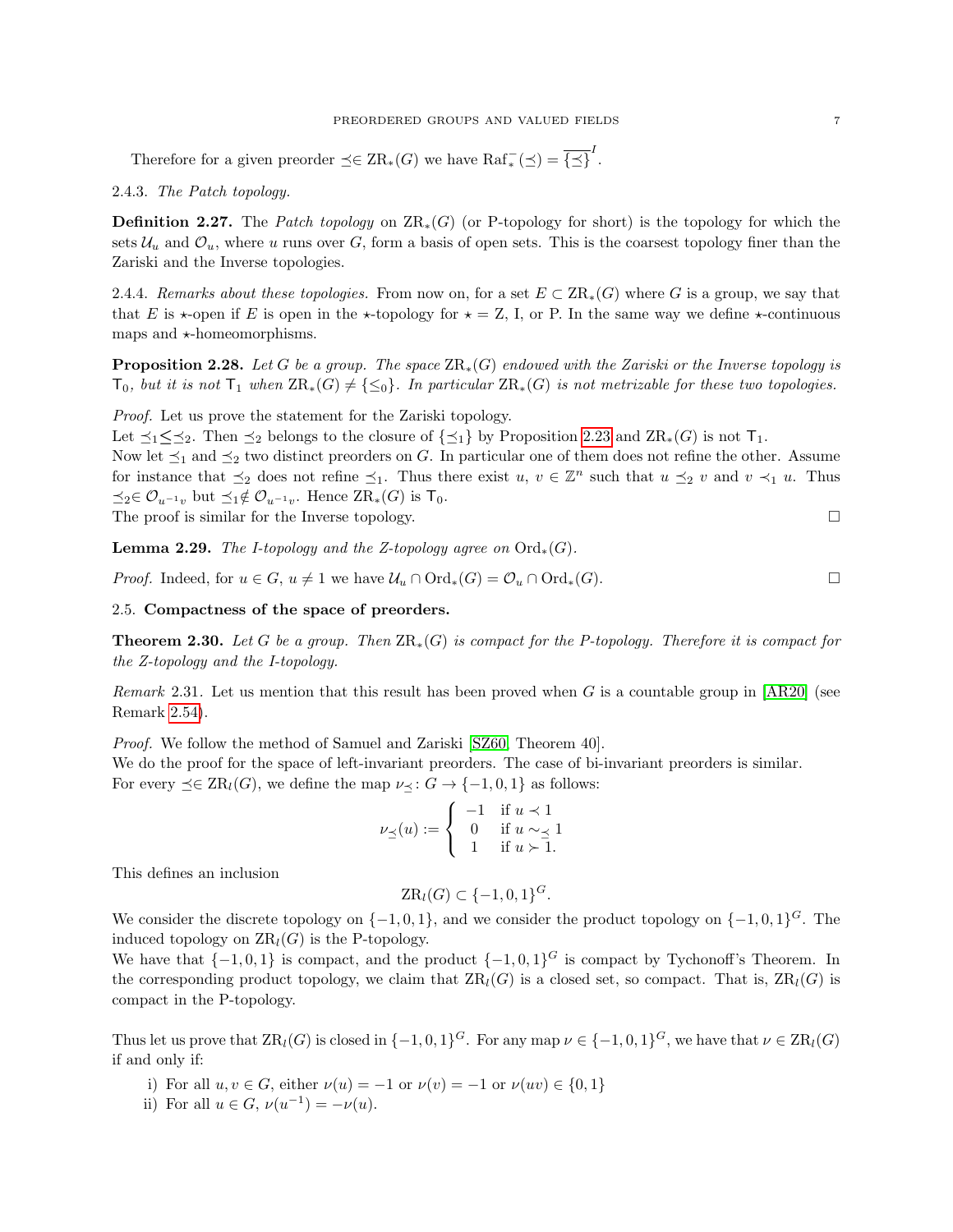Clearly, if  $\nu = \nu_{\preceq}$  for some  $\preceq \in \operatorname{ZR}_*(G)$ , then these properties are satisfied. On the other hand, if  $\nu$  satisfies these properties, then let us show that  $\nu = \nu \prec$  for some  $\preceq$ . In this case, necessarily  $\preceq$  is defined as follows:  $\forall u, v \in G$ ,  $u \prec v$  if  $\nu(u^{-1}v) = 1$ ;  $u \succ v$  if  $\nu(u^{-1}v) = -1$ ;  $u \sim \le v$  if  $\nu(v^{-1}u) = 0$ . We only need to prove that  $\prec$  is a preorder in the sense of Definition [2.1.](#page-2-0)

Clearly, for every  $u, v \in G$  we have  $u \preceq v$  or  $u \succeq v$ . By ii), we have  $u \sim_{\preceq} u$  for every  $u \in G$ . Then let  $u, v$ , w be elements of G, and assume  $u \leq v$  and  $v \leq w$ . It means that  $\nu(u^{-1}v)$  and  $\nu(v^{-1}w)$  are in  $\{0,1\}$ . By i), we have  $\nu(u^{-1}w) \in \{0,1\}$ , hence  $u \preceq w$ .

Now let  $u, v, w \in G$  with  $v \preceq w$ , that is,  $\nu(v^{-1}u^{-1}uw) = \nu(v^{-1}w) \in \{0, 1\}$ . Thus,  $uv \preceq uw$ .

For every  $u \in G$ , we denote by  $\Phi_u: \{-1,0,1\}^G \to \{-1,0,1\}$  the map sending  $\nu$  onto  $\nu(u)$ . This map is continuous for the discrete topology.

For every  $u, v \in G$ , we set

$$
F_{u,v}:=\Phi_u^{-1}\left(\{-1\}\right)\cup\Phi_v^{-1}\left(\{-1\}\right)\cup\Phi_{uv}^{-1}\left(\{0,1\}\right)
$$

and

$$
F_u' := \Phi_u^{-1}\left(\{0\}\right) \cup \left(\Phi_u^{-1}\left(\{1\}\right) \cap \Phi_{u^{-1}}^{-1}\left(\{-1\}\right)\right)
$$

Since  $\Phi_u$  is continuous for the discrete topology, the sets  $F_{u,v}$  and  $F'_u$  are closed sets for all  $u, v \in G$ . Moreover, we have that  $\text{ZR}_l(G) = \bigcap_{u,v \in G} F_{u,v} \cap \bigcap_{u \in G}$ u∈G  $F'_u$ . Therefore  $\operatorname{ZR}_l(G)$  is a closed set. This completes the  $\Box$ 

**Lemma 2.32.** Let G be a group. Then  $\text{Ord}_*(G)$  is a closed set of  $\text{ZR}_*(G)$  in the Z-topology and the P-topology.

*Proof.* We have 
$$
\text{Ord}_*(G) = \bigcap_{u \in G, u \neq 1} (\mathcal{O}_u \cap \mathcal{O}_{u^{-1}})^c
$$
.  $\Box$ 

Remark 2.33. As a closed subset of a compact set,  $Ord_*(G)$  is compact for the Z-topology. Since the Z-topology and the I-topology coincide on the set of orders,  $\text{Ord}_{*}(G)$  is compact for the I-topology.

**Proposition 2.34.** Let G be a group. Then  $\text{ZR}(G)$  is a closed subset of  $\text{ZR}_1(G)$  for the I-topology and the P-topology.

*Proof.* Let  $\preceq \in \text{ZR}_l(G)$ . We have that  $\preceq$  is bi-invariant if and only if it is right invariant, that is

 $\forall u, v, w \in G$ ,  $u \prec v \Longleftrightarrow uw \prec vw$ .

Therefore  $\operatorname{ZR}(G) = \operatorname{ZR}_l(G) \bigcap (\bigcap_{u \in G} (\bigcap_{w \in G} \mathcal{O}_{w^{-1}uw} \cup \bigcap_{w \in G} \mathcal{O}_{w^{-1}u^{-1}w}))$  is closed for these two topologies.  $\Box$ 

## 2.6. Residue group of a preorder.

**Definition 2.35.** Let G be a group and  $\preceq \in \text{ZR}_l(G)$ . Let H be a subset of G. We say that H is  $\preceq$ -isolated (or  $\preceq$ -convex) if, for every  $u_1, u_2 \in H$ ,  $v \in G$ ,

$$
u_1 \preceq v \preceq u_2 \Longrightarrow v \in H.
$$

<span id="page-7-0"></span>**Lemma 2.36.** Let G be a group and let  $\preceq \in \operatorname{ZR}_l(G)$ . The set

$$
G_{\preceq} := \{ u \in G \mid u \sim_{\preceq} 1 \}
$$

is a  $\preceq$ -isolated subgroup of G called the residue group of  $\preceq$ . Moreover, if  $\preceq$  is bi-invariant, then  $G_{\preceq}$  is normal.

*Proof.* It is straightforward to check that  $G_{\prec}$  is a subgroup. Let us prove that  $G_{\prec}$  is  $\preceq$ -isolated. Let u,  $v \in G_{\preceq}$  and  $w \in G$  such that  $u \preceq w \preceq v$ . Then  $1 \preceq u \preceq w \preceq v \preceq 1$ , hence  $w \in G_{\preceq}$ . Thus  $G_{\preceq}$  is  $\preceq$ -isolated. Let us prove that  $G_\preceq$  is normal when  $\preceq$  is bi-invariant. Let  $u \in G$  and  $v \in G_\preceq$ . Then  $uv \sim_{\preceq} u$ , thus  $uvu^{-1} \sim_{\preceq} 1$ . Thus  $uG_{\preceq}u^{-1} \subset G_{\preceq}$  for every  $u \in G$ . Hence  $G_{\preceq}$  is normal.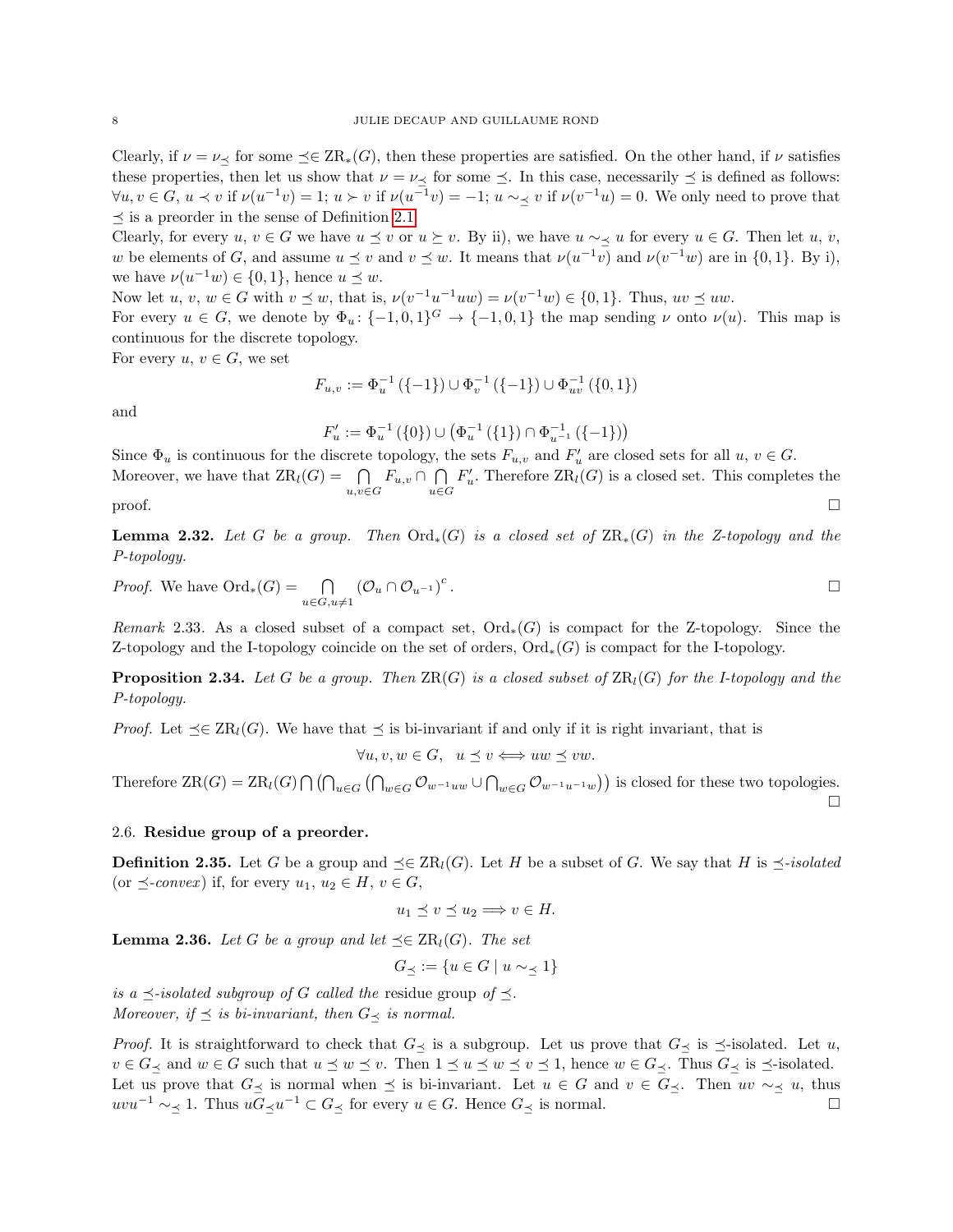*Remark* 2.37. Equivalently, we have  $G_{\preceq} = V_{\preceq} \setminus \mathfrak{m}_{\preceq}$ .

<span id="page-8-1"></span>**Lemma 2.38.** Let  $\leq \leq'$  be two elements of  $\operatorname{ZR}_*(G)$  where G is a group. Then

$$
G_{\preceq'}\subset G_\preceq
$$

with equality if and only if  $\preceq=\preceq'$ .

*Proof.* Let  $u \in G_{\preceq'}$ , that is,  $u \preceq' 1$  and  $1 \preceq' u$ . Since  $\preceq'$  refines  $\preceq$  we have  $u \preceq 1$  and  $1 \preceq u$ , that is,  $u \in G_{\preceq}.$ 

<span id="page-8-0"></span>**Corollary 2.39.** If G is a Noetherian and Artinian group, then  $\text{ZR}_l(G)$  is a rooted tree. If G is a group satisfying the ascending and descending chain conditions on normal subgroups, then  $\operatorname{ZR}(G)$ is a rooted tree.

*Proof.* This is a direct consequence of Proposition [2.21,](#page-4-1) and Lemmas [2.36](#page-7-0) and [2.38.](#page-8-1)

<span id="page-8-4"></span>**Proposition 2.40.** Let G be a group and H be a normal subgroup of G. Then

$$
\mathrm{Ord}_*(G/H)\neq\emptyset\Longleftrightarrow \exists \preceq\in \mathrm{ZR}_*(G)\ \text{such that }H=G_{\preceq}.
$$

*Proof.* Let  $\prec' \in \text{Ord}_*(G/H)$ . This induces a preorder on G by defining for every  $u, v \in G$ :

$$
u \preceq v \Longleftrightarrow \overline{u} \preceq' \overline{v},
$$

where  $\overline{u} = uH$ . It is straightforward to check that  $H = G_{\prec}$ .

It is a difficult problem to determine in general if a given subgroup  $H$  of a group  $G$  is the residue subgroup of a preorder of G. Let us mention that  $[ADS18, Theorem 5]$  provides a criterion to insure that such a subgroup H is the residue subgroup of a preorder of  $G$  (see Remark [2.54](#page-11-0) to compare the terminology used in [\[ADS18\]](#page-36-11) and ours).

<span id="page-8-3"></span>Example 2.41. If G is a torsion-free abelian group, then  $\text{Ord}(G) \neq \emptyset$  (see Example 1.3.8 [\[Gl99\]](#page-36-12)).

<span id="page-8-2"></span>**Proposition 2.42.** Let G be a group. Let  $\preceq \in \operatorname{ZR}_*(G)$ . Then we have:

- i) There is an order-preserving bijection between  $\operatorname{ZR}_*(G_\preceq)$  and  $\operatorname{Raf}^+_*(\preceq)$ . This bijection is a Zhomeomorphism and an I-homeomorphism.
- ii) If  $\preceq$  is bi-invariant, there is an injective order-preserving Z-continuous and I-continuous map

$$
\psi_{\preceq} : \operatorname{Raf}^-_*(\preceq) \longrightarrow \operatorname{ZR}_*(G/G_{\preceq}).
$$

Its image is  $\operatorname{Raf}^-_*(\psi_{\preceq}(\preceq))$ . Moreover the inverse

$$
\psi^{-1}_{\preceq} : \operatorname{Raf}^-_*(\psi_{\preceq}(\preceq)) \longrightarrow \operatorname{Raf}^-_*(\preceq)
$$

is order-preserving, Z-continuous, and I-continuous.

*Proof.* Let us prove i). First we show that the inclusion  $G_{\preceq} \subset G$  induces a bijection  $\varphi_{\preceq}$  between  $\operatorname{ZR}_*(G_{\preceq})$ and  $\text{Raf}^+_*(\preceq)$ . Let  $\preceq' \in \text{ZR}_*(G_{\preceq})$ . This preorder defines in a unique way a preorder

$$
\varphi_\preceq(\preceq'):=\preceq''\in \operatorname{Raf}^+_*(\preceq)
$$

as follows:

Let  $u, v \in G$ . If  $u \prec v$  then we set  $u \prec'' v$ .

If  $u \sim_{\preceq} v$  then  $v^{-1}u \in G_{\preceq}$  and we set  $u \preceq'' v$  (resp.  $u \succeq'' v$ ) if  $v^{-1}u \preceq' 1$  (resp.  $v^{-1}u \succeq' 1$ ).

It is straightforward to check that  $\preceq'' \in \operatorname{ZR}_*(G)$  refines  $\preceq$  (that is  $\preceq'' \in \operatorname{Raf}^+_*(\preceq)$ ), and that the restriction of  $\preceq''$  to  $G_{\preceq}$  is  $\preceq'$ . Thus  $\varphi_{\preceq}$  is a injecttion and the restriction map is its inverse:

$$
\preceq'' \in \operatorname{Raf}^+_*(\preceq) \longmapsto \preceq''_{|G_{\preceq}} \in \operatorname{ZR}_*(G_{\preceq}),
$$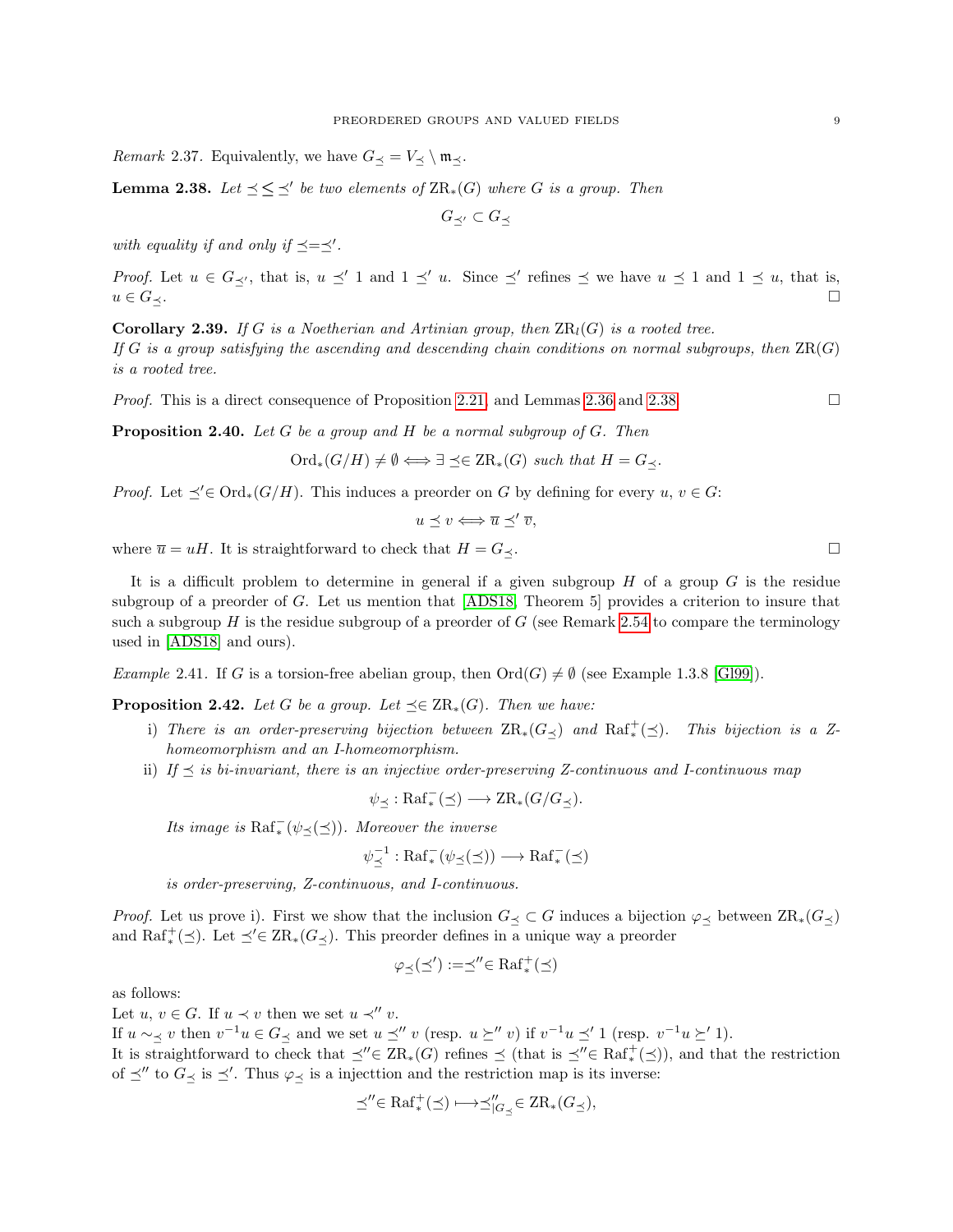thus it is a bijection For  $u \in G_{\prec}$ , we have

$$
(\varphi_{\preceq}^{-1})^{-1}(\mathcal{O}_u \cap \text{ZR}_*(G_{\preceq})) = \mathcal{O}_u \cap \text{Raf}^+(\preceq).
$$

Hence  $\varphi^{-1}_{\preceq}(\mathcal{O}_u \cap \operatorname{Raf}^+(\preceq)) = \mathcal{O}_u \cap \operatorname{ZR}_*(G_{\preceq})$ , Therefore  $\varphi_{\preceq}$  and  $\varphi^{-1}_{\preceq}$  are Z-continuous and I-continuous. Moreover these two maps are order-preserving maps from their construction.

Now let us prove ii). Let  $\preceq' \in \operatorname{ZR}_*(G)$  such that  $\preceq' \preceq \preceq$ . Then  $G_{\preceq} \subset G_{\preceq'}$ . Therefore  $\preceq'$  induces a preorder  $\preceq''$  on  $G/G_{\preceq}$  by defining

 $\overline{u} \preceq'' 1 \Longleftrightarrow u \preceq' 1$ 

for every  $u \in G$ , where  $\overline{u}$  denotes the image of u in  $G/G_{\prec}$ . Then  $\preceq''$  is well defined because, if  $v \in G$  is such that  $\overline{u} = \overline{v}$ , we have  $v^{-1}u \in G_{\preceq} \subset G_{\preceq'}$  and  $v \preceq' 1$  when  $u \preceq' 1$ . Thus we can define a map

$$
\psi_{\preceq} : \operatorname{Raf}^-_*(\preceq) \longrightarrow \operatorname{ZR}_*(G/G_{\preceq})
$$

such that  $\psi_{\preceq}(\preceq') = \preceq''$ , and this map is clearly injective and order-preserving. The image of  $\preceq$  by  $\psi_{\preceq}$  is an order on  $G/G_{\preceq}$  and the image of  $\psi_{\preceq}$  is included in Raf<sup>-</sup>( $\psi_{\preceq}(\preceq)$ ). The inverse of  $\psi_{\preceq}$  is defined by

$$
u \ \psi_{\preceq}^{-1}(\preceq'') \ v \Longleftrightarrow \overline{u} \preceq'' \overline{v}
$$

for every  $u, v \in G$ . Now let  $u \in G$ . We have

$$
\psi_{\preceq}^{-1}(\mathcal{O}_{\overline{u}} \cap \operatorname{Raf}^-_*(\psi_{\preceq}(\preceq))) = \mathcal{O}_u \cap \operatorname{Raf}^-_*(\preceq)
$$

and

$$
(\psi_{\preceq}^{-1})^{-1}(\mathcal{O}_u \cap \operatorname{Raf}^-_*(\preceq)) = \mathcal{O}_{\overline{u}} \cap \operatorname{Raf}^-_*(\psi_{\preceq}(\preceq)).
$$

Therefore  $\psi_{\preceq}$  is Z-continuous and I-continuous and  $\psi_{\preceq}^{-1}$  also.

<span id="page-9-0"></span>**Proposition 2.43.** Let G be a group and H be a normal subgroup of G. Then there is a bijection, which is an order-preserving Z-homeomorphism and a I-homeomorphism:

$$
ZR_*(G/H) \simeq {\{\preceq} \in \operatorname{ZR}_*(G) \mid H \subset G_{\preceq}}.
$$

*Proof.* Let  $\preceq \in \operatorname{ZR}_*(G)$  such that  $H \subset G_{\preceq}$ . Therefore  $\preceq$  induces a preorder  $\preceq'$  on  $G/H$  by defining

$$
\overline{u} \preceq' 1 \Longleftrightarrow u \preceq 1
$$

for every  $u \in G$ , where  $\overline{u}$  denotes the image of a in  $G/H$ . Then  $\preceq'$  is clearly well defined. Thus we can define a map

$$
\psi_H: \{ \preceq \in \operatorname{ZR}_\ast(G) \mid H \subset G_{\preceq} \} \longrightarrow \operatorname{ZR}_\ast(G/H)
$$

such that  $\psi_H(\preceq) = \preceq'$ , and this map is clearly injective and increasing. The inverse of  $\psi_H$  is defined by

$$
u \, \psi_H^{-1}(\preceq') \, v \Longleftrightarrow \overline{u} \preceq' \overline{v}
$$

for every  $u, v \in G$ . As in the proof of Theorem [2.42](#page-8-2) ii), it is straightforward to check that  $\psi_H$  is Z-continuous and I-continuous and  $\psi_H^{-1}$  $\Box$  also.

<span id="page-9-1"></span>**Definition 2.44.** Let G be a group, and H be a subset of G. The relative Zariski-Riemann space  $\text{ZR}_*(G/H)$ is defined to be the set of  $\preceq \in \operatorname{ZR}_*(G)$  such that  $u \sim_{\preceq} 1$  for every  $u \in H$ . Equivalently,

$$
ZR_*(G/H) = \{ \preceq \in \operatorname{ZR}_*(G) \mid H \subset G_{\preceq} \}.
$$

Remark 2.45. When H is a normal subgroup of G, Proposition [2.43](#page-9-0) allows us this abuse of notation.

**Lemma 2.46.** Let  $G$  be a group and  $H$  be a subset of  $G$ . Then

- i)  $\text{ZR}_l(G/H) = \text{ZR}_l(G/\langle H \rangle)$  where  $\langle H \rangle$  is the subgroup of G generated by H.
- ii)  $\text{ZR}(G/H) = \text{ZR}(G/\langle H^G \rangle)$  where  $\langle H^G \rangle$  is the normal subgroup of G generated by H.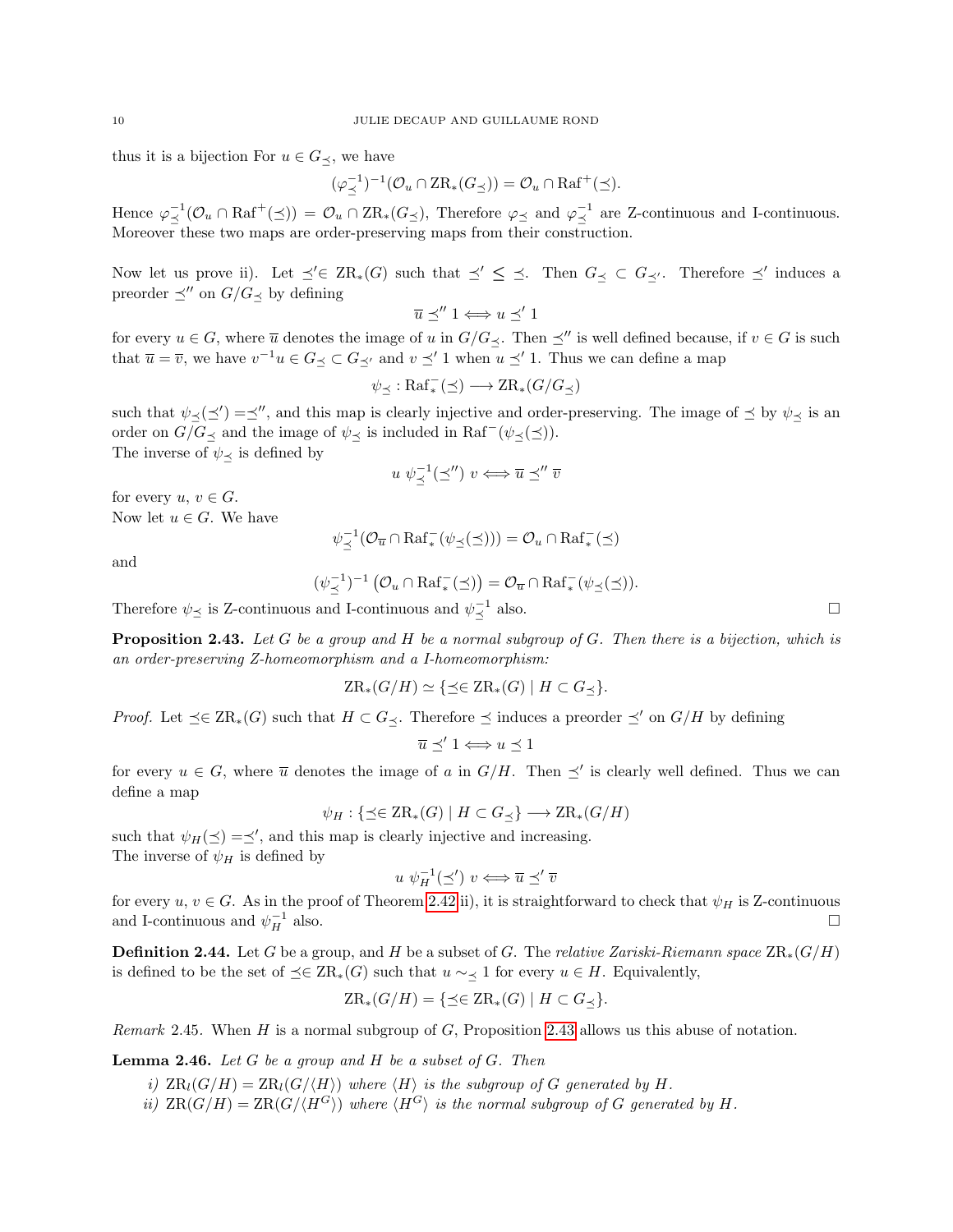*Proof.* This is a direct consequence of Lemma [2.36](#page-7-0) and Definition [2.44.](#page-9-1)

Example 2.47. Let G be a group. The abelianization  $G^{ab}$  of G is the quotient of G by its commutator subgroup:  $G^{ab} = G/[G, G]$ . By the previous proposition  $\text{ZR}(G^{ab})$  embeds in  $\text{ZR}(G)$ . For instance if  $G = F_n$ . the free group generated by n elements, then we have that  $\operatorname{ZR}(\mathbb{Z}^n)$  embeds in  $\operatorname{ZR}(F_n)$ .

<span id="page-10-2"></span>**Definition 2.48.** Let G be group and H a subgroup of G. We denote by  $G/H$  the set of left cosets  $\{uH\}_{u\in G}$ . We consider the set of left invariants preorders on  $G/H$ :

$$
X := \{ \preceq \text{ preorder on } G/H \mid \forall u, v, w \in G, uH \preceq vH \Longrightarrow wuH \preceq wvH \}.
$$

For  $\preceq \in X$ , we can define  $\preceq' \in \operatorname{ZR}_l(G)$  by

 $\forall u, v \in G, u \preceq' v \text{ if } uH \preceq vH.$ 

Clearly, for every  $w \in H$ ,  $w \sim \langle 1, \text{ thus } \preceq' \in \text{ZR}_l(G/H)$ . On the other hand, for  $\preceq' \in \operatorname{ZR}_l(G/H)$ , we define  $\preceq \in X$  as

 $\forall u, v \in G, uH \preceq vH$  if  $u \preceq' v$ .

Then  $\preceq$  is well defined, because for  $u, v \in G$  with  $u \preceq' v$ , we have, for  $w_1, w_2 \in H$ :

$$
w_1 \sim_{\preceq'} 1, w_2 \sim_{\preceq'} 1 \Longrightarrow w_1 \preceq' 1, w_2 \succeq' 1 \Longrightarrow uw_1 \preceq' u \preceq' v \preceq' vw_2.
$$

Therefore we can identify X with  $\text{ZR}_l(G/H)$ , and we denote X by  $\text{ZR}_l(G/H)$ . The set of orders of  $\text{ZR}_l(G/H)$ is denoted by  $\mathrm{Ord}_l(G/H)$ .

<span id="page-10-3"></span>**Definition 2.49.** Let G be a group and H a subgroup of G. Let  $\preceq_1 \in \text{Ord}_l(G/H)$  and  $\preceq_2 \in \text{ZR}_l(H)$ . We define  $\preceq \in \operatorname{ZR}_l(G)$  as follows:

$$
\forall u, v \in G, \ u \preceq v \text{ if } \begin{cases} uH \prec_1 vH \\ \text{or } uH \sim_{\preceq_1} vH \text{ (i.e. } v^{-1}u \in H) \text{ and } v^{-1}u \preceq_2 1 \end{cases}
$$

We denote  $\leq$  by  $\leq_1 \circ \leq_2$  and it is called the *composite preorder of*  $\leq_1$  and  $\leq_2$ . It is straightforward to see that H is  $\preceq$ -isolated and  $\preceq_1 \preceq \preceq$ .

<span id="page-10-1"></span>**Lemma 2.50.** Let  $\preceq$ ,  $\preceq' \in \operatorname{ZR}_l(G)$ ,  $\preceq' \preceq \preceq$ . Then  $G_{\preceq'}$  is  $\preceq$ -isolated.

*Proof.* Let  $u \in G$ ,  $v \in G_{\prec'}$  satisfy  $v \succeq u \succeq 1$ . Then  $v \succeq u \succeq 1$ . So  $u \sim_{\prec'} 1$  and  $u \in G_{\prec'}$ .

<span id="page-10-0"></span>**Proposition 2.51.** Let G be a group and H a subgroup of G. Let  $\preceq \in \operatorname{ZR}_l(G)$  such that H is  $\preceq$ -isolated. We define  $\preceq_1$  by

$$
\forall u, v \in G, \ uH \preceq_1 vH \text{ if } \begin{cases} v^{-1}u \in H \\ or v^{-1}u \preceq 1 \end{cases}
$$

Then  $\preceq_1$  is well defined and belongs to  $\text{Ord}_l(G/H)$ . If we set  $\preceq_2=\preceq_{|H}$ , then we have

$$
\preceq=\preceq_1 \circ \preceq_2.
$$

*Proof.* If  $v^{-1}u \in H$ , then  $w_2^{-1}v^{-1}uw_1 \in H$ , for every  $w_1, w_2 \in H$ . Therefore  $uH \preceq_1 vH$  is well defined in this case.

Assume now that  $v^{-1}u \notin H$  and  $v^{-1}u \preceq 1$ . Since H is  $\preceq$ -isolated, we have  $v^{-1}u \preceq w_2$ , thus  $u^{-1}vw_2 \succeq 1$ . Again, because H is  $\preceq$ -isolated, we have  $u^{-1}vw_2 \succeq w_1$ , thus  $vw_2 \succeq uw_1$ . This proves that  $\preceq_1$  is well defined. It is straightforward to see that  $\preceq_1$  is a preorder and that  $\preceq_{1|H}$  is trivial. Moreover, by definition,  $\preceq_1$  is left invariant. Finally, if  $v^{-1}u \sim \leq 1$ , then  $v^{-1}u \in H$  since H is  $\preceq$ -isolated. Therefore  $\preceq_1 \in \text{Ord}_l(G/H)$ .

Now let  $u, v \in G$  with  $u \preceq v$ . In particular,  $uH \preceq_1 vH$ . If  $uH \sim_{\preceq_1} vH$ , then  $v^{-1}u \in H$ , and  $v^{-1}u \preceq_2 1$ . This shows that  $\preceq = \preceq_1 \circ \preceq_2$ .

**Corollary 2.52.** Let G be a group and let  $\preceq'$ ,  $\preceq \in \operatorname{ZR}_l(G)$ . Then

$$
\preceq' \leq \preceq \iff \exists \preceq_2 \in \operatorname{ZR}_l(G_{\preceq'}), \preceq=\preceq' \circ \preceq_2
$$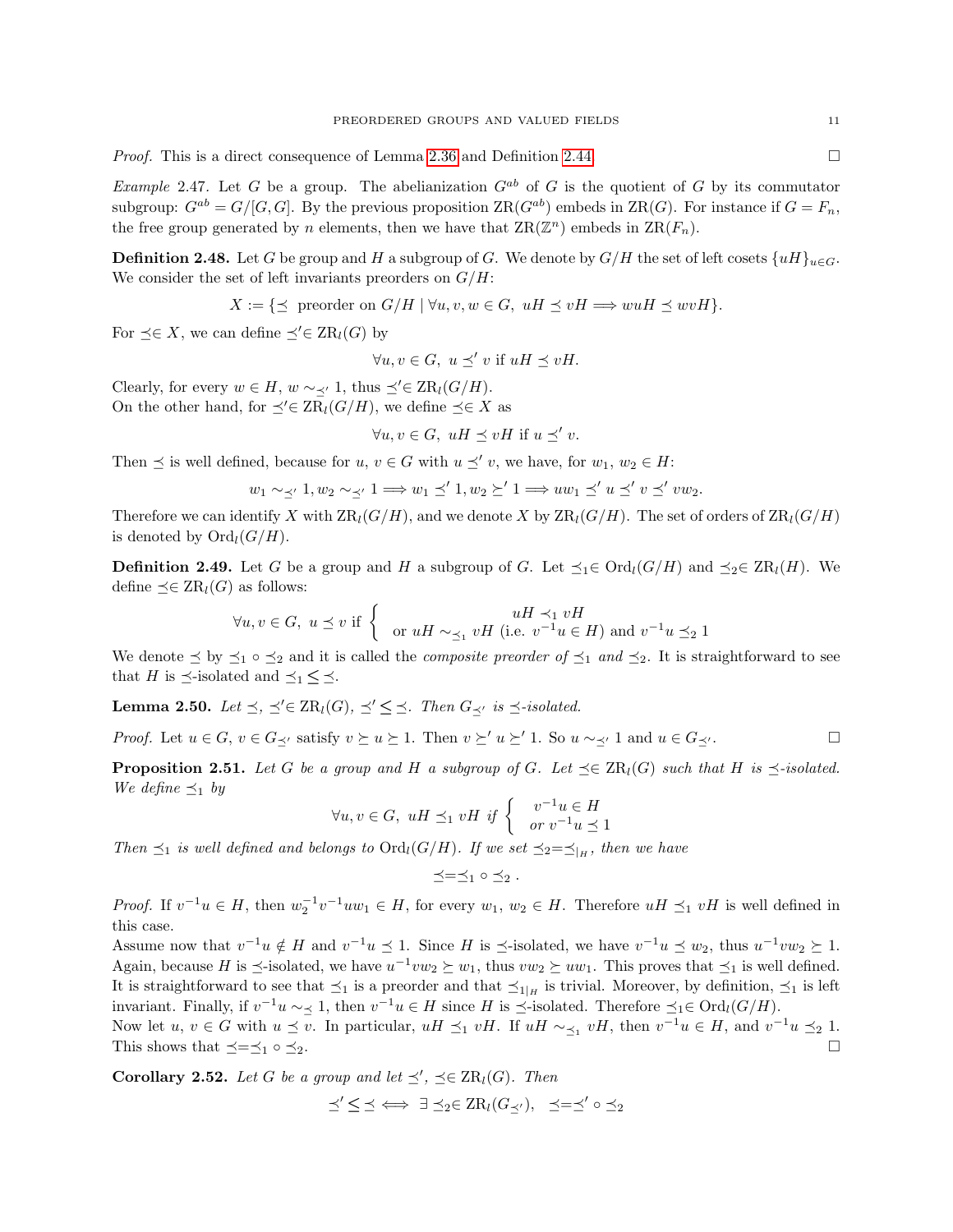*Proof.* Let  $H := G_{\preceq'}$ . It is straightforward to check that  $\preceq'$  is equal to the preorder  $\preceq_1$  defined in Proposition [2.51.](#page-10-0) Therefore there is  $\preceq_2 \in \operatorname{ZR}_l(G_{\preceq'})$  such that  $\preceq=\preceq' \circ \preceq_2$  (just take  $\preceq_2:=\preceq|_{G_{\preceq'}}$ ).  $\Box$ 

The following corollary is an analogue of [\[Gh01,](#page-36-13) Theorem 6.8] and Proposition [\[AR20,](#page-36-10) Proposition 2.2] for non necessarily countable groups:

**Corollary 2.53.** Let G be a group. Then  $\text{ZR}_l(G) \neq \{\leq_0\}$  if and only if it there is a totally ordered set  $(\Omega, \leq)$  on which G acts (non-trivially) by order-preserving bijections.

*Proof.* If  $\text{ZR}_l(G) \neq {\leq_0}$ , then pick a non-trivial preorder  $\preceq \in \text{ZR}_l(G)$  and set  $\Omega = G/G_{\preceq}$ . By applying Proposition [2.51](#page-10-0) with  $H = G_{\leq}$  (which is allowed by Lemma [2.50\)](#page-10-1) we have the existence of an order on  $\Omega$ which is *G*-invariant.

On the other hand, assume that there is a totally ordered set  $(\Omega, \leq)$  on which G acts (non-trivially) by order preserving bijections and let us denote by  $*$  the action of G on  $\Omega$ . Let  $\omega$  be an element of  $\Omega$  such that  $g * \omega \neq h * \omega$  for some g,  $h \in G$ . Such a  $\omega$  exists because the action of G on  $\Omega$  is not trivial. We define  $\preceq_{\omega}$ by:

$$
\forall g, h \in G, \quad g \preceq_{\omega} h \Longleftrightarrow g * \omega \leq h * \omega.
$$

Then the relation  $\preceq_{\omega}$  is a non-trivial preorder on G.

Let us mention that in the case where G is countable, then  $(\Omega, \leq)$  can be changed by  $(\mathbb{R}, \leq)$  in the previous corollary (see [\[AR20,](#page-36-10) Proposition 2.2]).

<span id="page-11-0"></span>Remark 2.54. Let us mention that some authors also call relative order (with respect to  $H$ ) a binary relation satisfying Definition [2.48](#page-10-2) (see [\[AR20\]](#page-36-10) for example). Therefore, using Lemma [2.50](#page-10-1) and Proposition [2.51,](#page-10-0) we see that the set of preorders on a group  $G$  coincides with the set of relative orders on  $G$ . In particular, this shows that the topology on the set of relative orders on a group  $G$  introduced in  $[AR20]$  coincides with the Patch Topology on the set of preorders on G. In particular Theorem [2.30](#page-6-0) has been proven in [\[AR20\]](#page-36-10) for countable groups equipped with the Patch Topology.

#### 2.7. Extension and restriction of preorders.

**Lemma 2.55.** Let G be a group. Then there is a bijection between  $\operatorname{ZR}_*(G)$  and  $\operatorname{ZR}_*(G/Tor(G))$ . This bijection is an order-preserving Z-homeomorphism and a I-homeomorphism.

*Proof.* Let  $u \in Tor(G)$  be an element of order n. Let  $\preceq \in \operatorname{ZR}_*(G)$ . Then, if  $1 \preceq u$ , we have

$$
1 \le u \le u^2 \le \dots \le u^n = 1.
$$

Thus Tor(G)  $\subset G$  for every  $\preceq \in \operatorname{ZR}_*(G)$ . Therefore this lemma is a particular case of Proposition [2.43](#page-9-0) since where  $H = \text{Tor}(G)$ .

<span id="page-11-1"></span>**Lemma 2.56.** Let  $G$  be an abelian group. Then the restriction map

$$
ZR(\mathbb{Q} \otimes G) \longmapsto \operatorname{ZR}(G)
$$

is an order-preserving Z-homeomorphism and I-homeomorphism.

*Proof.* By the previous lemma we may assume that G is torsion-free. Thus G can be seen as a subgroup of  $\mathbb{Q} \otimes G$  through the map  $u \in G \longmapsto 1 \otimes u \in \mathbb{Q} \otimes G$ . We define the map

$$
\varphi : \operatorname{ZR}(G) \longrightarrow \operatorname{ZR}(\mathbb{Q} \otimes G)
$$

by

$$
\forall \ \left(\frac{n}{m}\otimes u,\frac{p}{m}\otimes v\right)\in \left(\mathbb{Q}\otimes G\right)^2, \forall \preceq \in \operatorname{ZR}(G),\frac{n}{m}\otimes u\ \varphi(\preceq)\ \frac{p}{m}\otimes v \Longleftrightarrow nu \preceq pv.
$$

It is bijective since its inverse is the restriction map

$$
\preceq \in \operatorname{ZR}(\mathbb{Q} \otimes G) \longrightarrow \preceq_{|G} \in \operatorname{ZR}(G).
$$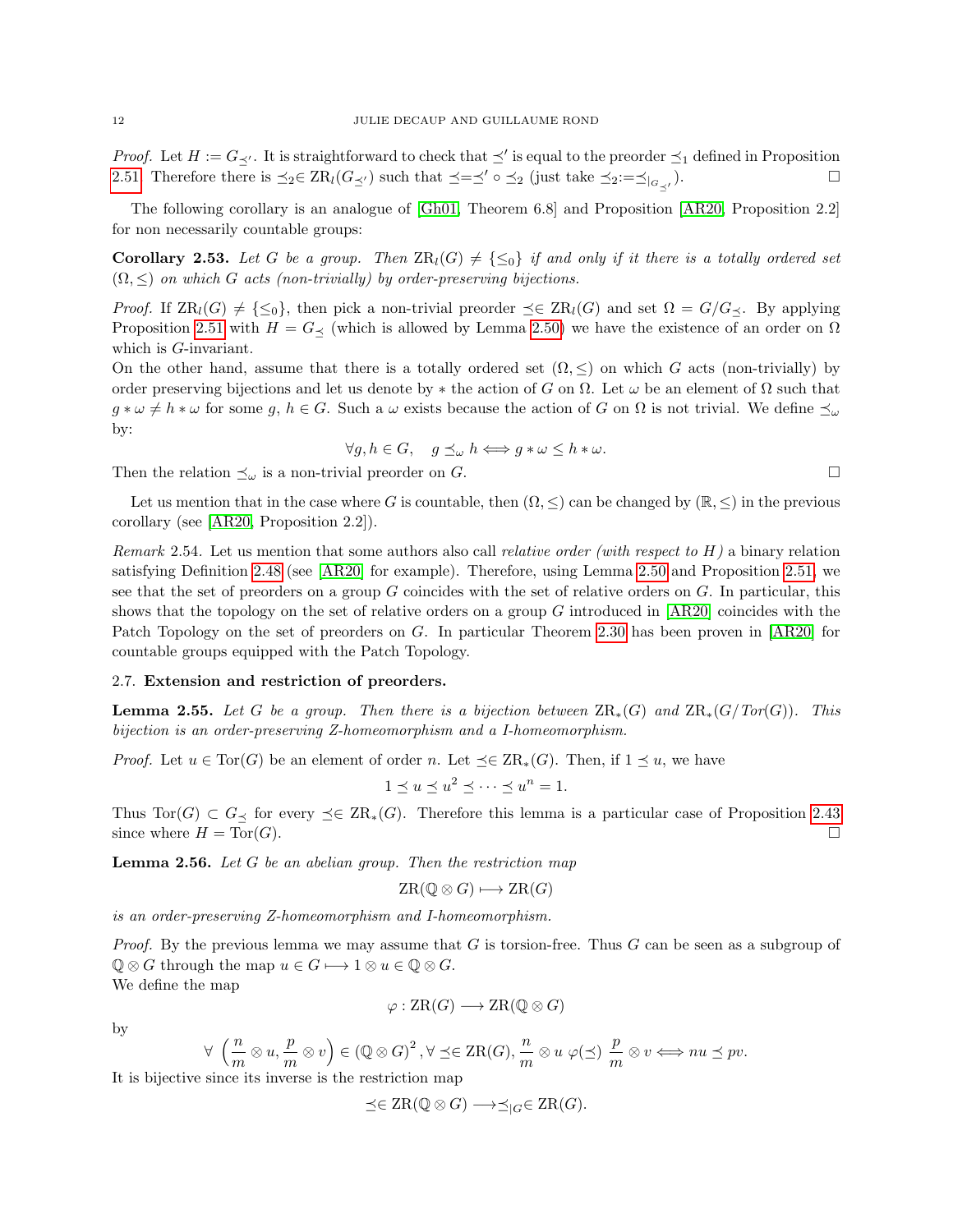We have  $\varphi^{-1}(\mathcal{O}_{\frac{n}{m}\otimes u})=\mathcal{O}_{nu}$  and  $(\varphi^{-1})^{-1}(\mathcal{O}_u)=\mathcal{O}_{1\otimes u}$  for every  $u\in G$ ,  $m, n\in \mathbb{Z}$ . It is straightforward to check that  $\varphi$  is order-preserving.

## 2.8. Rank and degree of a preorder.

**Definition 2.57.** Let G be a group and  $\preceq \in \operatorname{ZR}_*(G)$ . We denote by  $\# \operatorname{Raf}^-_*(\preceq)$  the cardinal of  $\operatorname{Raf}^-_*(\preceq)$ (as an initial ordinal). We define the rank of  $\preceq$  in  $\operatorname{ZR}_*(G)$  to be

$$
\operatorname{rank}_*(\preceq) := \left\{ \begin{array}{cl} \# \operatorname{Raf}^-_*(\preceq) - 1 & \text{if this cardinal is finite} \\ \# \operatorname{Raf}^-_*(\preceq) & \text{if this cardinal is infinite} \end{array} \right.
$$

The subset of  $\operatorname{ZR}_*(G)$  of preorders of rank equal to r (resp. greater than or equal to r) is denoted by  $\operatorname{ZR}_*(G)$ (resp.  $\operatorname{ZR}_{*}^{\geq r}(G)$ ).

**Definition 2.58.** Let G be a group and  $\preceq \in \operatorname{ZR}_*(G)$ . The degree of  $\preceq$  in  $\operatorname{ZR}_*(G)$  is

$$
\deg_*(\preceq):=\left\{\begin{array}{cl} \sup\limits_{\preceq'\in\mathrm{Ord}_*(G))\cap\mathrm{Raf}_+^+(\preceq)}\#\left(\mathrm{Raf}_*^-(\preceq')\setminus\mathrm{Raf}_*^-(\preceq)\right)-1 & \text{ if this supremum is finite} \\ \sup\limits_{\preceq'\in\mathrm{Ord}_*(G))\cap\mathrm{Raf}_+^+(\preceq)}\#\left(\mathrm{Raf}_*^-(\preceq')\setminus\mathrm{Raf}_*^-(\preceq)\right) & \text{ if this supremum is infinite} \end{array}\right.
$$

The subset of  $\operatorname{ZR}_*(G)$  of preorders of degree equal to d (resp. less than or equal to d) is denoted by  ${}^d\operatorname{ZR}_*(G)$  $(\text{resp.} \leq^d ZR_*(G)).$ 

Remark 2.59. By Definition [2.49](#page-10-3) and Proposition [2.51,](#page-10-0)  $\text{Raf}_{l}^{-}(\preceq)$  is in bijection with the set of  $\preceq$ -isolated subgroups of G. By Lemma [2.38,](#page-8-1) this bijection is an increasing map. In particular the set

 ${H \subset G \mid H \preceq$ -isolated subgroup}

is totally ordered under inclusion.

## 2.9. Action on the set of preorders.

**Definition 2.60.** Let G be a group and let  $Aut(G)$  be the group of automorphisms of G. Then there is a left action of  $Aut(G)$  on  $\operatorname{ZR}_*(G)$  defined as follows:

$$
\alpha : (\varphi, \preceq) \in \text{Aut}(G) \times \text{ZR}_{*}(G) \longmapsto \preceq_{\varphi} =: \alpha_{\varphi}(\preceq)
$$

with

$$
\forall u, v \in G, \ u \preceq_{\varphi} v \text{ if } \varphi(u) \preceq \varphi(v).
$$

Remark 2.61. Let G be a group. In fact the action of  $\text{Inn}(G)$  on  $\text{ZR}(G)$  is trivial. Therefore, if we consider only bi-invariants preorders, then the previous action induces an action of the outer automorphisms group  $Out(G)$  on  $ZR(G)$ .

**Lemma 2.62.** For every  $\varphi \in \text{Aut}(G)$ , the map

$$
\alpha_{\varphi}: \operatorname{ZR}_*(G) \longrightarrow \operatorname{ZR}_*(G)
$$

$$
\leq \longmapsto \leq_{\varphi}
$$

is an order-preserving continuous map for the Z-topology, the I-topology, and the P-topology. In particular the rank and the degree are preserved by the action of Aut(G) on  $\operatorname{ZR}_*(G)$ .

*Proof.* Indeed, for every  $\preceq, \preceq' \in \operatorname{ZR}_*(G)$  we have

$$
\preceq \,\boldsymbol{\leq}\, \preceq'\Longleftrightarrow V_{\preceq'}\subset V_{\preceq} \Longleftrightarrow \varphi(V_{\preceq'})\subset \varphi(V_{\preceq}) \Longleftrightarrow \preceq_{\varphi} \,\boldsymbol{\leq}\, \preceq'_{\varphi}.
$$

Example 2.63. The action of  $Aut(G)$  on  $\operatorname{ZR}_*(G)$  is not faithful in general. For instance let us consider  $G = \mathbb{Q}$ and  $\varphi \in \text{Aut}(\mathbb{Q})$  be defined by  $\varphi(x) = 2x$ . Then  $\preceq_{\varphi} = \preceq$  for every  $\preceq \in \text{ZR}(G)$ . This also shows that the action is not free.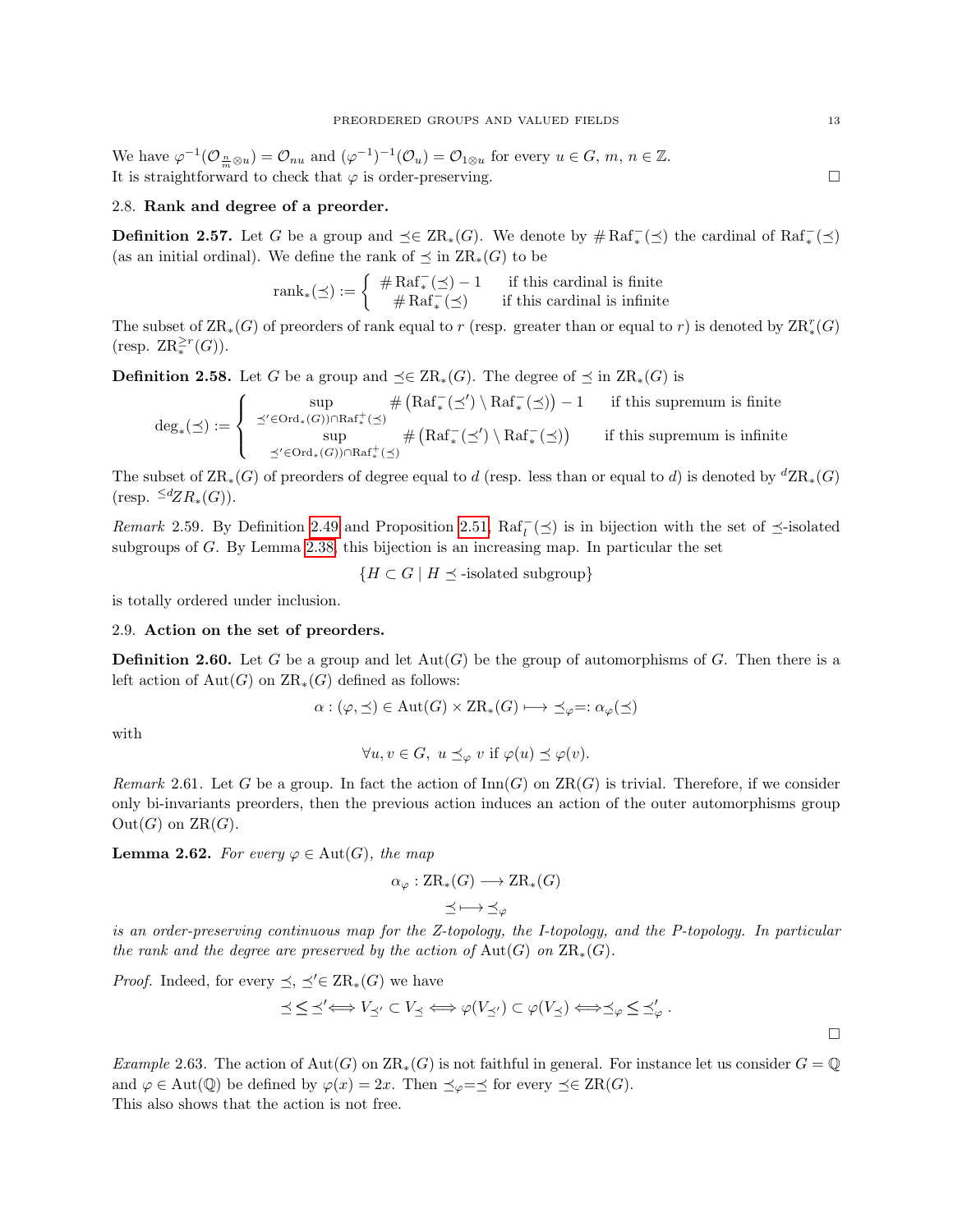<span id="page-13-2"></span>**Lemma 2.64.** We denote the stabilizer of  $\preceq \in \operatorname{ZR}_*(G)$  by  $\operatorname{Aut}(G)_{\preceq}$ . We have

- i)  $\forall \varphi \in \text{Aut}(G)_{\preceq}, \varphi(G_{\preceq}) = G_{\preceq},$
- ii) If  $G_{\prec}$  is normal, then

$$
\mathrm{Aut}(G)_{\preceq} = \{ \varphi \in \mathrm{Aut}(G) \mid \varphi(G_{\preceq}) = G_{\preceq} \text{ and } \varphi_{|_{G/G_{\preceq}}} \in \mathrm{Aut}(G/G_{\preceq})_{\preceq} \}.
$$

*Proof.* Let  $\varphi \in \text{Aut}(G)_{\prec}$  and  $u \in G_{\prec}$ . We have

$$
1 \leq u
$$
 and  $u \leq 1$ .

Since  $\preceq_{\varphi} = \preceq$  we have

$$
1 \preceq \varphi(u)
$$
 and  $\varphi(u) \preceq 1$ 

that is,  $\varphi(u) \in G_{\preceq}$ . By replacing  $\varphi$  by  $\varphi^{-1}$  we prove i).

Now let  $\varphi \in Aut(G)$  be such that  $\varphi(G_{\preceq}) = G_{\preceq}$  and  $\varphi|_{G/G_{\preceq}} \in Aut(G/G_{\preceq})_{\preceq}$ . Let  $u \in G$  such that  $u \preceq 1$ .

If  $1 \leq u$ , then  $u \in G_{\preceq}$ . Since  $\varphi(G_{\preceq}) = G_{\preceq}$  we have  $\varphi(u) \preceq 1$ .

If  $1 \prec u$ , then the class of u in  $G/G \prec$ , denoted by  $\overline{u}$ , is not trivial. The preorder  $\preceq$  induces a preorder on  $G_{\leq}$  by Proposition [2.42,](#page-8-2) that we still denote by  $\leq$ . Therefore we have  $1 \prec \overline{u}$ . Since  $\varphi_{|G/G_{\leq}} \in \text{Aut}(G/G_{\leq})_{\leq}$ , we have  $1 \prec \varphi_{|G/G}\langle \overline{u}\rangle = \varphi(u)$ . Hence  $1 \prec_{\varphi} u$ . Therefore  $\preceq_{\varphi} = \preceq$  and  $\varphi \in \text{Aut}(G)_{\preceq}$ . The reverse inclusion is straightforward to check.

2.10. A metric: the case of countable groups. In the case of a countable group  $G$ , Sikora [\[Si04\]](#page-36-1) proved that the Zariski topology on  $\text{Ord}_*(G)$  is a metric topology. We extend here this result to  $\text{ZR}_*(G)$  endowed with the Patch topology.

 $\Box$ 

<span id="page-13-1"></span>**Definition 2.65.** Let  $G$  be a countable group. Let

$$
\mathcal{G}_1 \subset \mathcal{G}_2 \subset \cdots \subset \mathcal{G}_n \subset \cdots
$$

be a chain of finite subsets of G such that  $\bigcup \mathcal{G}_n = G$ . We denote this chain by G. For a given  $u \in G$ , we  $n\geq 1$ define the *height of u* with respect to  $\mathcal G$  as

$$
ht_{\mathcal{G}}(u) = \min\{n \in \mathbb{N}^* \mid u \in \mathcal{G}_n\}.
$$

**Definition 2.66.** Let  $\preceq_1$ ,  $\preceq_2 \in \operatorname{ZR}_*(G)$  where G is a countable group. Let us fix a chain G as in Definition [2.65.](#page-13-1) If  $\preceq_1 \neq \preceq_2$ , then we set

$$
d_{\mathcal{G}}(\preceq_1,\preceq_2) = \frac{1}{n}
$$

where *n* is the only integer such that  $\preceq_{1|\mathcal{G}_{n-1}} = \preceq_{2|\mathcal{G}_{n-1}}$  but  $\preceq_{1|\mathcal{G}_n} \neq \preceq_{2|\mathcal{G}_n}$ . And we set  $d_{\mathcal{G}}(\preceq_1, \preceq_1) = 0$ .

<span id="page-13-0"></span>**Proposition 2.67.** Let G be a countable group and G be a chain as in Definition [2.65.](#page-13-1) Then we have:

- i) The function  $d_G$  is an ultrametric.
- ii) The topology defined on  $\operatorname{ZR}_*(G)$  by  $d_G$  is the Patch topology. In particular, it does not depend on the choice of G.

*Proof.* Clearly  $d<sub>G</sub>$  is non negative, reflexive and symmetric. The ultrametric inequality is straightforward to check. Therefore we only need to prove ii).

Now let  $n \in \mathbb{N}^*$  and  $\preceq \in \operatorname{ZR}_*(G)$ . We denote by  $B\left(\preceq, \frac{1}{n}\right)$  the open ball centered at  $\preceq$  of radius  $\frac{1}{n}$  for the metric  $d_{\mathcal{G}}$ . Then  $\preceq' \in B \left( \preceq, \frac{1}{n} \right)$  if and only if

$$
\forall u, v \in \mathcal{G}_n, \ \left\{ \begin{array}{l} u \preceq v \Longrightarrow u \preceq' v \\ u \prec v \Longrightarrow u \prec' v \end{array} \right.
$$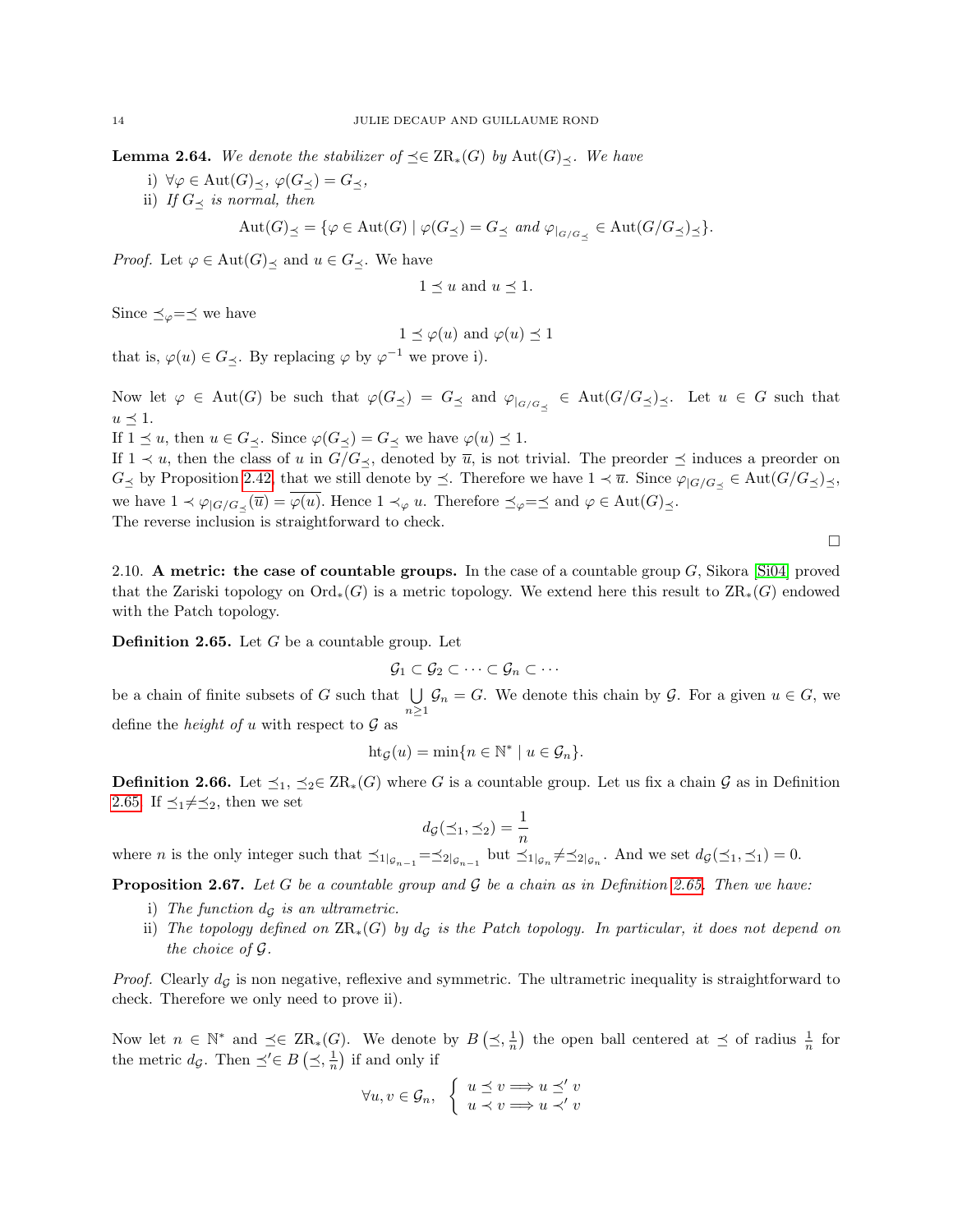Therefore we have

$$
B\left(\preceq,\frac{1}{n}\right)=\bigcap_{u\in\mathcal{G}_n,u\succ 1}\mathcal{U}_u\cap\bigcap_{u\in\mathcal{G}_n,u\succeq 1}\mathcal{O}_u
$$

is open for the topology generated by the  $\mathcal{U}_u$  and the  $\mathcal{O}_u$ . Indeed this intersection is finite since the  $\mathcal{G}_n$  are finite.

On the other hand, let  $u \in G$ . For  $\preceq \in \mathcal{U}_u$  we have  $B\left(\preceq, \frac{1}{\text{ht}_{\mathcal{G}}(u)}\right) \subset \mathcal{U}_u$ . For  $\preceq \in \mathcal{O}_u$  we have  $B\left(\preceq, \frac{1}{\text{ht}_{\mathcal{G}}(u)}\right) \subset$  $\mathcal{O}_u$ . Thus the  $\mathcal{U}_u$  and the  $\mathcal{O}_u$  are open for the topology induced by  $d_{\mathcal{G}}$ .

<span id="page-14-1"></span>Remark 2.68. Let G be a countable group and  $\{\mathcal{G}_k\}_k$  be a chain as in Definition [2.65.](#page-13-1) Let  $(\preceq_n)_{n\in\mathbb{N}}$  be a sequence of preorders on G that converges to  $\preceq \in \operatorname{ZR}_*(G)$  for the Patch topology. Then

 $\forall k \in \mathbb{N}, \exists N \in \mathbb{N}, \forall n \ge N, G_{\preceq_n} \cap \mathcal{G}_k = G_{\preceq} \cap \mathcal{G}_k.$ 

2.11. **Cantor sets.** Assume that G is a countable group. Then  $\text{ZR}_*(G)$ , endowed with the Patch topology, is a metrizable compact space. Moreover it is totally disconnected:

<span id="page-14-2"></span>**Lemma 2.69.** Any subspace  $E \subset \text{ZR}_{*}(G)$  is totally disconnected for the Patch topology.

*Proof.* Indeed, if  $\preceq_1$ ,  $\preceq_2 \in E$ ,  $\preceq_1 \neq \preceq_2$ , then there is  $u \in G$  such that  $u \succeq_1 1$  and  $1 \succ_2 u$  (eventually after permutation of  $\preceq_1$  and  $\preceq_2$ ). Therefore  $\preceq_1 \in \mathcal{O}_u$  and  $\preceq_2 \in \mathcal{U}_{u^{-1}}$ . But  $\mathcal{O}_u \cap \mathcal{U}_{u^{-1}} = \emptyset$  and  $\mathcal{O}_u \cup \mathcal{U}_{u^{-1}} = \text{ZR}_*(G)$ .  $\Box$ 

Moreover any closed subset of  $\text{ZR}_{*}(G)$  is a also a metrizable totally disconnected compact space. Therefore, a closed subset of  $\text{ZR}_*(G)$  is a Cantor set if and only if it is a perfect space, that is, it does not have isolated points.

There are several cases for which  $\text{Ord}_{*}(G)$  is known to be a Cantor set. Here is a non complete list of some examples:

- The space  $\text{Ord}(\mathbb{Q}^n)$  for  $n \geq 2$  is a Cantor set [\[Si04\]](#page-36-1).
- The space  $\text{Ord}_l(F_n)$  for  $n \geq 2$  is a Cantor set, where  $F_n$  is the free group generated by n elements [\[MC85\]](#page-36-14), [\[Na10\]](#page-36-15).
- The space  $\text{Ord}_{*}(G)$ , where G is a countable, torsion-free, nilpotent group which is not rank-1 abelian, is a Cantor set [\[MW12\]](#page-36-16) and [\[DNR\]](#page-36-17).
- The space  $\text{Ord}_l(G)$ , where G is a compact hyperbolic surface group, is a Cantor set [\[ABR17\]](#page-36-18).

In [3.2](#page-17-0) we will see that  $\text{ZR}(\mathbb{Q}^n)$ , for  $\geq 2$ , contains infinitely many Cantor subsets.

# 3. Examples

3.1. The Q-vector spaces. By Lemma [2.56,](#page-11-1) in order to study  $\operatorname{ZR}(G)$  for an abelian group, we only need to study  $\text{ZR}(\mathbb{Q}\otimes G)$ . Therefore we may assume that G is a Q-vector space. We begin with the following lemma:

<span id="page-14-0"></span>**Lemma 3.1.** Let H be a subgroup of a Q-vector space G such that  $\text{Tor}(G/H) = \{0\}$ . Then H is a Q-subspace of G.

*Proof.* Since  $H$  is a subgroup,  $H$  is stable by addition and by multiplication by integers. Therefore, we only have to prove that for every  $h \in H$  and  $n \in \mathbb{N}^*$ ,  $\frac{1}{n}h \in H$ .

Indeed, for such a h and such a n, the image g of  $\frac{1}{n}h$  in  $G/H$  is a torsion element since  $ng \equiv 0$  modulo H. Hence  $\frac{1}{n}h \in H$  since  $\text{Tor}(G/H) = \{0\}.$ 

On the other hand, every Q-subspace of G is a normal subgroup of G with  $Tor(G/H) = \{0\}$ . Therefore, by Example [2.41,](#page-8-3) the residue groups  $G_{\prec}$  of preorders  $\preceq \in \operatorname{ZR}(G)$  are exactly the Q-subspaces of G.

 $\Box$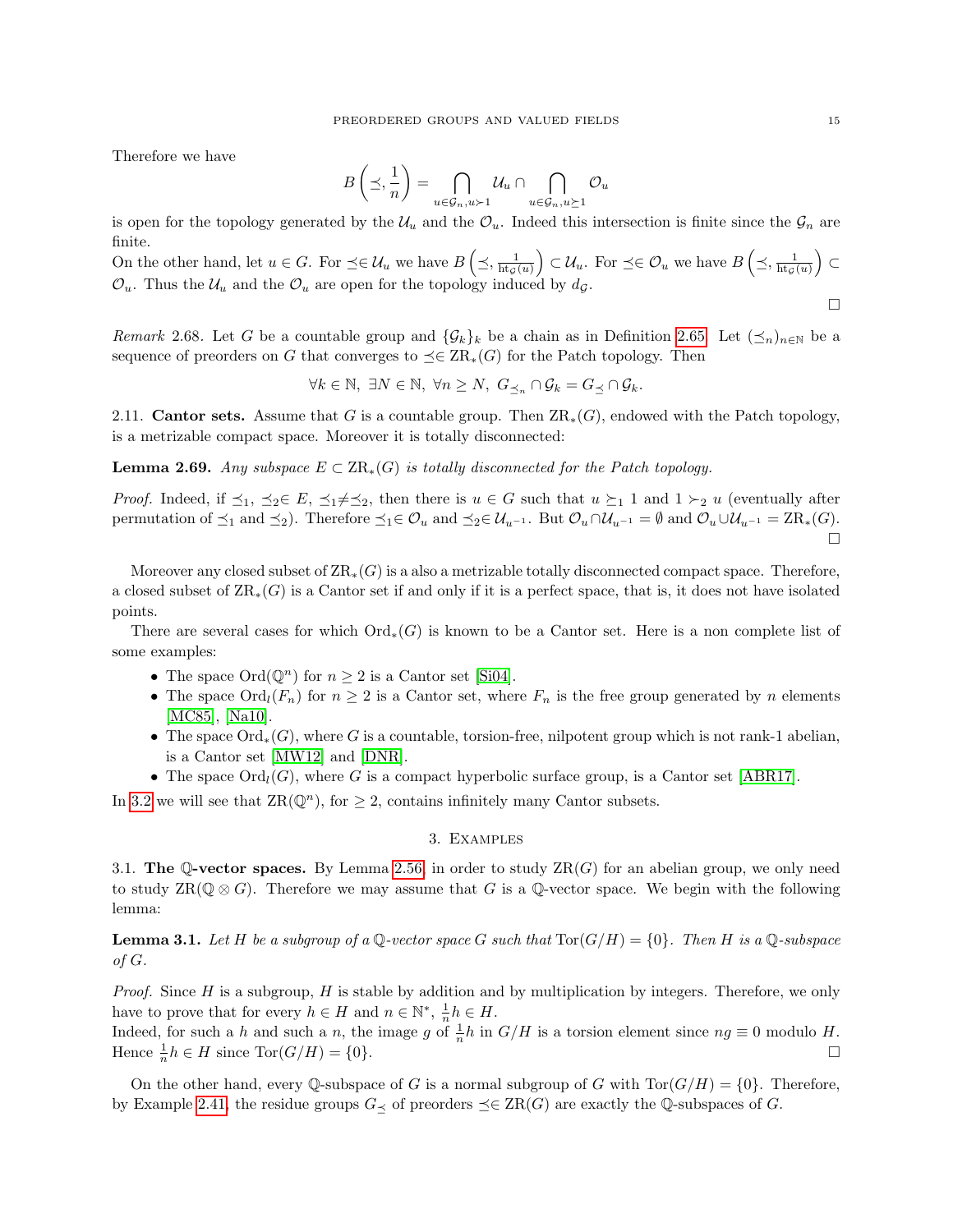<span id="page-15-0"></span>**Proposition 3.2.** Let G be a Q-vector space and  $\preceq \in \operatorname{ZR}(G)$ . Then

$$
\deg(\preceq) = \dim_{\mathbb{Q}}(G_{\preceq}).
$$

Proof. By Lemma [3.1](#page-14-0) and Example [2.41,](#page-8-3) the residue groups of preorders on G are the subvector spaces of G. Therefore, by Lemma [2.38](#page-8-1) and Proposition [2.40,](#page-8-4) we have that  $\dim_{\mathbb{Q}}(G_{\prec})$  is the supremum of the lengths of increasing sequences of sub-Q-vector spaces of G (minus 1 in the finite dimensional case), so it is equal to

$$
\sup_{\preceq'\in\mathrm{Ord}_*(G))\cap\mathrm{Raf}_*^+(\preceq)}\#\left(\mathrm{Raf}_*^-(\preceq')\setminus\mathrm{Raf}_*^-(\preceq)\right)(-1\text{ in the finite dimensional case})
$$

which is deg( $\prec$ ).

We have the following inequality relating the rank and the degree of a preorder (this can be seen as the counterpart of the inequality concerning valuations given in Remark [4.33\)](#page-29-1):

<span id="page-15-2"></span>**Corollary 3.3.** Let G be a Q-vector space and  $\preceq \in \operatorname{ZR}(G)$ . Then

$$
rank(\preceq) + \deg(\preceq) \le \dim_{\mathbb{Q}}(G).
$$

*Proof.* By definition, the rank of  $\preceq$  is the supremum of the length of chains of preorders  $\{\preceq_i\}_{i\in I}$  (i.e. I is totally ordered and  $\preceq_i < \preceq_j$  for every  $i < j$ ) such that  $\preceq_i < \preceq$  for every  $i \in I$ . By Lemma [2.38](#page-8-1) and Lemma [2.50,](#page-10-1) it is also bounded by the supremum of the lengths of chains  $\{H_i\}_{i\in I}$  of subvector spaces such that  $G \prec \subsetneq H_i$  for every  $i \in I$ . This proves the claim, since  $\deg(\preceq) = \dim_{\mathbb{Q}}(G \prec)$ .

<span id="page-15-1"></span>**Corollary 3.4.** Let G be a countable Q-vector space,  $\preceq \in \operatorname{ZR}(G)$  and let  $(\preceq_n)_{n\in\mathbb{N}}$  be a sequence of preorders on G that converges to  $\leq$  for the Patch topology. If  $\dim_{\mathbb{Q}}(G_{\prec}) < \infty$ , then, for n large enough,

$$
G_{\preceq} \subset G_{\preceq_n}.
$$

In any case we have

k

$$
\liminf \deg(\preceq_n) \ge \deg(\preceq).
$$

*Proof.* Let  $\{\mathcal{G}_k\}_{k\in\mathbb{N}}$  be a chain as in Definition [2.65.](#page-13-1) Let  $(u_l)_{l\in L}$  be a Q-basis of  $G_{\preceq}$ . Assume that L is finite, and let k be large enough to insure that  $u_l \in \mathcal{G}_k$  for every  $l \in L$ . By Remark [2.68,](#page-14-1) and since  $G_{\preceq_n}$  is a Q-vector space for every n, we have  $G_{\preceq_n} \subset G_{\preceq_n}$  for n large enough.

Now assume that L is infinite. For every integer k, we set  $W_k := \text{Vect}_{\mathbb{Q}}(G_{\preceq} \cap \mathcal{G}_k)$ . Therefore  $G_{\preceq} = \bigcup_{k=1}^{\infty}$  $\bigcup_{k=1} W_k =$  $\sup W_k$ . Thus

$$
d\alpha(\prec) = \lim_{\alpha \to \infty} d\alpha
$$

$$
\deg(\preceq) = \lim_{k} \dim_{\mathbb{Q}}(W_k) = \sup_{k} \dim_{\mathbb{Q}}(W_k)
$$

by Lemma [3.2.](#page-15-0) But, still by Remark [2.68,](#page-14-1) for any fixed k, we have  $W_k \subset G_{\preceq_n}$  for n large enough. Thus  $\liminf \deg(\preceq_n) \geq \deg(\preceq).$ 

<span id="page-15-3"></span>*Example* 3.5. For a vector  $u \in \mathbb{R}^n$  we define  $\leq_u \in \text{ZR}(\mathbb{Q}^n)$  as

$$
\forall v, w \in \mathbb{Q}^n, v \leq_u w \Longleftrightarrow v \cdot u \leq w \cdot u.
$$

Let  $(u_n) \in (\mathbb{Q}^2)^{\mathbb{N}}$  be a sequence of vectors of norm 1 that converges to a vector u with an irrational slope. We set  $\preceq_n := \preceq_{u_n}$  and  $\preceq := \preceq_u \in \operatorname{ZR}(\mathbb{Z}^2)$ . Then  $\deg(\preceq_n) = 1$  for every n and  $\deg(\preceq) = 0$ . On the other hand, if we set  $\mathcal{G}_k = \{-k, \ldots, k\}^2$ , with  $k \in \mathbb{N}$ , then we have the following property:

$$
\forall k \in \mathbb{N}, \ \exists N \in \mathbb{N}, \ \forall n \ge N, \ \preceq_{n|_{\mathcal{G}_k}} \equiv \preceq_{|_{\mathcal{G}_k}}.
$$

Thus  $(\leq_n)$  converges to  $\leq$  for the Patch topology. This shows that the inequality in Corollary [3.4](#page-15-1) may be strict.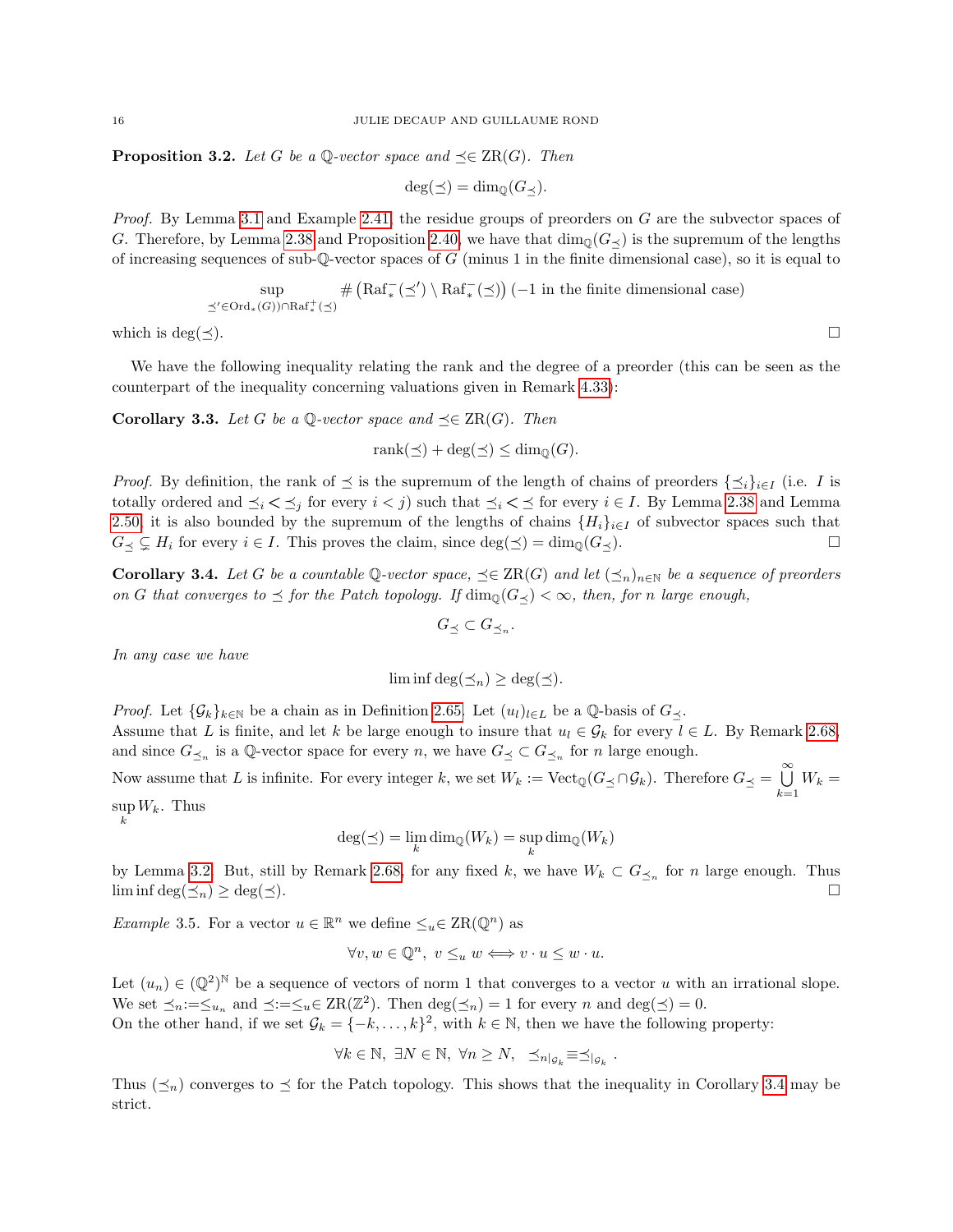$$
\forall i \in A, \ \forall j \in I, \ i \le j \Longrightarrow j \in A.
$$

For a given upset A we define the preorder  $\leq_A$  as follows: For  $u = \sum$  $\sum_{k\in I} u_k e_k$  and  $v = \sum_{k\in I}$  $\sum_{k\in I} v_k e_k \in G_I$ , we define

 $u <_A v$ 

if and only if there is  $i_0 \notin A$ , such that  $u_j = v_j$  for all  $j < i_0$ , and  $u_{i_0} < v_{i_0}$ . Then  $\leq_A$  is well defined because all but finitely many  $u_k$  and  $v_k$  are zero. Moreover the residue group of  $\leq_A$  is the Q-vector space generated by the  $e_j$  for  $j \in A$ .

**Lemma 3.6.** Let  $A \subset B$  be two upsets of I. Then

 $\leq_B \leq \leq_A$ .

*Proof.* Let  $u, v \in G_I$  such that  $u <_{B} v$ . Then there is  $j_0 \notin B$  such that  $u_k = v_k$  for all  $k < j_0$  and  $u_{j_0} < v_{j_0}$ . Since  $A \subset B$ ,  $j_0 \notin A$  and  $u \lt A v$ . Therefore we have  $u \leq_A v$ . Thus,  $\leq_B \leq \leq_A$ .

Therefore the subset  $E := \{\leq_A | A \text{ upset of } I\}$  is a totally ordered subset of  $\operatorname{ZR}(G_I)$ . The set  $E' :=$  $\{\leq_{\{j\in I\mid j\geq i\}} | i\in I\}$  is a subset of E, which is totally ordered, order isomorphic to I.

Example 3.7. If  $I = \mathbb{R}$ , then we obtain a totally ordered subset E' of  $\text{ZR}(G_I)$ , such that for every  $\preceq_1$ ,  $\preceq_2 \in E'$ , there exists  $\preceq' \in E'$  with

$$
\preceq_1 < \preceq' < \preceq_2.
$$

The upsets of  $\mathbb R$  have the form

$$
]x, +\infty[ \text{ or } [x, +\infty[ \text{ for some } x \in \mathbb{R}].
$$

Therefore E is order isomorphic to the union of two copies of  $\mathbb{R}$ , denoted by  $\mathbb{R}_1$  and  $\mathbb{R}_2$ . The elements of  $\mathbb{R}_1$ are the open right segments of  $\mathbb{R}$ , and the elements of  $\mathbb{R}_2$  are the closed right segments of  $\mathbb{R}$ . The order on  $\mathbb{R}_1 \cup \mathbb{R}_2$  is the inclusion.

**Lemma 3.8.** The chain  $E = \{\leq_A\}$  a upset of I is a maximal chain.

*Proof.* Let  $\preceq \in \operatorname{ZR}(G_I)$  such that, for every upset A, we have  $\preceq \leq \leq_A$  or  $\leq_A \leq \preceq$ . For a upset A we set  $H_A := \text{Vect}\{e_i \mid i \in A\}$ . Therefore, by Lemma [2.38,](#page-8-1) we have  $H_A \subset G_{I\preceq}$  or  $G_{I\preceq} \subset H_A$ . By Lemma [3.1,](#page-14-0)  $G_{I\preceq}$ is a Q-subspace of  $G_I$ . We set

$$
B := \{ i \in I \mid e_i \in G_{I \preceq} \}.
$$

We claim that B is an upset of I. Indeed, if it is not the case, then there exist  $i, j \in I$  with  $i < j$  and  $i \in B$ ,  $j \notin B$ . Set

$$
C := \{ k \in I \mid k \ge j \}.
$$

Then  $e_j \in H_C$  and  $e_i \notin H_C$ . By hypothesis we have  $G_{I \preceq} \subset H_C$  or  $H_C \subset G_{I \preceq}$ . But this contradicts the fact that  $e_i \in G_{I \preceq}$  and  $e_j \notin G_{I \preceq}$ . Hence B is an upset.

Now we claim that  $H_B = G_{I} \lt \ldots$  Indeed, assume that this is not the case. Then there exist  $u \in G_{I} \lt \ldots \lt H_B$ such that u is of the form  $u = \sum_{i=1}^{n} u_{i_k} e_{i_k}$  where none of the  $i_k$  is in B and  $n > 1$  since otherwise, by definition of B,  $u \in H_B$ . Assume that  $i_1 < i_2 < \cdots < i_n$  and  $u_{i_1} \neq 0$ . Set

$$
A := \{ i \in I \mid i \geq i_1 \}.
$$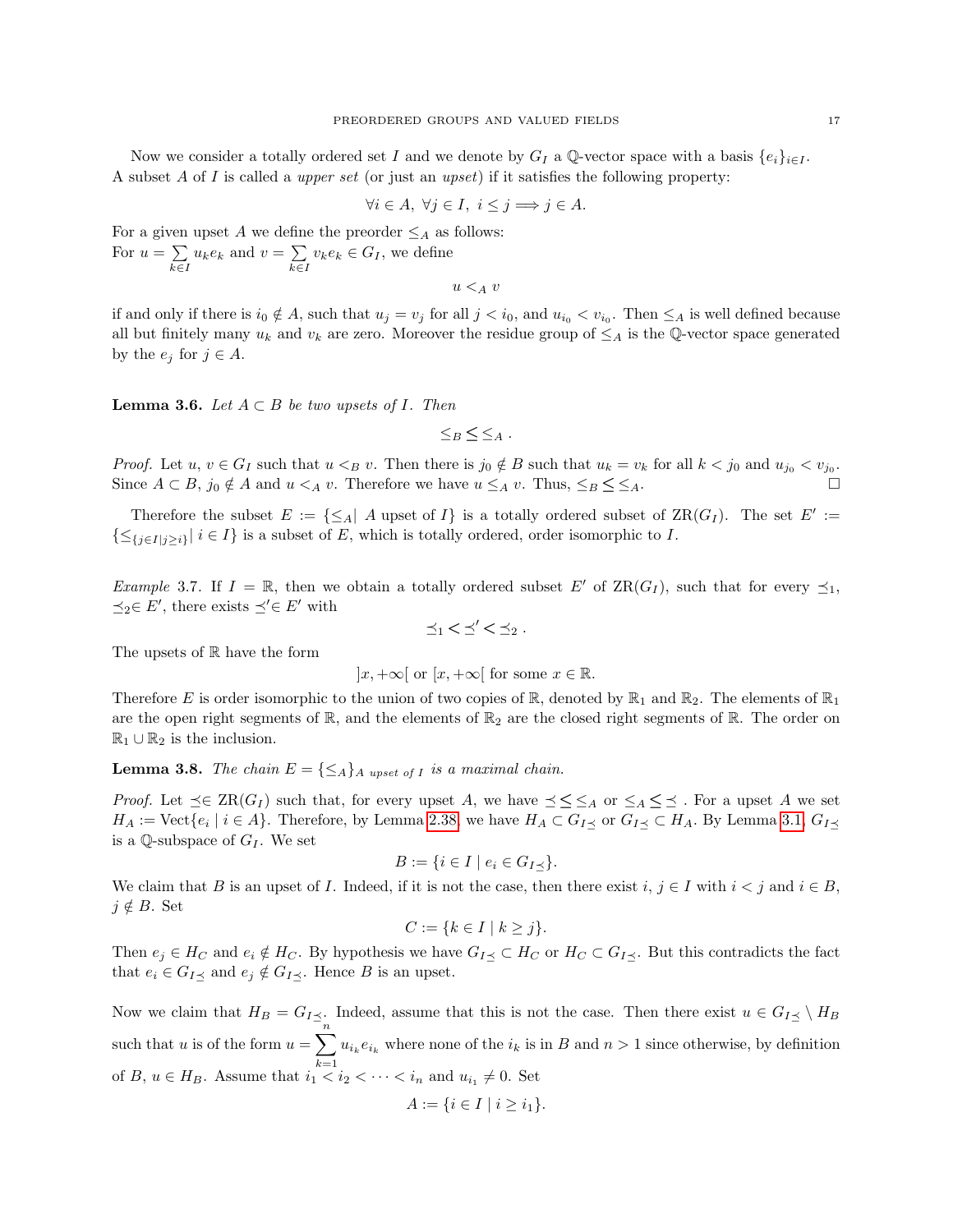Then A is the smallest upset containing B and u. We have  $H_B \subset H_A$  or  $H_A \subset H_B$  by Lemma [2.38.](#page-8-1) But we have  $G_{I\preceq} \subset H_A$  or  $H_A \subset G_{I\preceq}$ . By definition of B we do not have  $H_A \subset G_{I\preceq}$ . Therefore we have  $H_B \subsetneq G_{I \preceq} \subsetneq H_A$ . Since u is not a multiple of some  $e_i$ , there is an upset D with  $B \subsetneq D \subsetneq A$ . Therefore we do not have  $G_{I\preceq} \subset H_D$ , neither  $H_D \subset G_{I\preceq}$ . This contradicts the hypothesis. Therefore  $G_{I\preceq} = H_B$  and  $\preceq=\leq_B$ .

Remark 3.9. In particular if  $I$  is not finite, then  $I$  contains a countable subset  $I'$ . But, for a well chosen order I' can be identified with Q. Therefore, the chain  $\{\leq_A\}_A$  upset of I' is a totally ordered set of preorders on  $\operatorname{ZR}(G_I)$  that is not well ordered. Therefore  $\operatorname{ZR}(G_I)$  is not a graph.

<span id="page-17-0"></span>3.2. Description of  $\text{ZR}(\mathbb{Q}^n)$ . We have the following result:

<span id="page-17-1"></span>**Theorem 3.10.** [\[Ro86,](#page-36-19) Theorem 4] Let  $\preceq \in \text{ZR}(\mathbb{Q}^n)$ . Then there exist an integer  $s \geq 0$  and vectors  $u_1, \ldots,$  $u_s \in \mathbb{R}^n$  such that

$$
\forall u, v \in \mathbb{Q}^n, u \le v \Longleftrightarrow (u \cdot u_1, \dots, u \cdot u_s) \le_{lex} (v \cdot u_1, \dots, v \cdot u_s).
$$

Then we write  $\preceq=\leq_{(u_1,...,u_s)}$ .

**Proposition 3.11.** For a given non trivial preorder  $\preceq \in \mathbb{Q}^n$ , let s be the smallest integer s satisfying Theorem [3.10.](#page-17-1) Then the rank of  $\preceq$  is s.

*Proof.* We have 
$$
\#\operatorname{Raf}^-(\preceq) = s + 1
$$
. Indeed  $\operatorname{Raf}^-(\preceq) = \{\preceq_{\emptyset}, \leq_{u_1}, \leq_{(u_1, u_2)}, \ldots, \leq_{(u_1, \ldots, u_s)}\}$ .  $\Box$ 

<span id="page-17-3"></span>**Proposition 3.12.** For a given non trivial preorder  $\preceq \in \mathbb{Q}^n$  let  $u_1, \ldots, u_s$  be vectors in  $\mathbb{R}^n$  such that  $\preceq=\leq_{(u_1,...,u_s)}$ . We assume s to be minimal for this property. For  $k=0, \ldots, s$ , let  $\Psi_k$  be the Q-linear map

<span id="page-17-2"></span>
$$
\Psi_k: \begin{array}{ccc} \mathbb{Q}^n & \longrightarrow & \mathbb{R}^k \\ q & \longmapsto & (q \cdot u_1, \dots, q \cdot u_k) \end{array}
$$

where  $\Psi_0$  is the zero map. Then  $\text{Ker}(\Psi_s) = G_{\preceq}$  and the following subgroups are the only  $\preceq$ -isolated subgroups of  $\mathbb{Q}^n$ :

$$
G_{\preceq} = \mathrm{Ker}(\Psi_s) \subsetneq \mathrm{Ker}(\Psi_{s-1}) \subsetneq \cdots \subsetneq \mathrm{Ker}(\Psi_1) \subsetneq \mathrm{Ker}(\Psi_0) = \mathbb{Q}^n.
$$

**Definition 3.13.** For such a preorder, we set  $d_k := \dim_{\mathbb{Q}}(\text{Ker}(\Psi_{k-1})/\text{Ker}(\Psi_k))$ . In particular we have

(3.1) 
$$
\sum_{k=1}^{s} d_k + \deg(\preceq) = n.
$$

Here, the integer  $\sum_{i=1}^{s}$  $\sum_{k=1} d_k$  is the analogue of the rational rank of a valuation (see Definition [4.32\)](#page-29-2), and [\(3.1\)](#page-17-2) is the analogue of the second inequality in Remark [4.33.](#page-29-1) The sequence  $(d_1, \ldots, d_s)$  is called the type of the preorder.

The set of preorders of type  $(d_1, \ldots, d_s)$  is denoted by  $\text{ZR}^{(d_1, \ldots, d_s)}(\mathbb{Q}^n)$ .

Proof of Proposition [3.12.](#page-17-3) We denote by  $V_k$  the space Ker( $\Psi_k$ ). It is straightforward to see that Ker( $\Psi_s$ ) =  $G_{\prec}$ .

Moreover if  $V_{k+1} = V_k$ , then we have

$$
\leq_{(u_1,...,u_n)}=\leq_{(u_1,...,u_{k-1},u_{k+1},...,u_n)}.
$$

Therefore, since s is assumed to be minimal, we have  $V_{k+1} \subsetneq V_k$  for every k. Let  $k \geq 1$ , and let V be a subspace of  $V_k$  such that  $V_{k+1} \subsetneq V$ . Assume that V is  $\preceq$ -isolated. There is  $v \in V$ such that  $v \in V_k \setminus V_{k+1}$ . Let  $u \in V_k$ . Since  $v \notin V_{k+1}$ ,  $v \cdot u_{k+1} \neq 0$ . Thus there is  $m \in \mathbb{Z}$  such that

$$
-mv \cdot u_{k+1} \le u \cdot u_{k+1} \le mv \cdot u_{k+1}.
$$

Thus,  $-mv \preceq u \preceq mv$ . Therefore  $u \in V$ , since V is  $\preceq$ -isolated. Thus  $V = V_k$ . This proves the result.  $\square$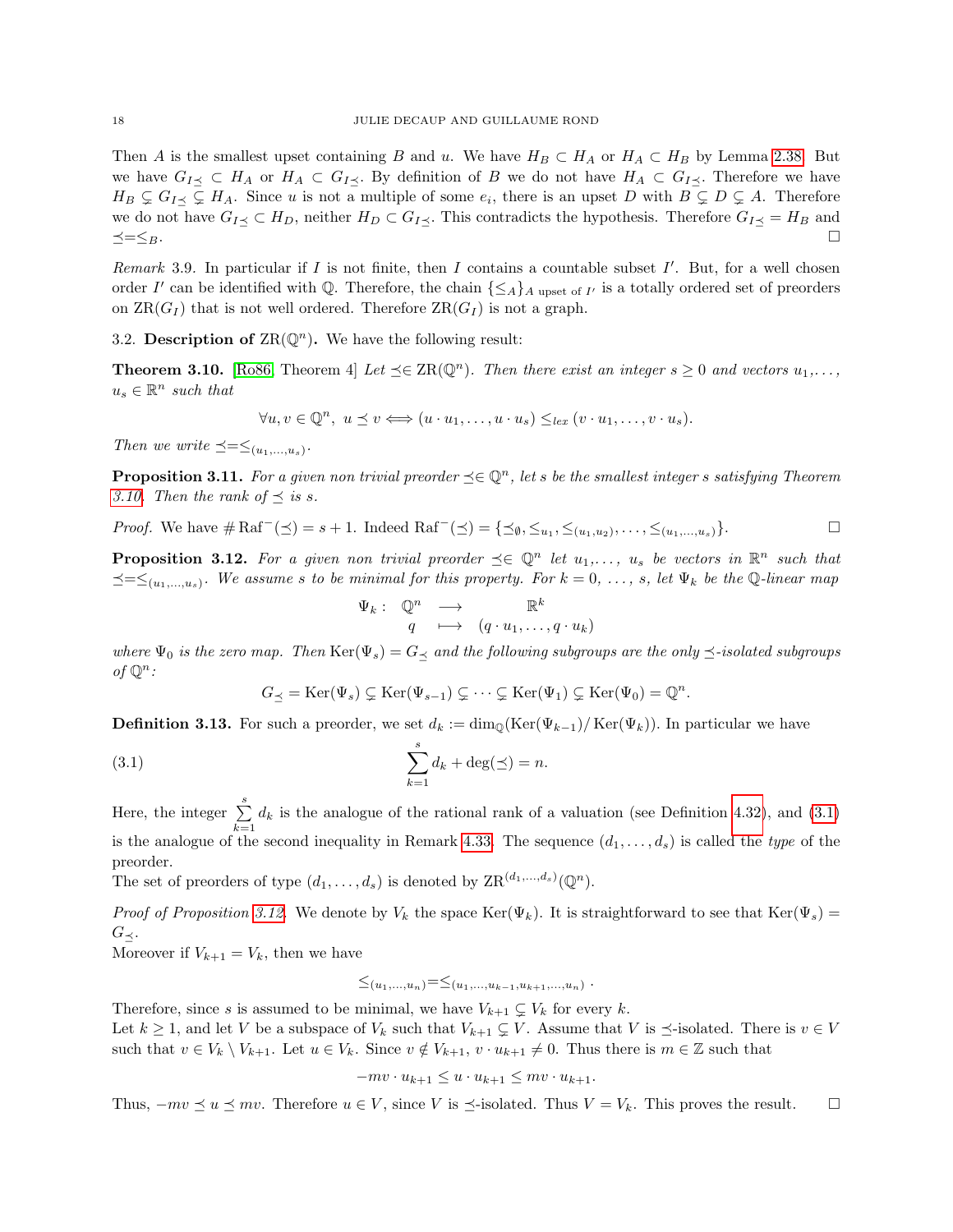<span id="page-18-1"></span>Remark 3.14. Assume given  $u_1, \ldots, u_s$  as in Proposition [3.10.](#page-17-1) Then we can replace  $u_k$ , for  $k \geq 1$ , by the orthogonal projection of  $u_k$  onto  $\mathbb{R} \otimes \text{Ker}(\Psi_1)$ . By induction, we may assume that  $u_k \in \mathbb{R} \otimes \text{Ker}(\Psi_{k-1})$  for every  $k$ .

In this case, if we define  $e_k = \dim_{\mathbb{Q}}(\text{Vect}_{\mathbb{Q}}(u_{k,1}, \ldots, u_{k,n}))$ , then we have  $\dim_{\mathbb{Q}} \text{Ker}(\Psi_1) = n - e_1$  and  $\mathbb{R} \otimes \text{Ker}(\Psi_1) \simeq \mathbb{R}^{n-e_1}$ . In particular  $e_1 = d_1$ . Moreover  $\text{Ker}(\Psi_2) = \text{Ker}(\Psi')$  where  $\Psi'$  is the Q-linear map

$$
\Psi': \operatorname{Ker}(\Psi_1) \longrightarrow \mathbb{R}^{s-1} \n q \longrightarrow (q \cdot u_2, \dots, q \cdot u_s)
$$

Hence, by induction, we have  $e_k = d_k$  for every k.

Then we have the following description of the topological set  $\operatorname{ZR}(\mathbb{Q}^n)$ :

<span id="page-18-0"></span>**Theorem 3.15.** We fix  $n > 2$  and consider  $\text{ZR}(\mathbb{Q}^n)$  endowed with the Patch topology. We have the following properties:

- i) Every  $\preceq \in \operatorname{ZR}(\mathbb{Q}^n)$  is an isolated point if and only if  $\deg(\preceq) \geq n-1$ . If  $\deg(\preceq) \leq n-2$ , then every open neighborhood of  $\preceq$  contains infinitely many preorders of same rank and same degree as  $\preceq$ .
- ii) For  $n \geq d \geq 0$ ,  $\leq d \operatorname{ZR}(\mathbb{Q}^n)$  is a metric compact totally disconnected space. Therefore, for  $d \leq n-2$ , it is a Cantor set.
- iii) For  $\preceq \in \text{ZR}(\mathbb{Q}^n)$ , the set  $\text{Raf}^+(\preceq)$  is homeomorphic to  $\text{ZR}(\mathbb{Q}^{\text{deg}(\preceq)})$ .
- iv) Let  $\preceq \in \text{ZR}(\mathbb{Q}^n)$  and  $d \leq \text{deg}(\preceq) 1$ . Then  $\text{Raf}^+(\preceq) \cap \preceq^d \text{ZR}(\mathbb{Q}^n)$  is a Cantor set.
- v) The only elements of  $Aut(\mathbb{Q}^n)$  whose action on  $\text{ZR}(\mathbb{Q}^n)$  is the identity, is the set of  $\mathbb{Q}$ -linear maps  $x \longmapsto \lambda x$  with  $\lambda \in \mathbb{Q}_{>0}$ .
- vi) Let  $\preceq \in \text{ZR}(\mathbb{Q}^n)$ . Then the stabilizer of  $\preceq$  under the action of Aut $(\mathbb{Q}^n)$  is  $\mathrm{Aut}(\mathbb{Q}^n)_{\preceq} = \{ \varphi \in \mathrm{Aut}(\mathbb{Q}^n) \mid \varphi(G_{\preceq}) = G_{\preceq}, \text{ and } \varphi_{|_{G/G_{\preceq}}} = \lambda 1\!\!1_{|_{G/G_{\preceq}}} \text{ with } \lambda > 0 \}.$
- vii) For every s, d and  $(d_1, \ldots, d_s) \in \mathbb{Z}_{\geq 0}^s$  with  $\sum d_k + d = n$ ,  $\text{Aut}(\mathbb{Q}^n)$  acts transitively on  $\text{ZR}^{(d_1, \ldots, d_s)}(\mathbb{Q}^n)$ .

*Proof.* Let us prove i). Take a basis of  $\mathbb{Q}^n$ ,  $u_1, \ldots, u_n$ . Then  $\{\leq_0\} = \bigcap_{i=0}^n (\mathcal{O}_{u_i} \cap \mathcal{O}_{-u_i})$ . Therefore  $\leq_0$  is an isolated point. Now let  $u \in \mathbb{Q}^n$ ,  $u \neq 0$ . Let  $v_2, \ldots, v_n \in \mathbb{Q}^n$  be such that  $(u, v_2, \ldots, v_n)$  is an orthogonal basis of  $\mathbb{O}^n$ . Then we have

$$
\{\leq_u\}=\mathcal{U}_u\bigcap\left(\bigcap_{i=2}^n\mathcal{O}_{v_i}\cap\mathcal{O}_{-v_i}\right).
$$

Therefore  $\leq_u$  is an isolated point of  $\text{ZR}^1(\mathbb{Q}^n)$ .

On the other hand, assume that  $\preceq$  is not the trivial preorder nor a preorder of the form  $\leq_u$  for some u multiple of a vector in  $\mathbb{Q}^n$ . We set  $s = \text{rank}(\preceq)$  and  $d = \text{deg}(\preceq)$ . If  $s = 1$ , then  $\preceq = \preceq_u$  for some  $u \in \mathbb{R}^n$  that is not a multiple of a vector of  $\mathbb{Q}^n$ . Therefore, by Proposition [3.12,](#page-17-3)  $d \leq n-2$ . If  $s \geq 2$ , then we have that  $deg(\preceq) = dim_{\mathbb{Q}}(G_{\preceq}) \leq s - 2 \leq n - 2$  by Corollary [3.3.](#page-15-2) Thus we always have  $d \leq n - 2$ .

Assume that  $\preceq$  is an isolated point and write  $\preceq=\leq_{(u_1,...,u_s)}$ . Therefore we may assume that there are vectors  $v_i, w_j \in \mathbb{Q}^n$  such that

$$
\left(\bigcap_{i=1}^r \mathcal{O}_{v_i}\right) \cap \left(\bigcap_{j=1}^s \mathcal{U}_{w_j}\right) = \{\preceq\}.
$$

We may assume that  $v_i \sim \lt 0$  for every i and write

$$
E:=\left(\bigcap_{i=1}^r\mathcal{O}_{v_i}\cap\mathcal{O}_{-v_i}\right)\cap\left(\bigcap_{j=1}^s\mathcal{U}_{w_j}\right)=\{\preceq\}.
$$

We may also assume that none of the  $v_i$  and  $w_j$  are collinear.

Moreover  $v_i \in G_{\prec}$  for every i. Therefore we will show how to construct infinitely many preorders of rank s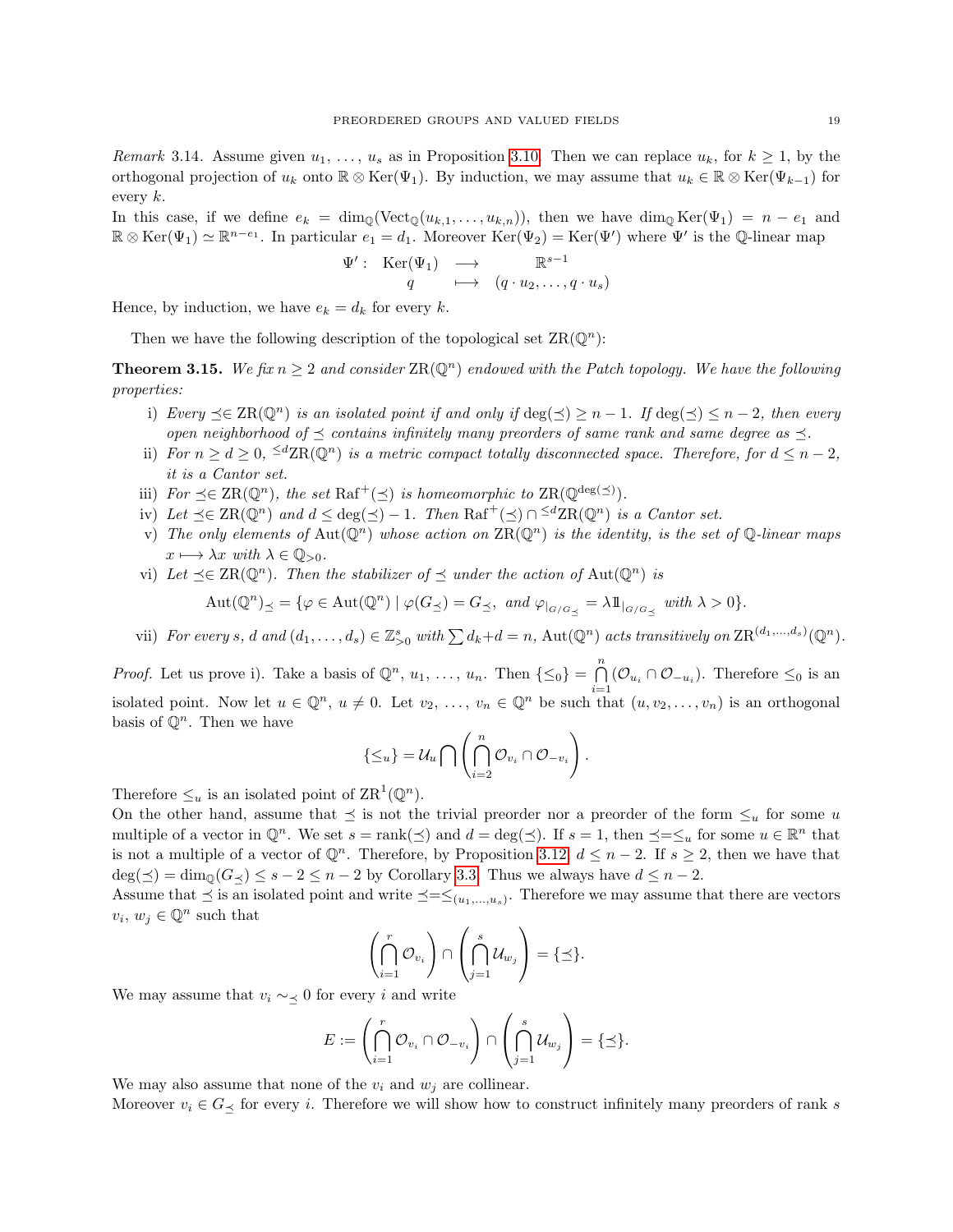and degree d belonging to E, and contradicting the assumption on  $\preceq$ . For this we consider the set

$$
C := \{ x \in \mathbb{R}^n \mid x \cdot w_j > 0 \text{ for every } j \le s \}.
$$

This is a non-empty open set (since  $\preceq \in \bigcap^s$  $\bigcap_{j=1}^{\infty} \mathcal{U}_{w_j}$ . Therefore we may choose  $u'_1, \ldots, u'_s \in C \cap G_{\preceq}^{\perp}$ , Q-linearly independent (because  $\dim_{\mathbb{Q}}(G_{\preceq}^{\perp}) = n - d \geq s$  by Corollary [3.3\)](#page-15-2). Moreover we may choose the  $u'_i$  in such a way that the kernel of the linear map  $\Psi$  defined in Proposition [3.12](#page-17-3) is d. Indeed, by Remark [3.14,](#page-18-1) in order to do this, we choose  $u'_1$  such that

$$
d_1 := \dim_{\mathbb{Q}}(\text{Vect}_{\mathbb{Q}}(u'_{1,1},\ldots,u'_{1,n})) = \dim_{\mathbb{Q}}(\text{Vect}_{\mathbb{Q}}(u_{1,1},\ldots,u_{1,n})),
$$

and by induction, we choose

$$
u'_i \in \mathbb{R} \otimes (\text{Vect}(u_1, \ldots, u_{i-1})^\perp \cap \mathbb{Q}^n)
$$

with

$$
d_i := \dim_{\mathbb{Q}}(\text{Vect}_{\mathbb{Q}}(u'_{i,1},\ldots,u'_{i,n})) = \dim_{\mathbb{Q}}(\text{Vect}_{\mathbb{Q}}(u_{i,1},\ldots,u_{i,n})).
$$

By Remark [3.14,](#page-18-1)  $\sum_i d_i = \deg(\preceq)$ , thus we may choose such  $u'_i$ . And again by Remark 3.14, the preorder  $\leq_{(u'_1,...,u'_s)}$  has degree d. Moreover it has rank s since we have

$$
\leq_{u'_1} < \leq_{(u'_1, u'_2)} < \cdots < \leq_{(u'_1, \ldots, u'_s)}.
$$

Moreover the residue group of  $\leq_{(u'_1,...,u'_s)}$  contains  $G_{\preceq}$ , because the  $u'_i$  belong to  $G_{\preceq}^{\perp}$ . Since the  $u'_i$  are in C we have

$$
\leq_{(u'_1,...,u'_s)} \in E.
$$

Because there are infinitely many ways of choosing the vector  $u'_1$  of norm 1 (and therefore of choosing the unique preorder of rank 1 refined by  $\leq_{(u'_1,...,u'_s)}$ , E contains infinitely many preorders of rank s and degree d. This proves i).

The set  $\leq dZR(\mathbb{Q}^n)$  is closed by Corollary [3.4,](#page-15-1) therefore it is compact. This set is a metric space. Moreover it is totally disconnected, by Lemma [2.69.](#page-14-2) Therefore, by i), it is a Cantor set for  $d \leq n-2$ .

Clearly iii) holds by Proposition [3.12](#page-17-3) and Proposition [2.42.](#page-8-2)

We have that  $\text{Raf}^+(\preceq) \cap \leq^d \text{ZR}(\mathbb{Q}^n)$  is homeomorphic to  $\leq^d \text{ZR}(\mathbb{Q}^{\deg(\preceq)})$  by Proposition [2.42.](#page-8-2) Therefore iv) follows from ii) and iii).

Let  $\varphi$  be defined by  $\varphi(x) = \lambda x$ , for every  $x \in \mathbb{Q}^n$ , where  $\lambda > 0$ . Then, for  $\preceq \in \operatorname{ZR}(\mathbb{Q}^n)$ , and for every  $u, v \in \mathbb{Q}^n$ , we have  $u \preceq v$  if and only if  $\lambda u \preceq \lambda v$ . That is,  $\preceq = \preceq_{\varphi}$ . On the other hand, assume that  $\varphi$  is not of this form. Then there is  $x \in \mathbb{Q}^n$  such that  $x \neq \lambda \varphi(x)$  for all  $\lambda > 0$ . Thus, there is  $u \in \mathbb{Q}^n$ , such that  $x \cdot u > 0$  and  $\varphi(x) \cdot u < 0$ . Set  $\preceq := \preceq_u$ . Then we have  $0 \prec x$  but  $0 \succ \varphi(x)$ . Therefore  $\preceq \neq \preceq_{\varphi}$ . This proves v).

Therefore, by Lemma [2.64](#page-13-2) ii), we have vi).

If  $\preceq \in \text{ZR}^{(d_1,\ldots,d_s)}(\mathbb{Q}^n)$  and  $\varphi \in \text{Aut}(\mathbb{Q}^n)$ , then we have  $\preceq_{\varphi} \in \text{ZR}^{(d_1,\ldots,d_s)}(\mathbb{Q}^n)$  by Proposition [3.12.](#page-17-3) Let  $\preceq, \preceq' \in \text{ZR}^{(d_1,\ldots,d_s)}(\mathbb{Q}^n)$ . We denote by

$$
V_s := G_{\preceq} \subsetneq V_{s-1} \subsetneq \cdots \subsetneq V_1 \subsetneq V_0 := \mathbb{Q}^n
$$

$$
(\text{resp. } V_s' := G_{\preceq'} \subsetneq V_{s-1}' \subsetneq \cdots \subsetneq V_1' \subsetneq V_0' := \mathbb{Q}^n)
$$

the  $\preceq$ -isolated (resp.  $\preceq'$ -isolated) subvector spaces of  $\mathbb{Q}^n$ . Therefore  $\dim_{\mathbb{Q}}(V_{k-1}/V_k) = \dim_{\mathbb{Q}}(V'_{k-1}/V'_k) = d_k$ for every k. If  $\preceq=\leq_{(u_1,...,u_s)}$  and  $\preceq'=\leq_{(u'_1,...,u'_s)}$ , thenwe have  $V_1 = \langle u_1 \rangle^{\perp} \cap \mathbb{Q}^n$  and  $V'_1 = \langle u'_1 \rangle \cap \mathbb{Q}^n$ . After a Q-linear change of coordinates, we may assume that  $V_1 = V'_1 = \{0\} \times \mathbb{Q}^{d_1}$ , in particular  $u_1 =$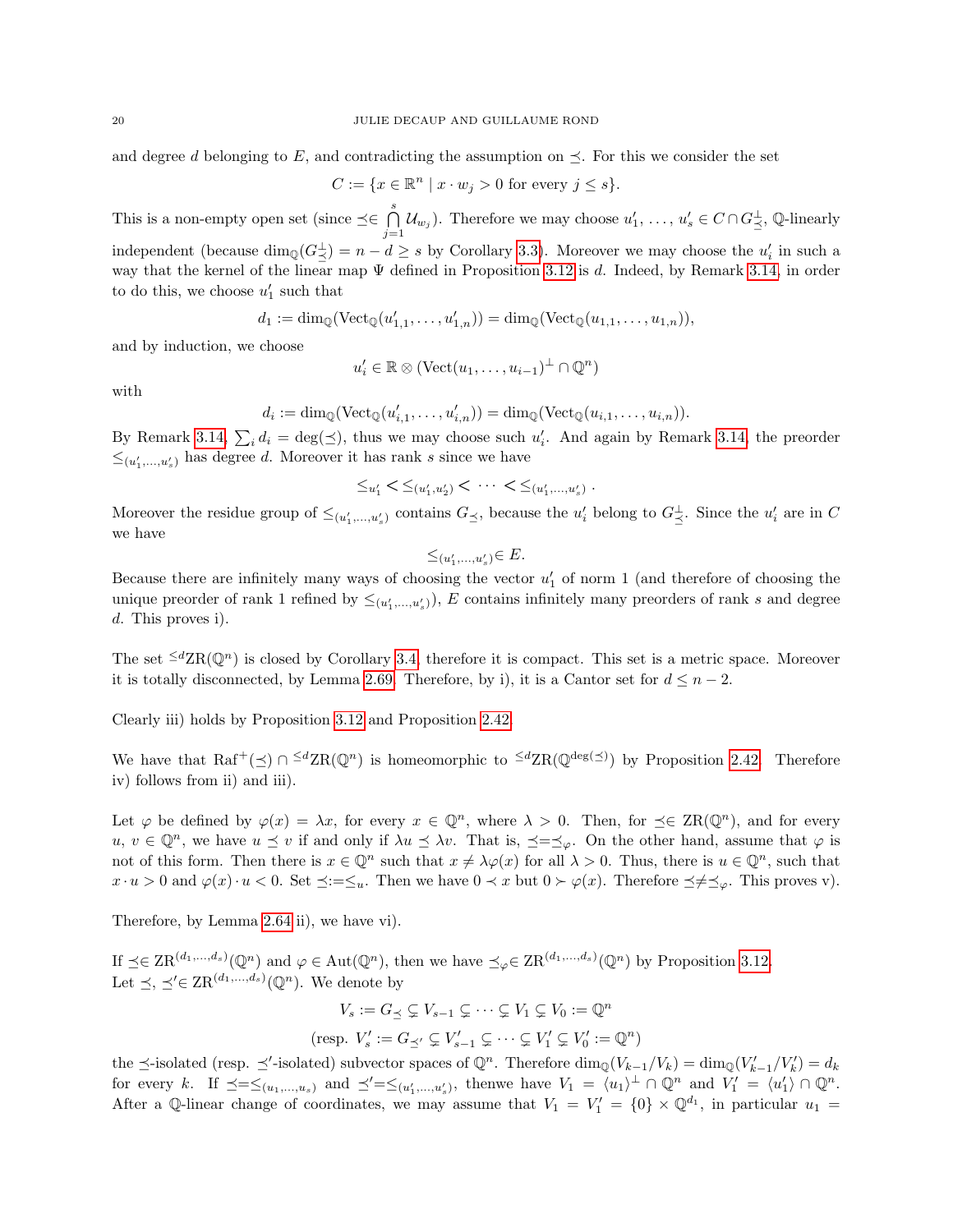$(u_{1,1},\ldots,u_{1,n-d_1},0,\ldots,0)$  and  $u'_1=(u'_{1,1},\ldots,u'_{1,n-d_1},0,\ldots,0)$ . We have  $\dim_{\mathbb{Q}}(\sum \mathbb{Q}u_{1,i}) = \dim_{\mathbb{Q}}(\sum \mathbb{Q}u'_{1,i}) = n - d_1$ , therefore there exists a  $(n - d_1) \times (n - d_1)$ -matrix A with entries in  $\mathbb Q$  such that  $A$  $\lceil$  $\overline{1}$  $u_{1,1}$ · · ·  $u_{1,n-d_1}$ 1  $\vert$  =  $\lceil$  $\overline{\phantom{a}}$  $u'_{1,1}$ <br> $\dots$  $u'_{1n-,d_1}$ 1 . Now we apply an induction on <sup>s</sup>, and assume the result is true for  $s-1$ , that is, there is a linear  $\varphi': \mathbb{Q}^{d_1} \longrightarrow \mathbb{Q}^{d_1}$ , whose matrix is denoted by B, such that  $\leq_{(u_2,...,u_s)_{\varphi'}}=\leq_{(u'_2,...,u'_s)}$ .

Therefore we consider the Q-linear map  $\varphi$  whose matrix is  $\begin{bmatrix} A & 0 \\ 0 & B \end{bmatrix}$  $0$   $B$ , and we have  $\preceq_{\varphi}=\preceq'$ . This proves vii).  $\square$ 

*Example* 3.16. In general  $\text{ZR}^s(\mathbb{Q}^n) = \text{ZR}^s(\mathbb{Z}^n)$  is not a closed subset for the Patch topology. For instance let us consider the sequence of rank one orders  $(\preceq_n)_{n\in\mathbb{N}^*}$  in  $\operatorname{ZR}(\mathbb{Z}^2)$  defined by

$$
\preceq_n=\leq_{u_n}
$$

where  $u_n = (1, \frac{1}{\sqrt{2}})$  $\frac{1}{2n}).$ 

Let  $\preceq=\leq_{(u,v)}$  where  $u=(1,0)$  and  $v=(0,1)$ .

If we consider the filtration of  $\mathbb{Z}^2$  given by  $\{\mathcal{G}_k\}_{k\in\mathbb{N}}$  where  $\mathcal{G}_k$  is the set of vectors whose coordinates are in  $\{-k,\ldots,k\}$ , then we see that  $\leq_n$  and  $\leq$  agrees on  $\mathcal{G}_n$ . Therefore  $(\leq_n)_n$  converges to  $\leq$  in the Patch topology. But rank $(\preceq) = 2$ .

Example 3.17. Let  $(u_n) \in (\mathbb{Q}^2)^{\mathbb{N}}$  be a sequence of vectors of norm 1 that converges to a vector u with an irrational slope, and let  $v_n \in (\mathbb{Q}^2)^{\mathbb{N}}$  be a sequence of non zero vectors with  $v_n \cdot u_n = 0$ . Then, as in Example [3.5,](#page-15-3) the sequence of orders  $\preceq_n:=\leq_{(u_n,v_n)}$  converges to  $\leq_u$ . But we have

$$
\forall n \ \text{rank}(\preceq_n) = 2 \ \text{and} \ \text{rank}(\leq_n) = 1.
$$

This shows that  $\text{ZR}^{\leq s}(\mathbb{Z}^n)$  is not closed. This also shows (along with the previous example), that there is no relation between  $\limsup \operatorname{rank}(\preceq_n)$  or  $\liminf \operatorname{rank}(\preceq_n)$ , and  $\operatorname{rank}(\lim_n \preceq_n)$ .

*Example* 3.18. Example [3.5](#page-15-3) shows that  ${}^d \text{ZR}(\mathbb{Q}^n)$  is not closed in general.

Again Example [3.5](#page-15-3) shows that  ${}^d\text{ZR}(\mathbb{Q}^n)$  is not open neither. Indeed for every n we have  $\deg(\preceq_n) = 1$ , but deg(lim  $\leq_n$ ) = 0. Therefore the complement of <sup>0</sup> ZR( $\mathbb{Z}^2$ ) is not closed.

Hausdorff-Alexandroff Theorem asserts that any compact metric set is the image under a continuous map of a Cantor set. The following result provides an example of such a map in the case of the spheres  $\mathbb{S}^{n-1}$ . This generalizes [\[Si04,](#page-36-1) Proposition 3.1] where such a result is given for  $n = 2$ .

<span id="page-20-0"></span>**Proposition 3.19.** The set of rank one preorders  $\text{ZR}^1(\mathbb{Q}^n)$ , endowed with the Inverse topology, is homeomorphic to the euclidean sphere  $\mathbb{S}^{n-1}$ .

Moreover the map  $\pi : \text{Ord}(\mathbb{Q}^n) \longrightarrow \text{ZR}^1(\mathbb{Q}^n)$ , where  $\pi(\preceq)$  is the unique preorder of rank one such that  $\pi(\preceq) \leq \preceq$  for every  $\preceq \in \text{Ord}(\mathbb{Q}^n)$ , is a continuous surjective map (for the Inverse topology) between an ultrametric Cantor set and the  $(n - 1)$ -dimensional sphere.

*Proof.* The set  $\text{ZR}^1(\mathbb{Q}^n)$  is the set of preorders of the form  $\leq_u$  for some non zero  $u \in \mathbb{R}^n$ . In fact we can choose u to be of norm 1, hence  $\text{ZR}^1(\mathbb{Q}^n)$  is in bijection with  $\mathbb{S}^{n-1}$ . The Inverse topology on  $\text{ZR}^1(\mathbb{Q}^n)$  is generated by the  $\mathcal{U}_v$  where v runs over the vectors in  $\mathbb{Q}^n$ . But the bijection between  $\operatorname{ZR}^1(\mathbb{Q}^n)$  and  $\mathbb{S}^{n-1}$ induces a bijection between  $\mathcal{U}_v$  and the open half sphere  $\{u \in \mathbb{S}^{n-1} \mid u \cdot v > 0\}$ . Since  $\mathbb Q$  is dense in  $\mathbb R$ , the sets  $\{u \in \mathbb{S}^{n-1} \mid u \cdot v > 0\}$  where v runs over  $\mathbb{Q}^n$ , generate the euclidean topology. Therefore,  $\text{ZR}^1(\mathbb{Q}^n)$  is homeomorphic to the  $(n-1)$ -dimensional sphere.

In order to prove that  $\pi$  is continuous, it is enough to prove that  $\pi^{-1}(\mathcal{U}_u)$  is open in  $\text{Ord}(\mathbb{Q}^n)$ , for every  $u \in \mathbb{Q}^n$ . Then, let us fix such a  $u \in \mathbb{Q}^n$ ,  $u \neq 0$ . Let  $\preceq \in \pi^{-1}(\mathcal{U}_u)$ . Since  $\pi(\preceq) \in \mathcal{U}_u$ , we have  $\preceq = \preceq_{(u_1,...,u_s)}$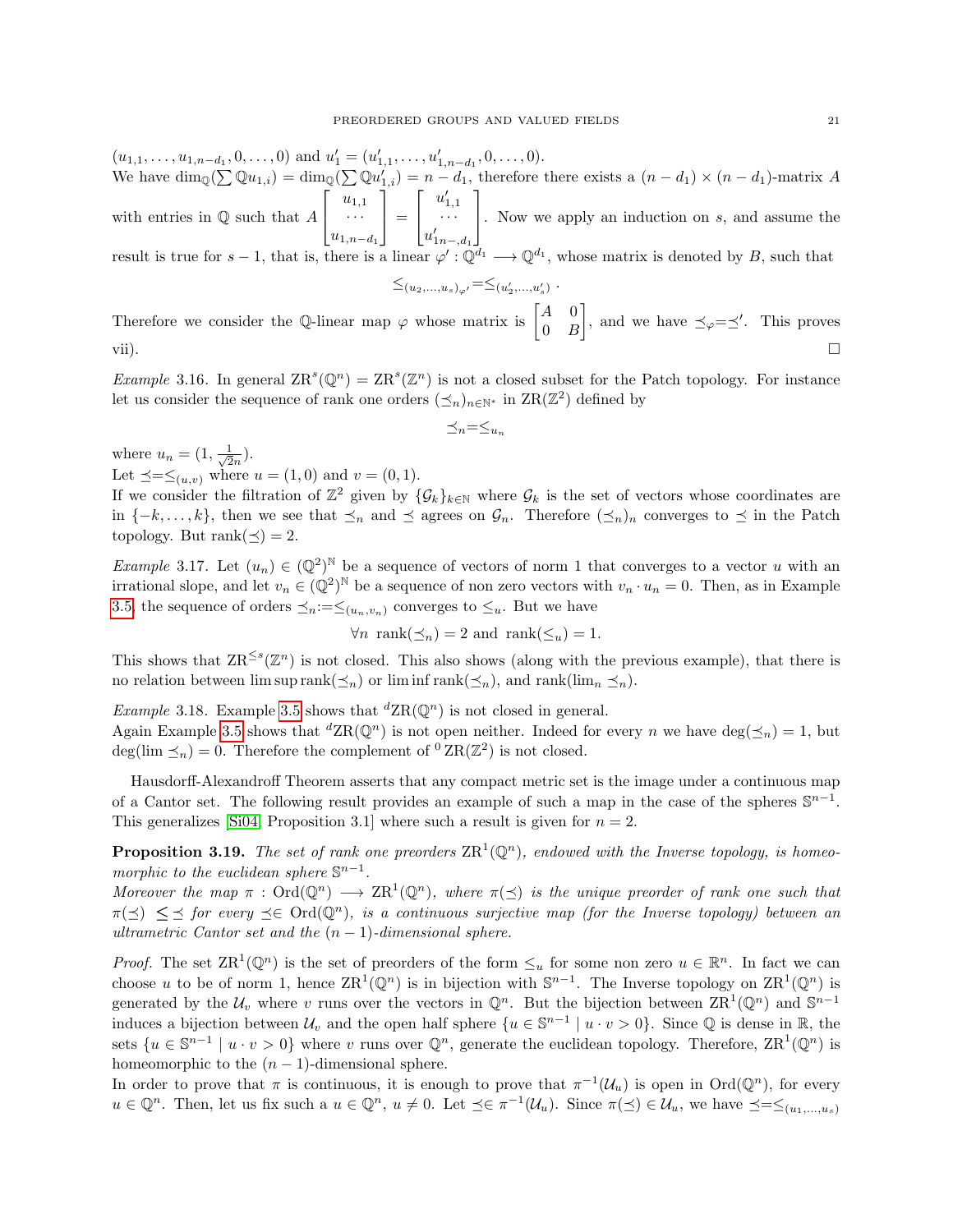where  $u \cdot u_1 > 0$ . Let  $v_1, \ldots, v_n \in \mathbb{Q}^n$  be a basis of  $\mathbb{Q}^n$ , such that  $u_1 \cdot (u \pm v_i) > 0$  for every i. Then  $\preceq \in \bigcap_{i=1}^n \mathcal{U}_{u+v_i} \cap \mathcal{U}_{u-v_i}$ . Moreover, we have

$$
\bigcap_{i=1}^n \mathcal{U}_{u+v_i} \cap \mathcal{U}_{u-v_i} \subset \pi^{-1}(\mathcal{U}_u).
$$

Indeed, let  $\preceq' \in \bigcap_{i=1}^n \mathcal{U}_{u+v_i} \cap \mathcal{U}_{u-v_i}$ , and write  $\preceq' = \preceq_{(u'_1,...,u'_s)}$ . Then  $u'_1 \cdot (u \pm v_i) \geq 0$  for every *i*. Then  $u'_1 \cdot u \ge 0$ . If  $u'_1 \cdot u = 0$ , then we have  $u'_1 \cdot v_i = 0$  for every i. This is not possible, because  $u'_1 \ne 1$  and the  $v_i$ form a Q-basis of  $\mathbb{Q}^n$ . Therefore  $u'_1 \cdot u > 0$  and  $\preceq' \in \pi^{-1}(\mathcal{U}_u)$ . This shows that  $\pi^{-1}(\mathcal{U}_u)$  is open in  $\text{Ord}(\mathbb{Q}^n)$ . Finally  $\text{Ord}(\mathbb{Q}^n)$  is an ultrametric Cantor set by Theorem [3.15.](#page-18-0)

Now we can represent  $\text{ZR}(\mathbb{Q}^n)$  as a tree by Proposition [2.21](#page-4-1) and Corollary [2.39.](#page-8-0) Every preorder corresponds to a vertex of the graph. For a preorder  $\preceq \neq \leq_0$ , we consider the largest preorder  $\preceq'$  such that  $\preceq' < \preceq$ . Every such a pair  $(\preceq, \preceq')$  corresponds to an edge between  $\preceq$  and  $\preceq'$ . Moreover  $\operatorname{ZR}(\mathbb{Q}^n)$  is a rooted tree by designing  $\leq_0$  to be the root.

Example 3.20. For  $n = 1$ ,  $\text{ZR}(\mathbb{Q})$  consists of three elements: the trivial preorder  $\leq_0$  for which  $u \leq_0 v$  for every  $u, v \in \mathbb{R}_{\geq}0$ , and the orders  $\leq_1$  and  $\leq_{-1}$ . Since  $\leq_1$  and  $\leq_{-1}$  are the two refinements of  $\leq_0$ , ZR(Q) is a rooted tree with two vertices:



*Example* 3.21. For  $n = 2$ ,  $\text{ZR}(\mathbb{Q}^2)$  can be described as follows:

Every order  $\preceq$  on  $\mathbb{R}_{\geq 0}^n$  has the form  $\leq_{u_1,u_2}$  where  $u_1$  and  $u_2$  are nonzero orthonormal vectors. Since  $\preceq$  is a preorder on  $\mathbb{R}_{\geq 0}$ <sup>n</sup>, we have that  $u_1$  is in the dual of  $\mathbb{R}_{\geq 0}$ <sup>n</sup>, so  $u_1 \in \mathbb{R}_{\geq 0}$ <sup>n</sup>. Now if  $u_1 = \begin{pmatrix} a \\ b \end{pmatrix}$  has  $\mathbb{Q}$ -linearly independent coordinates, then  $\leq_{u_1}$  is already an order and has no refinement, and the data of  $u_2$  is superfluous. If the coordinates of  $u_1$  are linearly dependent on Q, then we can choose freely  $u_2$  in  $\langle u_1 \rangle^{\perp}$ . Since  $||u_2|| = 1$  there are two possible choices: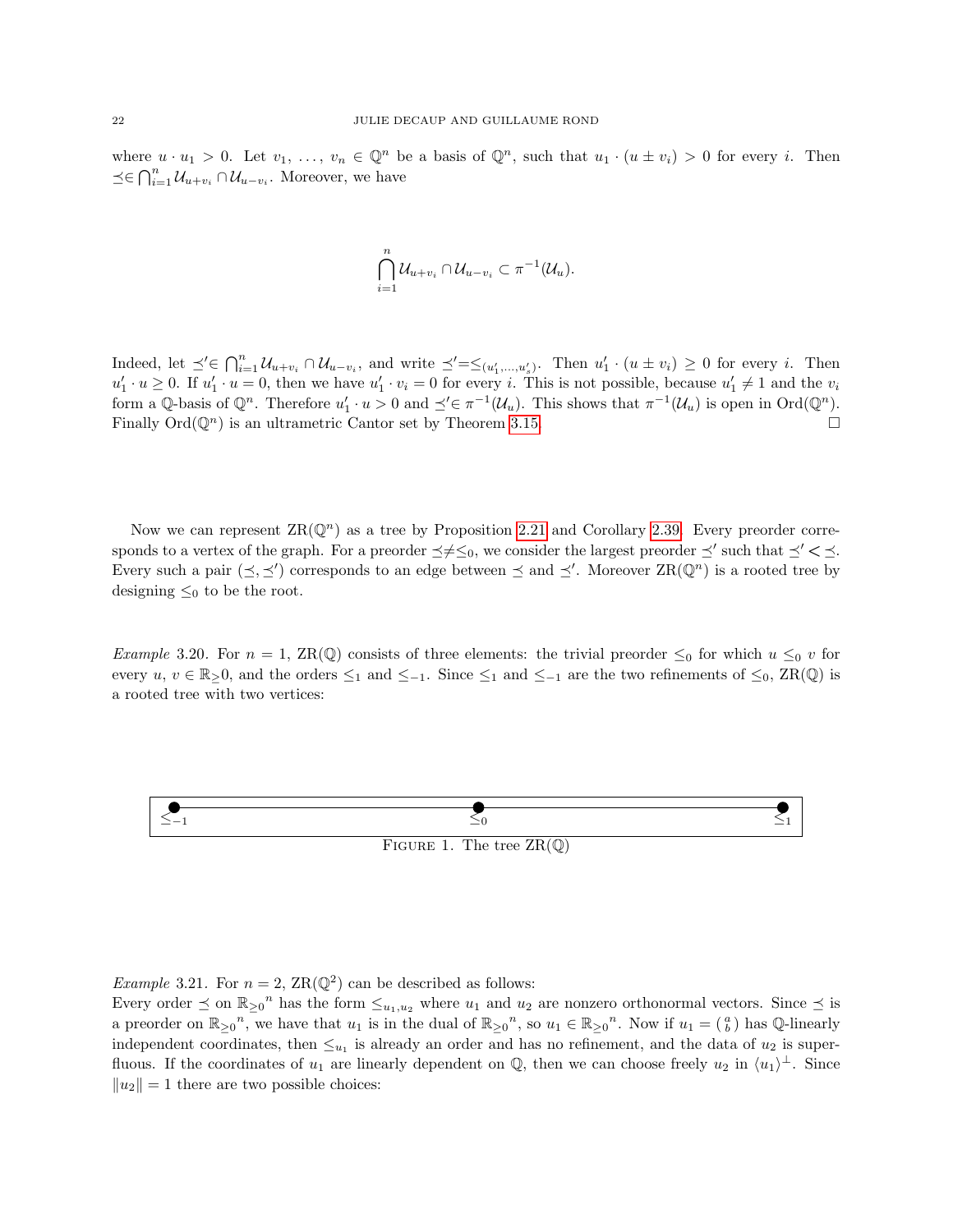

FIGURE 2. The tree  $\overline{\text{ZR}(\mathbb{Q}^2)}$ . The green zone is the set  $\mathcal{O}_{(1,0)}$  (if we include the boundary), or  $\mathcal{U}_{(1,0)}$  (if we remove the boundary). The red zone is  $\mathcal{O}_{(-1,1)}$ , and the intersection of both is  $\mathcal{O}_{(1,0)} \cap \mathcal{O}_{(-1,1)}$ .

Example 3.22. In dimension 3, we have the following picture:



# 3.3. Some non commutative groups.

3.3.1. The Klein Bottle group. Let  $G = \langle x, y | xyx^{-1} = y^{-1} \rangle$ . This is the fundamental group of the Klein Bottle. It is well known that there is 4 orders on G and that these orders are not bi-invariants. The following lemma is well known for orders (see [\[CR16,](#page-36-20) Problem 9.1] for example):

.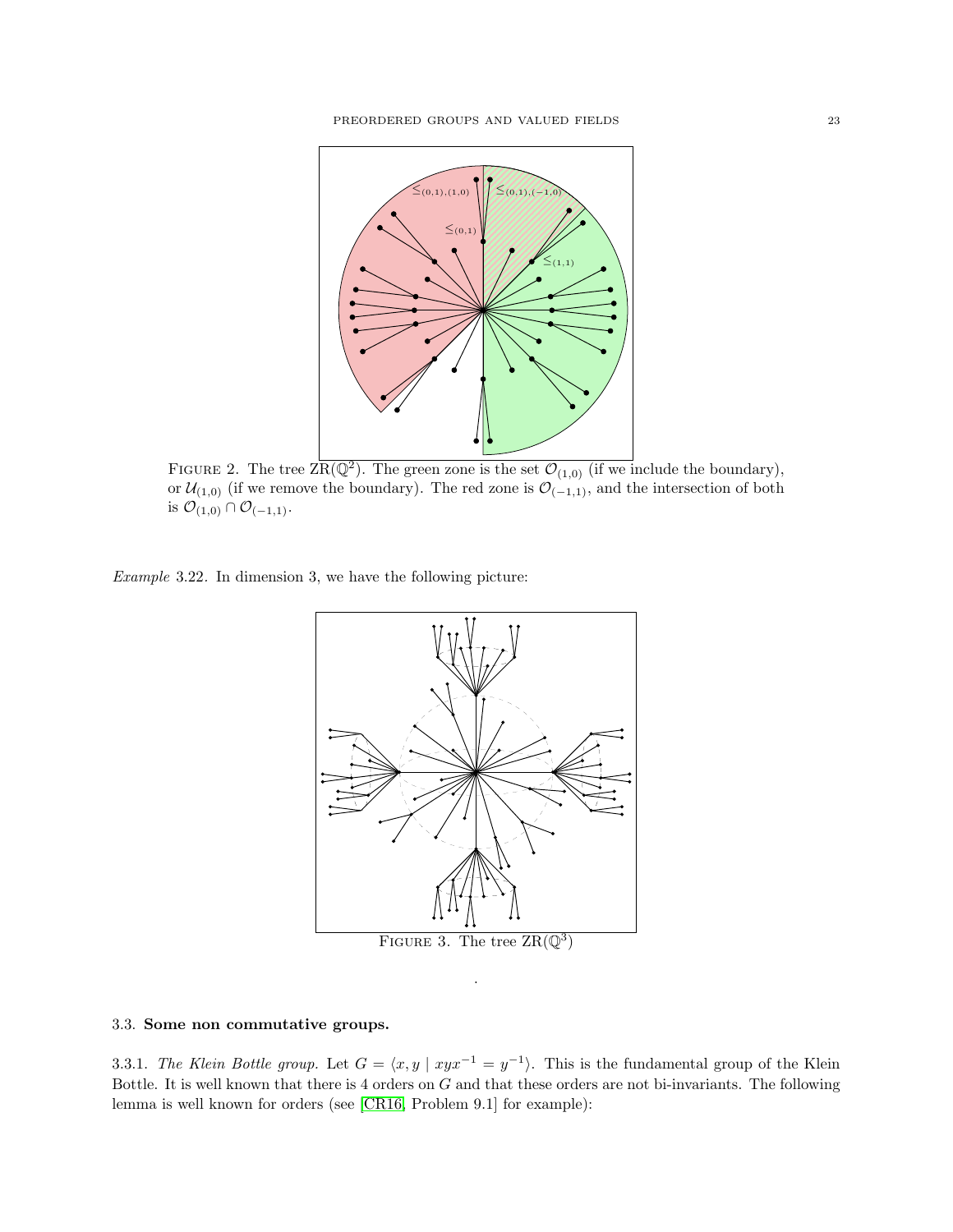**Lemma 3.23.** Let  $\preceq \in \operatorname{ZR}_l(G)$  with  $x \not\sim_{\preceq} 1$ . Then the subgroup generated by y is a  $\preceq$ -isolated normal subgroup of G.

*Proof.* Clearly  $\langle y \rangle$  is a normal subgroup of G. Let us prove that it is  $\preceq$ -isolated. We remark that every element of G can be written as  $y^m x^n$ , with  $m, n \in \mathbb{Z}$ . Assume that  $y \sim \leq 1$ . If for some k, l, m,  $n \in \mathbb{Z}$  we have

$$
y^k \preceq y^m x^n \preceq y^l,
$$

then  $x^n \sim \preceq 1$ , and  $n = 0$  since  $x \not\sim \preceq 1$ . Thus in this case,  $\langle y \rangle$  is  $\preceq$ -isolated. Therefore we may assume that  $y \not\sim_{\prec} 1$  and  $x \not\sim_{\prec} 1$ .

Assume that  $y \succ 1$  and  $x \succ 1$ . Then, for every  $k \in \mathbb{N}$ ,  $xy^k \succ 1$ . But  $xy^k = y^{-k}x \succ 1$ . Therefore  $x \succ y^k$  for every  $k \in \mathbb{N}$ . In the same way,  $x^{-1}y^{-k} = y^k x^{-1} \prec 1$ , and  $x^{-1} \prec y^{-k}$  for every  $k \in \mathbb{N}$ . Now let *n*,  $m \in \mathbb{N}$ . If  $n > 0$  and  $m \in \mathbb{Z}$ , then

$$
y^m x^n \succ y^k \quad \forall k.
$$

In the same way, for every  $k \in \mathbb{N}$ ,  $n \in \mathbb{N}$ ,  $m \in \mathbb{Z}$ ,  $y^m x^{-n} \prec y^{-k}$ . This proves that  $\langle y \rangle$  is  $\preceq$ -isolated.

Now if  $y \prec 1$  and  $x \prec 1$ , then we replace x and y by  $x^{-1}$  and  $y^{-1}$ , and, since the relation  $xyx^{-1} = y^{-1}$  can be rewritten as  $x^{-1}y^{-1}x = y$ , the result follows from the previous case.

If  $x \prec 1$  and  $y \succ 1$ , then we remark that every element of G can be written as  $x^m y^n$ , with  $m, n \in \mathbb{Z}$ . Since  $y^{-k}x^{-1} = x^{-1}y^{k} > 1$ , we have  $x^{-1} > y^{k}$  for every  $k \in \mathbb{N}$ . In the same way  $x \prec y^{-k}$  for every  $k \in \mathbb{N}$ . Therefore the same reasoning applies. The case  $y \succ 1$  and  $x \prec 1$  is obtained by replacing x and y by  $x^{-1}$ and  $y^{-1}$ .<br>1980 - Paul Barbara, politikar eta aldera eta batean eta batean eta batean eta batean eta batean ez <mark>el</mark>

Therefore for every preorder  $\preceq$ , we have  $G_{\preceq} = \langle 1 \rangle$ ,  $\langle y \rangle$ , or G. If  $G_{\preceq} = G$ , then  $\preceq = \preceq_0$  is bi-invariant.

Now, let  $\preceq \in \operatorname{ZR}_l(G)$  and assume  $x \sim \preceq 1$ . Since  $xy = y^{-1}x$ , we have  $y^{-1} \preceq xy \preceq y^{-1}$ . Therefore  $y \sim \preceq 1$ , and  $\preceq_0$  is the only preorder for which x is equivalent to 1.

If  $G_{\preceq} = \langle y \rangle$ , then  $\preceq$  is the composite preorder of an order on  $G/\langle y \rangle \simeq \mathbb{Z}$  with the trivial preorder on  $\langle y \rangle$ , which is completely determined by the sign of x. We denote by  $\preceq_{+1}$  (resp.  $\preceq_{-1}$ ) the preorder such that x is positive (resp. negative). Therefore there are two such preorders, and these are bi-invariant.

Finally, if  $G_{\prec} = \langle 1 \rangle$ , then, because  $\langle y \rangle$  is  $\preceq$ -isolated, the order  $\preceq$  is lexicographically defined by the following short exact sequence (see Proposition [2.51\)](#page-10-0):

(3.2) 
$$
1 \longrightarrow \langle y \rangle \longrightarrow G \longrightarrow G/\langle y \rangle \simeq \mathbb{Z} \longrightarrow 1
$$

But, since  $\langle y \rangle \simeq \mathbb{Z}$ , the only possible orders are determined by their (positive or negative) signs on x and y. We denote by  $\preceq_{\varepsilon_1,\varepsilon_2}$  the order for which the sign of x (resp. of y) is  $\varepsilon_1$  (resp.  $\varepsilon_2$ ), where  $\varepsilon_i = \pm 1$ . Moreover we have

$$
\preceq_{+1} < \preceq_{+1,\varepsilon_2} \forall \varepsilon_2,
$$
  

$$
\preceq_{-1} < \preceq_{-1,\varepsilon_2} \forall \varepsilon_2.
$$

Finally, these orders are not bi-invariant since  $xyx^{-1} = y^{-1}$ .



FIGURE 4. The tree  $\overline{ZR}_l(G)$  where G is the Klein Bottle group. The bi-invariant preorders are in blue, the other ones in red.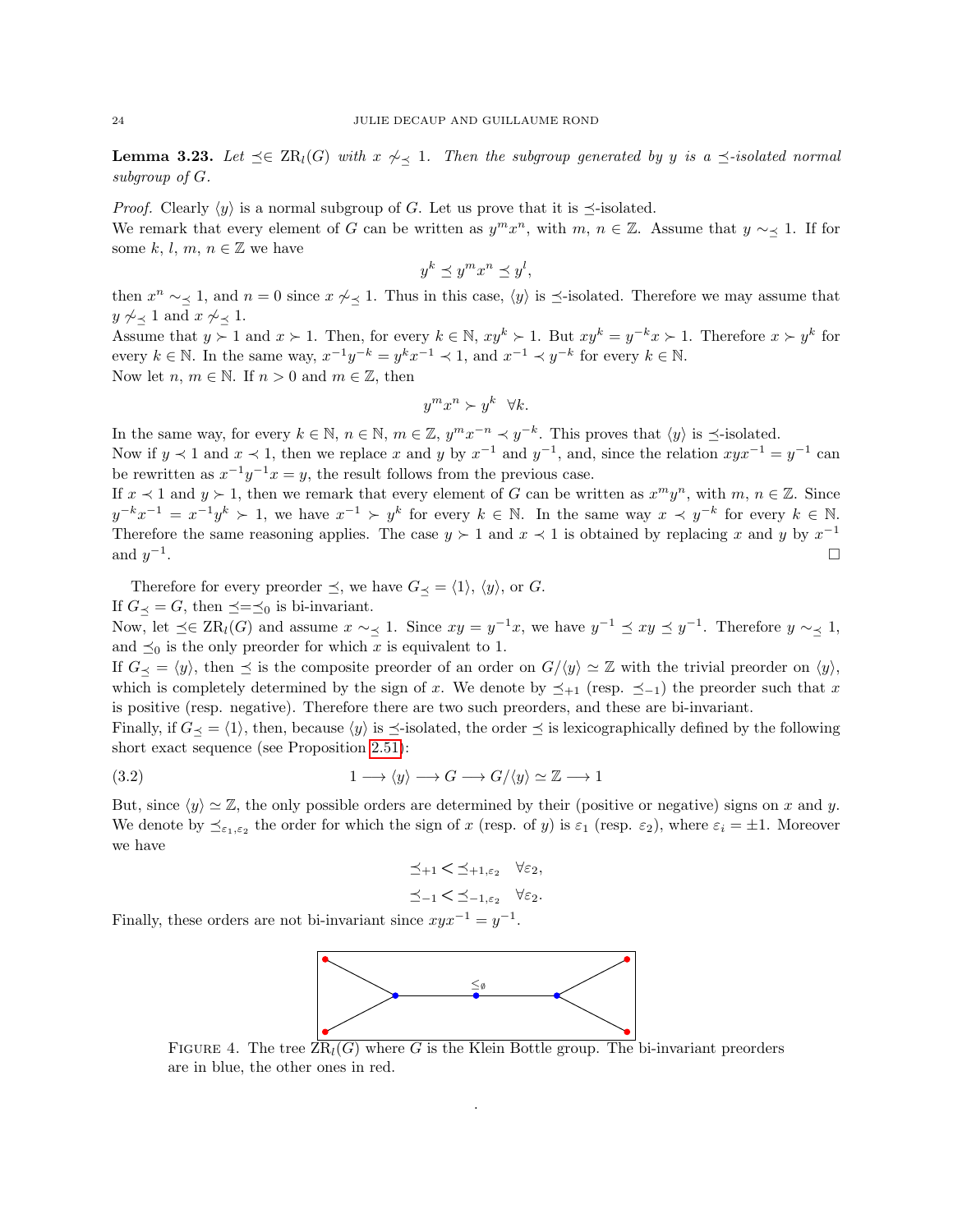The facts that there are 4 left-orders on the Klein bottle and what are the isolated subgroups in each case are known (see for exemple Example 2.2.14 of [\[DNR\]](#page-36-17)).

3.3.2. Some groups with no non-trivial preorders. If G is a torsion group, then we have that  $\text{ZR}_l(G) = \{\leq_{\emptyset}\}\$ . But there are also torsion free groups for which  $\text{ZR}_l(G) = \{\leq_0\}$ . One example is given as follows (this example is the group G' of [\[CR16,](#page-36-20) Example 1.64] for which it is shown that  $\text{Ord}_{l}(G') = \emptyset$ ).

We consider the Klein bottle group  $G$  given in the previous example. If we set

$$
a = xy
$$
 and 
$$
b = y^{-1}xy,
$$

then we obtain the presentation  $G = \langle a, b \mid a^2 = b^2 \rangle$ . We remark that the subgroup H generated by  $a^2$  and *ab*, is isomorphic to  $\mathbb{Z}^2$ .

Now we consider the group given in [\[CR16,](#page-36-20) Example 1.64]: we consider two copies of G, denoted by  $G_1$ ,  $G_2$ , whose generators are  $a_1$ ,  $b_1$  and  $a_2$ ,  $b_2$  respectively. We denote by  $H_1$  and  $H_2$  the respective subgroups isomorphic to H. We denote by G' the amalgamated free product  $G_1 * G_2$  along  $H_1 \simeq H_2$ , where the isomorphism between  $H_1$  and  $H_2$  is given by

$$
a_1^2 = (a_2^2)^p (a_2 b_2)^q
$$
 and  $a_1 b_1 = (a_2)^r (a_2 b_2)^s$ 

where p, q, r, s  $\in \mathbb{Z}$  and ps – rq =  $\pm 1$ . We have the presentation

$$
G' = \langle a_1, a_2, b_1, b_2 \mid a_1^2 = b_1^2, a_2^2 = b_2^2, a_1^2 = (a_2^2)^p (a_2 b_2)^q \text{ and } a_1 b_1 = (a_2)^r (a_2 b_2)^s \rangle.
$$

Now assume that p,  $q \geq 0$  and  $r, s \leq 0$  and let  $\preceq \in \text{ZR}_l(G')$ . Then the first relation in G' implies that  $a_1$ and  $b_1$  are both non-negative or both non-positive for  $\preceq$ . In the same way  $a_2$  and  $b_2$  are both non-negative or both non-positive for  $\preceq$ .

The third relation implies that if  $a_2, b_2 \geq 1$  (resp.  $a_2, b_2 \leq 1$ ), then  $a_1 \geq 1$  (resp  $a_1 \leq 1$ ). But the last relation implies that

$$
a_2, b_2 \ge 1
$$
 (resp.  $a_2, b_2 \preceq 1$ )  $\Longrightarrow a_1b_1 \preceq 1$  (resp.  $a_1b_1 \succeq 1$ )

Therefore we have  $a_1, b_1 \sim \leq 1$ . This implies that  $a_2, b_2 \sim \leq 1$ . Therefore  $\preceq = \leq_{\emptyset}$ . Moreover  $G'$  is torsion free, since it is the amalgamated product of two torsion free groups.

Now, if we set  $G'' = G' \times \mathbb{Z}$ , then  $G''$  is a torsion free group,  $G'$  is a normal subgroup of  $G''$ , and  $G' \subset G''_{\preceq}$  for every  $\preceq \in \operatorname{ZR}_l(G' \times \mathbb{Z})$  by the previous reasoning. Therefore  $\operatorname{ZR}_l(G' \times \mathbb{Z})$  is homeomorphic to  $\operatorname{ZR}_l(\mathbb{Z}) = \operatorname{ZR}(\mathbb{Z})$ . Thus  $\text{Ord}_l(G'') = \emptyset$ , and  $\text{ZR}_l(G'') = \text{ZR}(G'') \neq {\{\leq_0\}}$ .

## 4. The Zariski-Riemann space of valuations

## 4.1. From preorders to (monomial) valuations.

**Definition 4.1.** [\[Sc45\]](#page-36-21) A pair  $(G, \preceq)$  is called a *simply ordered*  $\ell$ *-group* if G is a group,  $\preceq \in \text{Ord}(G)$  (in particular it is bi-invariant), and G is lattice with respect to the order  $\preceq$ .

<span id="page-24-0"></span>**Definition 4.2.** [\[Sc45\]](#page-36-21) Let K be a division ring and  $(G, \preceq)$  be a simply ordered  $\ell$ -group. A valuation on K with values in G is a surjective function  $\nu : \mathbb{K} \longrightarrow G \cup \{\infty\}$  such that

i) 
$$
\nu(0) = \infty \succ u
$$
 for all  $u \in G$ , and  $\nu^{-1}(\infty) = \{0\}$ ,

ii) 
$$
\nu(uv) = \nu(u)\nu(v)
$$
 for all  $u, v \in \mathbb{K}$ ,

iii)  $\nu(u + v) \succeq \min{\nu(u), \nu(v)}$  for all  $u, v \in \mathbb{K}$ .

In this case, the group G is the value group of  $\nu$  and is denoted by  $\Gamma_{\nu}$ .

Remark 4.3. Let  $\nu$  be a valuation on K and  $u, v \in \mathbb{K}$ . If  $\nu(u) \neq \nu(v)$ , then  $\nu(u + v) = \min{\nu(u), \nu(v)}$ . In fact we can replace iii) in Definition [4.2](#page-24-0) by the stronger statement

iv)  $\nu(u + v) \succeq \min{\nu(u), \nu(v)}$  for all  $u, v \in \mathbb{K}$ , with equality if  $\nu(x) \neq \nu(y)$ .

<span id="page-24-1"></span>Remark 4.4. The set  $V_{\nu} := \{x \in \mathbb{K} \mid \nu(x) \geq 1\}$  is a ring with the two following properties: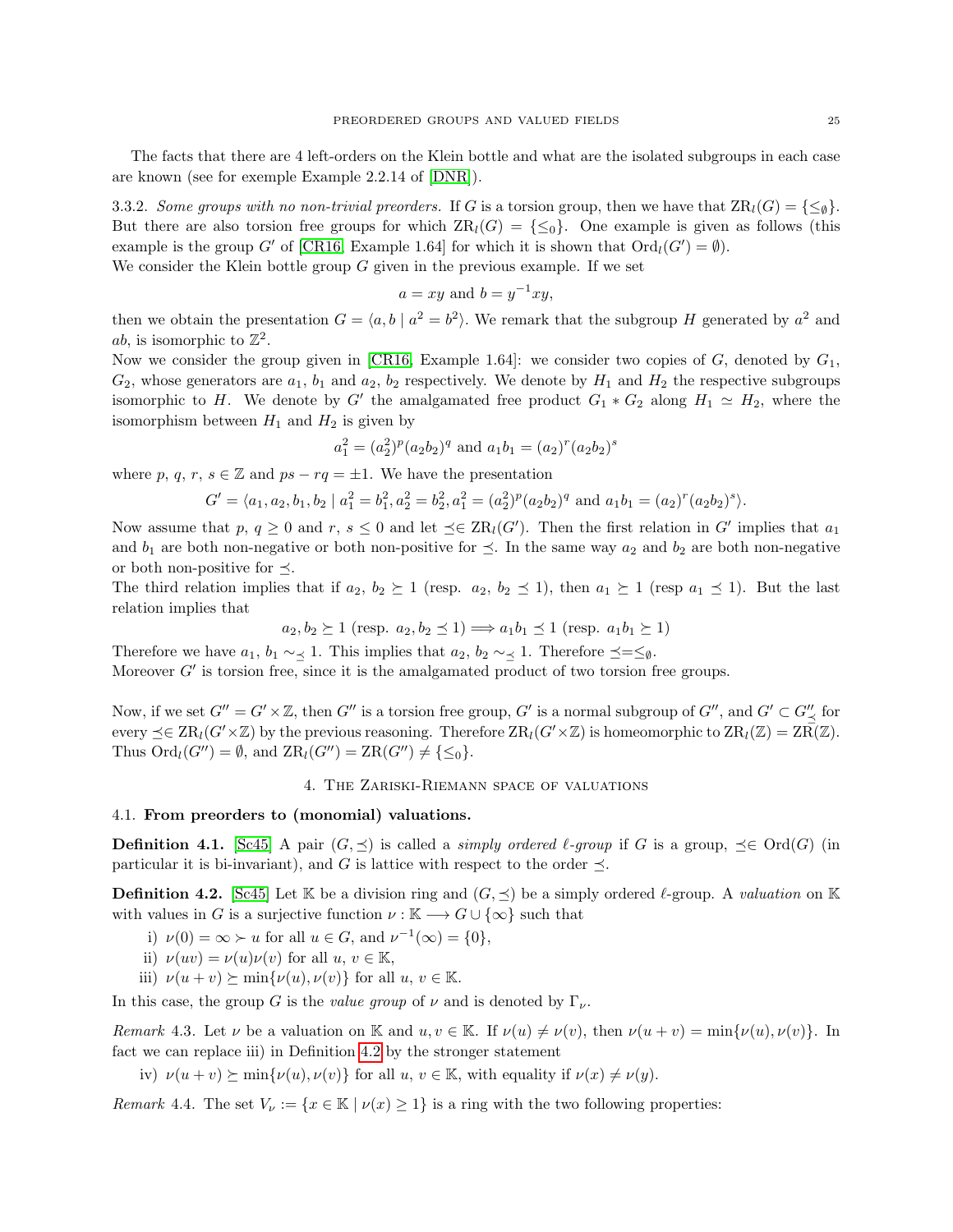- a)  $\forall a \in V_{\nu}, \forall b \in \mathbb{K}^*, bab^{-1} \in V_{\nu}.$
- b)  $\forall a \in \mathbb{K}^*$ ,  $a \in V_{\nu}$  or  $a^{-1} \in V_{\nu}$ .

The ring  $V_{\nu}$  is a local ring and its maximal ideal is  $\mathfrak{m}_{\nu} := \{x \in \mathbb{K} \mid \nu(x) > 1\}.$ 

On the other hand, every subring  $V \subset \mathbb{K}$  satisfying a) and b) is called a *valuation ring* and there is a simply ordered  $\ell$ -group G and a valuation  $\nu : \mathbb{K} \longrightarrow G \cup \{\infty\}$  such that  $V = V_{\nu}$ . See [\[Sc45\]](#page-36-21) for the details.

**Definition 4.5.** Let G be a group and k be a field. Let us denote by  $k[G]$  the k-algebra of non commutative polynomials with exponents in  $G$  and coefficients in  $\mathbb{k}$ :

$$
\Bbbk[G]:=\left\{\sum_{g\in G}a_gx^g\mid a_g\in \Bbbk\right\}
$$

where the addition is defined term by term and the multiplication is defined by  $x^gx^{g'} := x^{gg'}$ . It has a multiplicative identity which is  $x^1$ .

This k-algebra may have nonzero divisors, for instance when  $Tor(G) \neq \{1\}$ . When  $\mathbb{k}[G]$  has no nonzero divisors, if  $\mathbb{K}[G]$  satisfies the Ore condition, we can consider its fraction field that is denoted by  $\mathbb{K}_G^{\mathbb{K}}$ .

<span id="page-25-1"></span>**Proposition 4.6.** Let G be a group and let  $\preceq \in \operatorname{ZR}(G)$  such that  $(G/G_{\preceq}, \preceq)$  is a simply ordered  $\ell$ -group,  $\Bbbk[G]$  has no nonzero divisors and satisfies Ore condition. Then  $\preceq$  defines a valuation  $\nu_{\preceq}$  on  $\Bbbk_G^{\Bbbk}$  in the following way:

$$
\nu_{\preceq}(\sum_{g \in G} a_g x^g) := \min\{\overline{g} \mid a_g \neq 0\} \in G/G_{\preceq}
$$

where  $\overline{g}$  denotes the equivalence class of g under  $\sim$ .

*Proof.* Let  $P = \sum_{g} a_g x^g$  and  $Q = \sum_{g} b_g x^g \in \mathbb{k}[G]$ . Assume that  $\nu_{\preceq}(P) = \overline{g}_0$  and  $\nu_{\preceq}(Q) = \overline{g}'_0$ . Then

$$
PQ = \sum_{h \in G} \left( \sum_{g,g' \in G, gg' = h} a_g b_{g'} \right) x^h.
$$

Since  $\mathbb{K}[G]$  has no nonzero divisors, we have

$$
\sum_{g,\overline{g}=\overline{g}_0} a_g x^g \sum_{g',\overline{g}'=\overline{g}'_0} b_{g'} x^{g'} \neq 0,
$$

therefore  $\nu_{\preceq}(PQ) = \overline{g}_0 \overline{g}'_0$  and ii) of Definition [4.2](#page-24-0) is satisfies for every  $P, Q \in \mathbb{k}[G]$ . Thus it is satisfied for any  $P, Q \in \mathbb{K}_G^k$ . The remaining properties i) and iii) are straightforward.

<span id="page-25-2"></span>Definition 4.7. Such a valuation is called a *monomial valuation*.

**Definition 4.8.** [\[Sc45\]](#page-36-21) Let V be a valuation ring and let **p** be a two-sided prime ideal. Then the localization  $V_{\mathfrak{p}}$  is the set of equivalence classes  $(v, s) \in V \times (V \backslash \mathfrak{p})$  under the equivalence

$$
(v, s) \sim (v', s') \text{ if } vs' = v's.
$$

The equivalent class of  $(v, s)$  is denoted by  $\frac{v}{s}$ . The quotient set is a ring because for every  $(v, s) \in V \times (V \backslash \mathfrak{p})$ there exists  $(v', s') \in V \times (V \backslash \mathfrak{p})$  such that

$$
vs'=sv'.
$$

This comes from the fact that p is a two-sided ideal (see [\[Sc45,](#page-36-21) Lemma 7] for the details).

<span id="page-25-0"></span>**Theorem 4.9.** [\[Sc45,](#page-36-21) Theorem 2][\[Va06,](#page-36-4) Proposition 4.1] Let G be a simply ordered  $\ell$ -group and H be an isolated normal proper subgroup of G. Let V be a valuation ring of value group G and let  $\nu: V \longrightarrow G$  be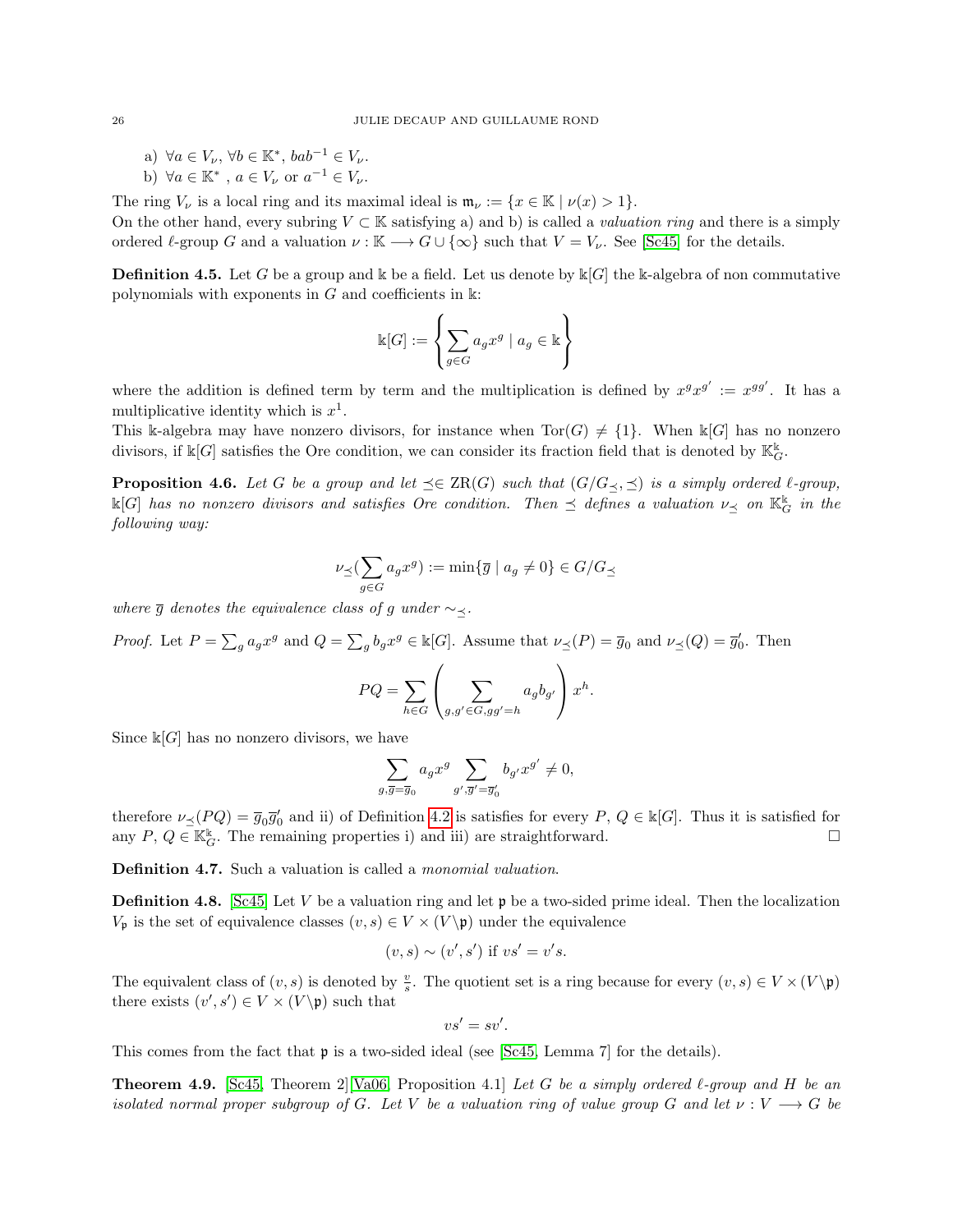the associated valuation. Let  $\mathfrak p$  be the two-sided prime ideal of V corresponding to H, that is  $\mathfrak p = \nu^{-1}(G\backslash H)$ . Then  $V_p$  is a valuation ring of value group  $G/H$ , whose valuation is denoted by  $\nu'$  and is defined by

$$
\nu'(v/s) = \nu(v) \mod H.
$$

On the other hand  $V/\mathfrak{p}$  is a valuation ring of value group H, whose valuation is denoted by  $\overline{\nu}$ , and is defined by

$$
\forall a \notin \mathfrak{p}, \ \overline{\nu}(a+\mathfrak{p}) = \nu(a).
$$

<span id="page-26-0"></span>**Definition 4.10.** Under the situation of Theorem [4.9](#page-25-0) we say that  $\nu$  is the *composite valuation with the* valuations  $\nu'$  and  $\overline{\nu}$  and denote

$$
\nu=\nu'\circ\overline{\nu}.
$$

The following proposition shows that the composition of preorders corresponds to the composition of valuations:

<span id="page-26-1"></span>**Proposition 4.11.** Let G be a group and k be a field. Let  $\preceq_1 \in \text{Ord}(G)$  and  $\preceq_2 \in \text{ZR}(G)$  with  $\preceq_2 \leq \preceq_1$ , such that  $G_{\leq2}$  is a normal subgroup of G and for which the following three monomial valuations are well defined (according to Definition  $(4.6)$ :

$$
\begin{aligned} \nu_{\preceq_1}: & \mathbb{K}_G^{\Bbbk} \longrightarrow G, \\ \nu_{\preceq_2}: & \mathbb{K}_G^{\Bbbk} \longrightarrow G/G_{\preceq_2}, \\ \nu_{\preceq_3}: & \mathbb{K}_{G_{\preceq_2}}^{\Bbbk} \longrightarrow G_{\preceq_2} \end{aligned}
$$

where  $\preceq_3$  is the restriction of  $\preceq_1$  to  $G_{\preceq_2}$ , that is  $\preceq_1=\preceq_2 \circ \preceq_3$ . Then

$$
\nu_{\preceq_1} = \nu_{\preceq_2} \circ \nu_{\preceq_3}.
$$

*Proof.* Let V be the valuation ring of  $\nu_1$ . The set

$$
\mathfrak{p}:=\{f\in V\mid \nu_{\preceq_1}(f)\in G\backslash G_{\preceq_2}\}
$$

is a two-sided prime ideal of V by Lemma [2.50.](#page-10-1) The ring  $V_p$  is a valuation ring with value group  $G/G_{\preceq_2}$  by Definition [4.10.](#page-26-0) Its valuation  $\nu'$  is the valuation sending an element  $\frac{v}{s}$ , for  $s \in V \setminus \mathfrak{p}$  and  $v \in V$ , to the class  $\overline{v}$  of  $v \in G$  in  $G/G_{\preceq_2}$ . Thus  $\nu'_{|\mathbb{K}_G^k} = \nu_{\preceq_2}$ .

Now the ring  $V/\mathfrak{p}$  is a valuation ring with value group  $G_{\preceq_2}$ . We denote by  $\overline{\nu}$  its valuation. For an element  $v \in V \backslash \mathfrak{p}, \overline{\nu}(v + \mathfrak{p}) = \nu_{\preceq_1}(v)$ . By construction we have

$$
\mathbb{K}^{\Bbbk}_{G_{\preceq_2}}=\mathbb{K}^{\Bbbk}_G/(\mathfrak{p}\cap \mathbb{K}^{\Bbbk}_G).
$$

Hence, by Definition [4.7](#page-25-2) we have that  $\overline{\nu} = \nu_{\prec_3}$ .

4.2. The Zariski-Riemann space. From now on we will consider the commutative case, which is the most important from the point of view of the algebraic geometry, that is, we only consider valuations defined on a field. Therefore we will use the additive notation for the group of values  $G$ : we will denote by  $+$  the law group and by 0 its identity element. In particular Definition [4.2](#page-24-0) ii) becomes

$$
\nu(uv) = \nu(u) + \nu(v) \text{ for all } u, v \in G.
$$

**Definition 4.12.** [\[SZ60,](#page-36-6) VI § 8] Let K be a field. Let  $\nu$  be a valuation on K, that is, a function  $\nu : K \longrightarrow$  $G \cup \{\infty\}$ , where G is a totally ordered abelian group, satisfying Definition [4.2.](#page-24-0) For such a valuation, we denote by  $V_{\nu}$  its valuation ring, by  $\mathfrak{m}_{\nu} := \{x \mid \nu(x) > 0\}$  its unique maximal ideal and by  $\mathbb{k}_{\nu} := V_{\nu}/\mathfrak{m}_{\nu}$  its residue field.

We define an equivalence relation on the set of such valuations: two valuations  $\nu$  and  $\mu$  are *equivalent* if  $V_{\nu} = V_{\mu}$  or, equivalently, if there exists an order-preserving group isomorphism  $\lambda : \mu(\mathbb{K}) \to \nu(\mathbb{K})$  such that  $\nu = \lambda \circ \mu$ .

The set of such valuations modulo this equivalence relation is called the Zariski-Riemann space of  $\mathbb K$  and denoted by  $\operatorname{ZR}(\mathbb{K})$ .

.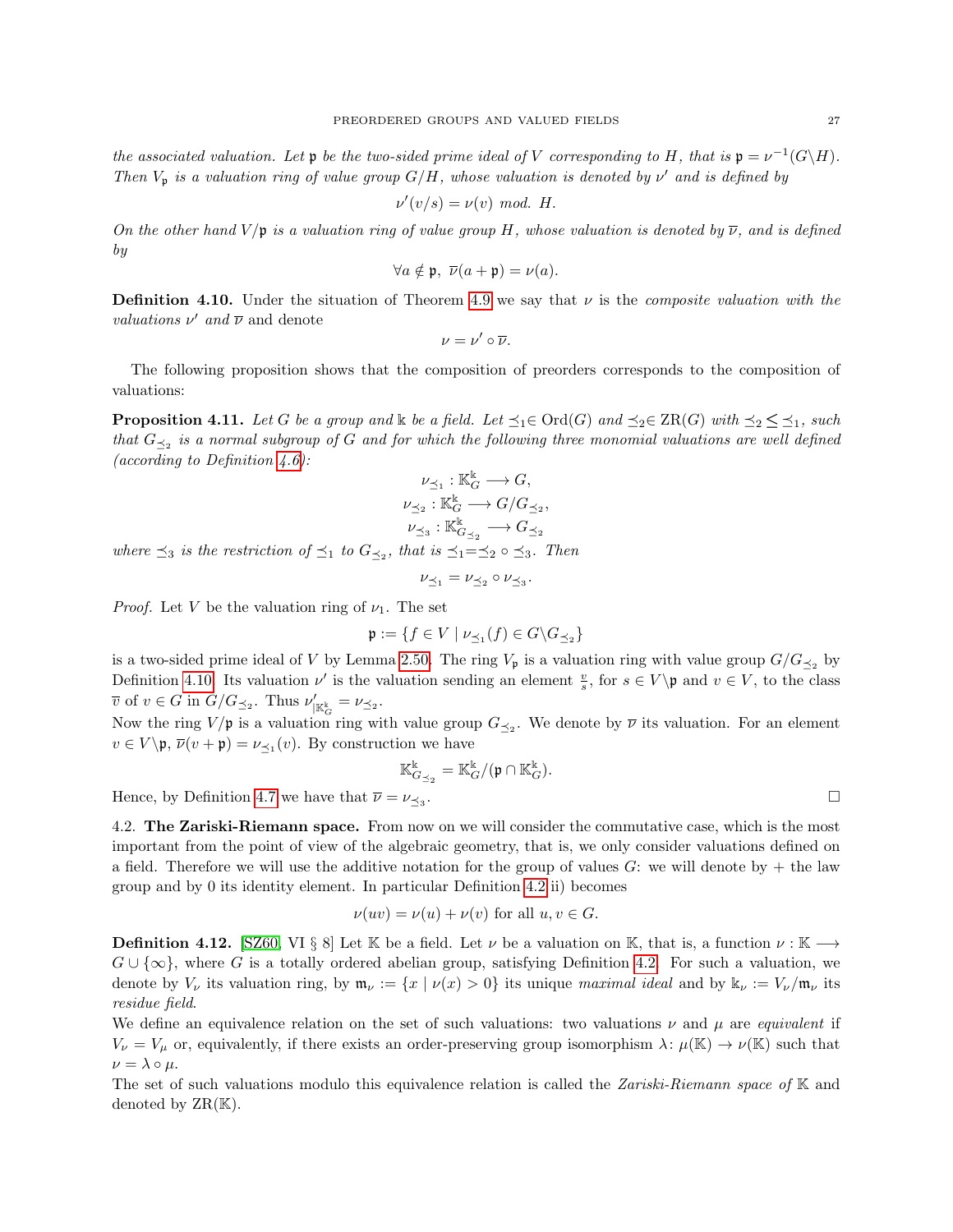In some cases, it is useful to assume that the valuations are trivial on some base field. Therefore we have the following relative version of the Zariski-Riemann space:

**Definition 4.13.** Let  $K$  be a field and  $K$  be a subfield of  $K$ . The Zariski-Riemann space of  $K$  modulo  $K$  is the subset of ZR(K) of the valuations  $\nu$  such that  $\nu_{\vert_k} \equiv 0$ . It is denoted by ZR(K/k).

4.3. Topologies on the Zariski-Riemann space.

**Definition 4.14.** [\[SZ60\]](#page-36-6) We define the *Zariski topology* on  $\text{ZR}(\mathbb{K})$  to be the topology generated by the sets

$$
\mathcal{O}(x) := \{ \nu \in \text{ZR}(\mathbb{K}) \mid \nu(x) \ge 0 \}
$$

where x runs over  $K$ .

<span id="page-27-2"></span>**Theorem 4.15.** [\[SZ60,](#page-36-6) Theorem 38][\[Va06,](#page-36-4) Théorème 7.1] For every  $\nu \in \text{ZR}(\mathbb{K})$  we have

$$
\overline{\{\nu\}}^Z = \{\mu \in \text{ZR}(\mathbb{K}) \mid \mu \text{ is composite with } \nu\}.
$$

**Definition 4.16.** [\[SZ60\]](#page-36-6) Let  $x \in \mathbb{K}$ . We define

$$
\mathcal{U}(x) := \{ \nu \in \text{ZR}(\mathbb{K}) \mid \nu(x) > 0 \}.
$$

The Inverse topology on  $\text{ZR}(\mathbb{K})$  is the topology generated by the  $\mathcal{U}(x)$  where x runs over the elements of K.

**Definition 4.17.** [\[SZ60\]](#page-36-6) We call *Patch Topology* on ZR(K) the topology generated by the sets  $\mathcal{O}(x)$  and  $\mathcal{U}(x)$  where x runs over K.

**Definition 4.18.** Let K be a field and k be a subfield of K. For  $x \in K$  we set

 $V(x) = \{ \nu \in \text{ZR}(\mathbb{K}/\mathbb{K}) \mid \exists a \in \mathbb{K}, \ \nu(x+a) > 0 \}.$ 

The Weak Inverse topology on  $\text{ZR}(\mathbb{K}/\mathbb{K})$  is the topology generated by the  $\mathcal{V}(x)$  where x runs over K.

Remark 4.19. For every  $x \in \mathbb{K}$  we have  $\mathcal{U}(x) \subset \mathcal{V}(x) \subset \mathcal{O}(x)$ .

<span id="page-27-1"></span>**Proposition 4.20.** The Inverse Topology on  $\text{ZR}(\mathbb{K}/\mathbb{K})$  is finer than the Weak Inverse topology. Both coincide when  $\Bbbk$  is a finite field.

Proof. We have

$$
\mathcal{V}(x) = \{ \nu \in \text{ZR}(\mathbb{K}/\mathbb{K}) \mid \exists a \in \mathbb{K}, \ \nu(x+a) > 0 \} = \bigcup_{a \in \mathbb{K}} \mathcal{U}(x+a).
$$

This shows that the Inverse Topology is finer than the Weak Inverse topology. Then we claim that

(4.1) 
$$
\mathcal{U}(x) = \mathcal{V}(x) \cap \bigcap_{a \in \mathbb{K}^*} \mathcal{V}((x+a)^{-1}).
$$

Indeed, let  $\nu \in \mathcal{U}(x)$ , that is,  $\nu(x) > 0$ . Thus, for  $a \in \mathbb{k}^*$ , we have  $\nu(x+a) = \min{\nu(x), \nu(a)} = 0$  and

<span id="page-27-0"></span>
$$
\nu\left(\frac{1}{x+a} - \frac{1}{a}\right) = \nu\left(\frac{-x}{x+a}\right) > 0.
$$

This proves that  $U(x) \subset \mathcal{V}(x) \cap \bigcap_{a \in \mathbb{k}^*} \mathcal{V}((x+a)^{-1}).$ On the other hand, assume

$$
\nu\in\mathcal{V}(x)\cap\bigcap_{a\in\Bbbk^*}\mathcal{V}((x+a)^{-1}).
$$

Let  $a \in \mathbb{k}^*$ . Since  $\nu \in \mathcal{V}(x)$ ,  $\nu(x+a) \geq 0$ , thus  $\nu((x+a)^{-1}) = 0$ . In particular  $\nu(x+a) = 0$  for every  $a \in \mathbb{k}^*$ . But, because  $\nu \in \mathcal{V}(x)$ , we have  $\nu(x) > 0$ . This proves [\(4.1\)](#page-27-0) and the second claim.

**Definition 4.21.** Let  $\Bbbk \subset \mathbb{K}$  be two fields. Let  $\Bbb{L}$  be a field. We denote by  $\operatorname{ZR}(\Bbb{K})^{\Bbb{L}}$  the subset of valuations of  $\text{ZR}(\mathbb{K})$  whose residue field is L. When  $\Bbbk \subset \mathbb{L}$ , we denote by  $\text{ZR}(\mathbb{K}/\Bbbk)^{\mathbb{L}}$  the subset of valuations of  $\text{ZR}(\mathbb{K}/\Bbbk)$ whose residue field is  $\mathbb{L}$ . The valuations of  $\text{ZR}(\mathbb{K}/\mathbb{K})^{\mathbb{k}}$  are called *rational valuations*.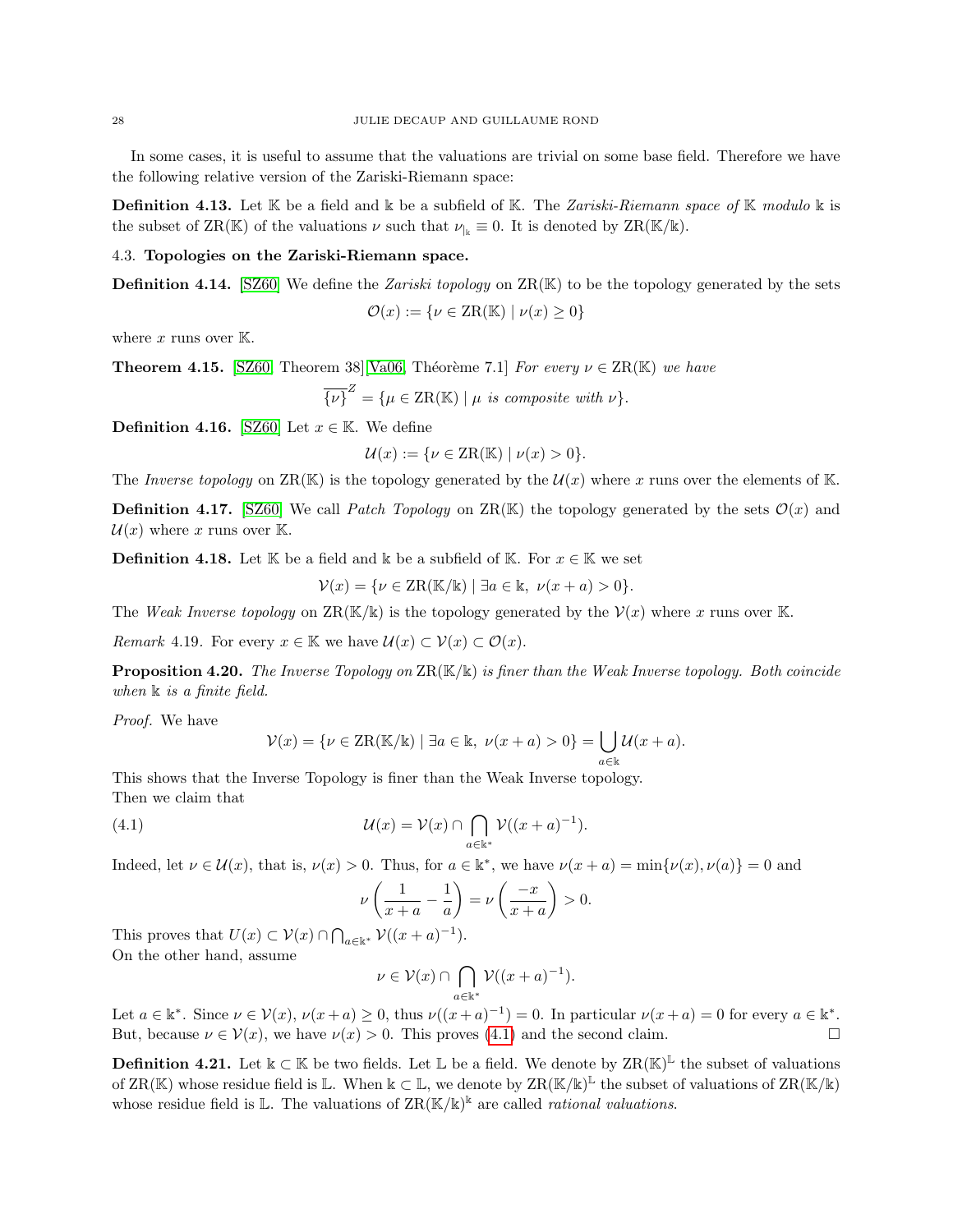<span id="page-28-0"></span>**Proposition 4.22.** The Zariski and the Weak Inverse topologies coincide on  $\text{ZR}(\mathbb{K}/\mathbb{k})^{\mathbb{k}}$ . If  $\Bbbk$  is a finite field, then the Zariski and the Inverse topologies coincide on  $\text{ZR}(\Bbbk/\Bbbk)^{\Bbbk}$ .

Proof. Let  $x \in \mathbb{K}$ . Let  $\nu \in \mathcal{O}(x) \cap \mathrm{ZR}(\mathbb{K}/\mathbb{K})^{\mathbb{k}}$ , that is,  $\nu(x) \geq 0$ . Since the residue field of  $\nu$  is k, there is  $a \in \mathbb{k}$  such that  $\nu(x+a) > 0$ . Therefore  $\nu \in \mathcal{V}(x)$ . On the other hand, if  $\nu \in \mathcal{V}(x)$ , then there is  $a \in \mathbb{k}$  such that  $\nu(x+a) > 0$ . We have that  $\nu(a) = 0$  or  $\infty$ , hence  $\nu(x) \ge \min{\nu(x+a), \nu(a)} \ge 0$ , and  $\nu \in \mathcal{O}(x)$ . This proves that

$$
\mathcal{O}(x) \cap \mathrm{ZR}(\mathbb{K}/\mathbb{k})^{\mathbb{k}} = \mathcal{V}(x) \cap \mathrm{ZR}(\mathbb{K}/\mathbb{k})^{\mathbb{k}}.
$$

This proves the first claim. The second claim comes from Proposition [4.20.](#page-27-1)

**Lemma 4.23.** Let  $\Bbbk \subset \mathbb{K}$  be two fields. Then  $\text{ZR}(\mathbb{K}/\Bbbk)$  is closed in  $\text{ZR}(\mathbb{K})$  for the Inverse and the Patch topologies.

Proof. Indeed

$$
ZR(\mathbb{K}/\mathbb{k}) = \bigcap_{x \in \mathbb{K}^*} (\mathcal{O}(x) \cap \mathcal{O}(x^{-1})).
$$

4.4. Compacity of the Zariski-Riemann space. We mention here the following analogue of Theorem [2.30.](#page-6-0) Its proof is completely similar to the proof of Theorem [2.30.](#page-6-0) Indeed the proof of Theorem [2.30](#page-6-0) is based on the original proof of the following result:

**Theorem 4.24.** [\[SZ60,](#page-36-6) Theorem 40][\[Ho69,](#page-36-7) Theorem 1] The spaces  $\text{ZR}(\mathbb{K})$  and  $\text{ZR}(\mathbb{K}/\mathbb{K})$  are compact for the Zariski, the Inverse and the Patch topologies.

4.5. Order on the Zariski-Riemann space. Therefore we can do exactly as for  $\text{ZR}(G)$ :

**Definition 4.25.** Let  $\nu_1 : \mathbb{K} \longrightarrow G_1$  and  $\nu_2 : \mathbb{K} \longrightarrow G_2$  be two valuations of ZR(K). We say that

 $\nu_1 \leq \nu_2$ 

if there is a valuation  $\nu_3$  such that

 $\nu_2 = \nu_1 \circ \nu_3$ .

In analogy with the case of preorders, we also say that  $\nu_2$  is a refinement of  $\nu_1$ . Given two valuations  $\nu$  and  $\mu \in \text{ZR}(\mathbb{K})$  we say that  $\nu$  and  $\mu$  are *comparable* if  $\nu \leq \mu$  or  $\mu \leq \nu$ . Otherwise we say that they are incomparable.

The following result is well known:

<span id="page-28-1"></span>**Lemma 4.26.** Given  $\nu, \mu \in \text{ZR}(\mathbb{K})$ , the following are equivalent:

i)  $\mu \leq \nu$ , ii)  $V_{\nu} \subset V_{\mu}$ , iii)  $m_{\mu} \subset m_{\nu}$ .

*Proof.* By the construction given in Definition [4.10,](#page-26-0) we have  $\mu \leq \nu$  if and only if  $V_{\mu}$  is a localization of  $V_{\nu}$ at a prime ideal of  $V_{\nu}$ . In particular we have  $V_{\nu} \subset V_{\mu}$ .

On the other hand, if  $V_{\nu} \subset V_{\mu}$ , then the maximal ideal of  $V_{\mu}$ , denoted by  $\mathfrak{m}_{\mu}$ , is a prime ideal of  $V_{\nu}$ , and  $V_{\mu}$ is the localization of  $V_{\nu}$  at  $\mathfrak{m}_{\mu}$  (see [\[Va06,](#page-36-4) Proposition 3.3]). This proves the equivalence of i) and ii). Now if  $V_{\nu} \subset V_{\mu}$  then  $\mathfrak{m}_{\mu} \subset \mathfrak{m}_{\nu}$ . On the other hand, if  $\mathfrak{m}_{\mu} \subset \mathfrak{m}_{\nu}$ , then  $(\mathfrak{m}_{\mu} \setminus \{0\})^{-1} \subset (\mathfrak{m}_{\nu} \setminus \{0\})^{-1}$ . Thus  $V_{\nu} \subset V_{\mu}$ . This proves the equivalence of ii) and iii).

<span id="page-28-2"></span>Example 4.27. Let k be a field and  $\mathbb{K} = \mathbb{k}(x_1, \ldots, x_n)$  where the  $x_i$  are algebraically independent over k. The map

$$
\preceq \in \operatorname{ZR}(\mathbb{Z}^n) \longrightarrow \nu_{\preceq} \operatorname{ZR}(\mathbb{K}/\mathbb{k})
$$

 $\Box$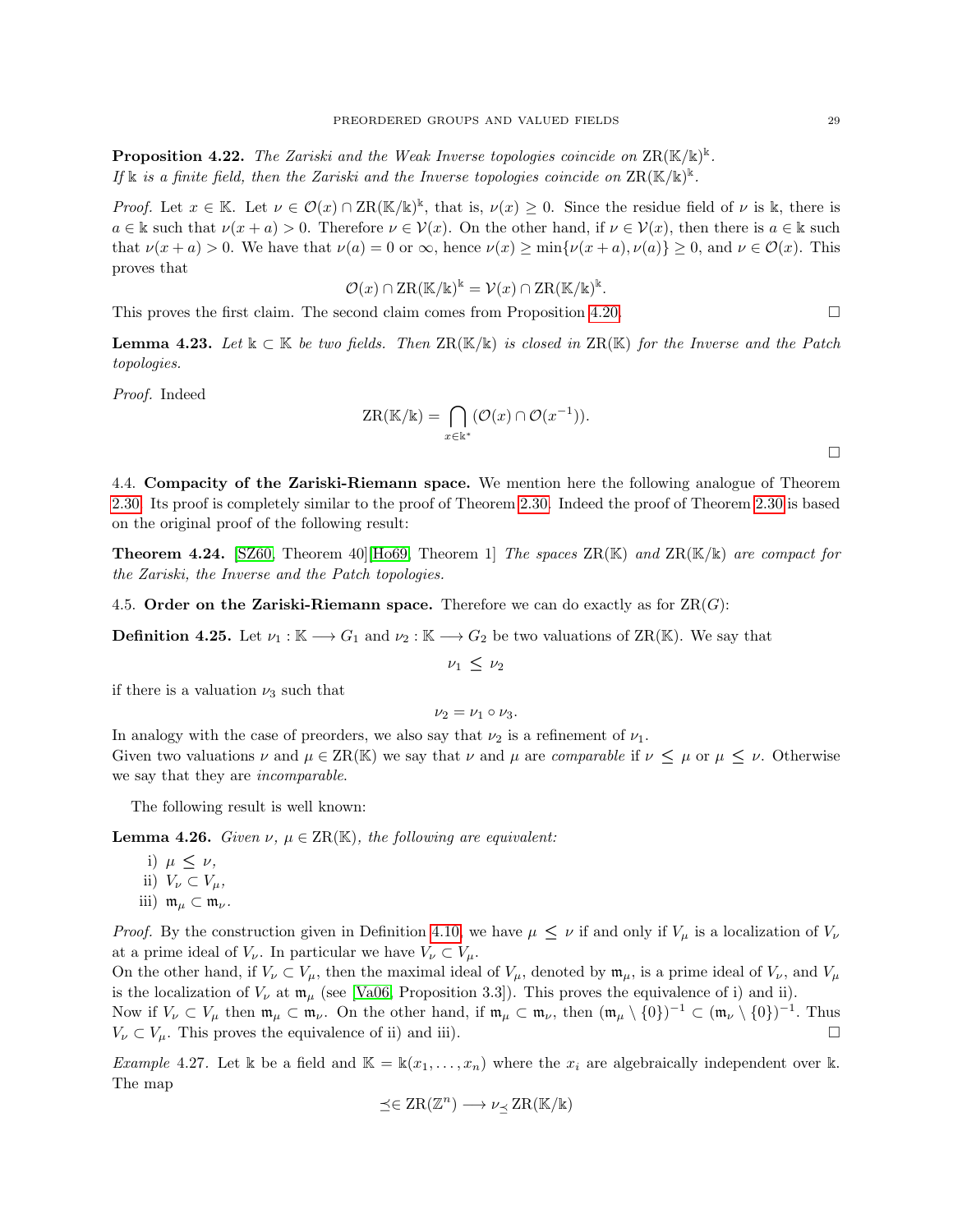as defined in Proposition [4.6](#page-25-1) is an injective map and its image is the set of monomial valuations in the coordinates  $x_1, \ldots, x_n$ . It is straightforward to check that this map is continuous for the Zariski, Inverse or Patch topology (when the same topology is considered on both sides), and that this is an order-preserving map (by Proposition [4.11\)](#page-26-1). Therefore, any choice of generators  $x_1, \ldots, x_n$  of K over k defines such an embedding.

<span id="page-29-4"></span>**Lemma 4.28.** Let  $\nu, \mu \in \text{ZR}(\mathbb{K})$  be incomparable. Then there exists  $f \in \mathbb{K}$  such that  $\nu(f) < 0$  and  $0 < \mu(f)$ .

*Proof.* By Lemma [4.26,](#page-28-1)  $\nu$  and  $\mu$  are incomparable if and only if there is  $u \in V_{\mu} \setminus V_{\nu}$  and  $v \in V_{\nu} \setminus V_{\mu}$ . Therefore we set  $f = u/v$  and the claim is proved.

Remark 4.29. If  $\nu_1 \leq \nu_2$ , then we have that  $G_1$  is the quotient of  $G_2$  by a subgroup that is  $\nu_2$ -isolated by Definition [4.10.](#page-26-0)

<span id="page-29-3"></span>**Lemma 4.30.** Let  $E \subset \operatorname{ZR}(\mathbb{K})$  be non empty. The set

$$
R_E := \left\{ R \text{ subring of } \mathbb{K} \mid \bigcup_{\nu \in E} V_{\nu} \subset R \right\}
$$

is non empty and contains a minimal element. This minimal element is a valuation ring, and its associated valuation is denoted by  $\nu_{\text{inf }E}$ . If  $E \subset \text{ZR}(\mathbb{K}/\mathbb{k})$ , then  $\nu_{\text{inf }E} \in \text{ZR}(\mathbb{K}/\mathbb{k})$ .

*Proof.* The set  $R_E$  is non empty since  $\mathbb{K} \in R_E$ . We set  $V := \bigcap_{R \in R_E}$  $R$ . Then  $V$  is a valuation ring since, for at least one  $\nu \in E$ , we have  $V_{\nu} \subset V \subset \mathbb{K}$ : the property a) of Remark [4.4](#page-24-1) is trivial since K is commutative, and b) is clear since it is satisfied for  $V_{\nu}$ . This proves the lemma.

<span id="page-29-0"></span>**Proposition 4.31.** Let  $E \subset \operatorname{ZR}(\mathbb{K})$  be non empty, and let  $\nu \in \operatorname{ZR}(\mathbb{K})$ . We have

$$
[\forall \mu \in E, \ \nu \leq \mu] \Longleftrightarrow \nu \leq \nu_{\inf E}.
$$

In particular  $\text{ZR}(\mathbb{K})$  is a join-semilattice, i.e. a partially ordered set in which all subsets have an infimum. Moreover, for every  $\nu \in \operatorname{ZR}(\mathbb{K})$ , the set  $\{\mu \in \operatorname{ZR}(\mathbb{K}) \mid \mu \leq \nu\}$  is totally ordered. The same remains valid if we replace  $\operatorname{ZR}(\mathbb{K})$  by  $\operatorname{ZR}(\mathbb{K}/\mathbb{K})$ .

Proof. Indeed, by Lemmas [4.26](#page-28-1) and [4.30,](#page-29-3) we have

$$
\nu \leq \nu_{\inf E} \Longleftrightarrow V_{\nu_{\inf E}} \subset V_{\nu} \Longleftrightarrow [\forall \mu \in E, V_{\mu} \subset V_{\nu}] \Longleftrightarrow [\forall \mu \in E, \nu \leq \mu].
$$

This proves the first claim. The second claim comes from Lemma [4.28](#page-29-4) exactly as in the proof of Theorem  $2.20.$ 

<span id="page-29-2"></span>**Definition 4.32.** Let K be a field and  $\nu \in \text{ZR}(\mathbb{K})$ . The rank of  $\nu$  is the rank of its value group (that is, the ordinal type of the totally ordered set of its proper isolated subgroups). It is denoted by rank $(\nu)$ .

The *(transcendence) degree* of  $\nu$  is the transcendence degree of  $\mathbf{k}_{\nu} = V_{\nu}/\mathfrak{m}_{\nu}$  over its prime field  $\mathbf{k}_0$ . We recall that  $\mathbb{k}_0$  is the smallest field included in  $\mathbb{k}_\nu$ .

When k is a subfield of K, the (transcendence) degree of  $\nu$  is the transcendence degree of  $k \longrightarrow k_{\nu}$ , and is denoted by tr. deg<sub>k</sub>  $\nu$ .

The rational rank of  $\nu$  is the rational rank of its value group  $G_{\nu}$ , that is the dimension of the Q-vector space  $G_{\nu} \otimes_{\mathbb{Z}} \mathbb{Q}$ . It is denoted by rat. rank $(\nu)$ .

<span id="page-29-1"></span>Remark 4.33. Let  $k \longrightarrow \mathbb{K}$  be a field extension of finite transcendental degree. Let  $\nu \in \operatorname{ZR}(\mathbb{K}/\mathbb{K})$  with value group  $G$ . Then we have

$$
rank(\nu) + tr \cdot deg_k \nu \leq rat \cdot rank(\nu) + tr \cdot deg_k \nu \leq tr \cdot deg_k(\mathbb{K})
$$

by [\[Va06,](#page-36-4) Corollary to Theorem 1.20]. In particular G can be embedded in  $\mathbb{Q}^{tr.deg_k(\mathbb{K})}$ .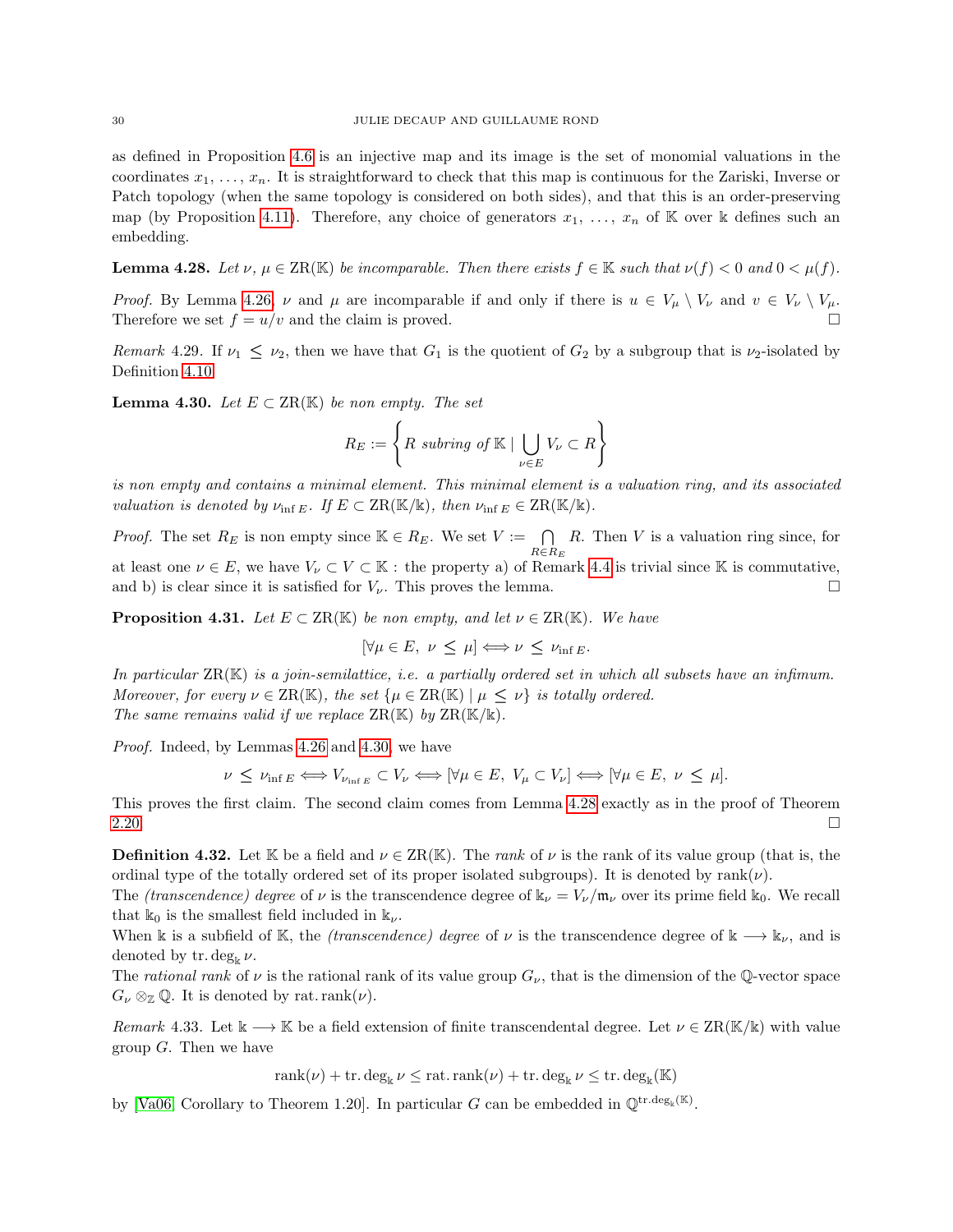Remark 4.34. Let  $\nu \in \operatorname{ZR}(\mathbb{K}/\mathbb{k})$ . Then  $\operatorname{rank}(\nu) > 1$  if and only if there exists a non trivial valuation  $\nu' \in \text{ZR}(\mathbb{K}/\mathbb{k})$  such that  $\nu' < \nu$ . Therefore the rank one valuations are the minimal valuations  $\nu$  such that  $\nu_0 < \nu$ , where  $\nu_0$  denotes the trivial valuation, that is, defined by  $\nu_0(x) = 0$  for every  $x \in \mathbb{K}$ .

More generally, rank( $\nu$ ) corresponds to the ordinal type of the maximal chain of valuations between the trivial valuation and  $\nu$ . Therefore this is the natural analogue of the rank of a preorder.

Remark 4.35. Let  $\nu \in \text{ZR}(\mathbb{K}/\mathbb{K})$ . For any  $\overline{\nu} \in \text{ZR}(\mathbb{K}_\nu/\mathbb{K})$ , the composite valuation  $\nu \circ \overline{\nu}$  is well defined. If  $\overline{\nu}$ is the trivial valuation, then  $\nu = \nu \circ \overline{\nu}$ .

On the other hand, if  $\nu = \nu \circ \overline{\nu}$ , then  $\overline{\nu}$  is the trivial valuation. Therefore  $\nu \in \operatorname{ZR}(\mathbb{K}/\mathbb{K})$  is a maximal element if and only if  $\text{ZR}(\mathbb{k}_\nu/\mathbb{k})$  contains only the trivial valuation. And this is the case only if  $\mathbb{k} \longrightarrow \mathbb{k}_\nu$  is algebraic by [\[Va06,](#page-36-4) § 1.3].

Therefore the maximal elements of  $\text{ZR}(\mathbb{K}/\mathbb{k})$  are the valuations  $\nu$  such that  $\mathbb{k} \longrightarrow \mathbb{k}_{\nu}$  is algebraic, that is the valuations of degree 0.

More generally, tr. deg<sub>k</sub>  $\nu$  corresponds to the ordinal type of the maximal chain of valuations between  $\nu$  and a valuation  $\nu'$  with tr. deg<sub>k</sub>  $\nu' = 0$ . Therefore tr. deg<sub>k</sub>  $\nu$  is the natural analogue of the degree of a preorder.

**Corollary 4.36.** Let  $\Bbbk \to \mathbb{K}$  be a field extension of finite transcendental degree. Then  $\text{ZR}(\mathbb{K}/\Bbbk)$  is a rooted graph where the vertices are the valuations on  $\text{ZR}(\mathbb{K}/\mathbb{K})$ , the root is the trivial valuation, and for every pair of valuations  $(\nu, \mu)$ , there is an edge between  $\nu$  and  $\mu$  if  $\nu$  and  $\mu$  are comparable and there is no other valuation between them (with respect to the order on  $\operatorname{ZR}(\mathbb{K}/\mathbb{k})$ ).

Proof. This comes directly from the last three remarks and Proposition [4.31,](#page-29-0) following the same proof as the one of Proposition [2.21.](#page-4-1)

Remark 4.37. We can make the similar reasoning for  $\operatorname{ZR}(\mathbb{K})$ . A valuation  $\nu \in \operatorname{ZR}(\mathbb{K})$  has no refinement if and only if  $\text{ZR}(\mathbb{k}_{\nu})$  contains only the trivial valuation. But any characteristic zero field contains non trivial valuations (any p-adic valuation on  $\mathbb{Q}$ , and any extension of it on a characteristic zero field). For  $p > 0$ , ZR( $\mathbb{F}_p$ ) contains only the trivial valuation, and this remains true for ZR(K) when  $\mathbb{F}_p \longrightarrow \mathbb{K}$  is algebraic. Therefore, the maximal elements  $\nu$  of ZR(K) are the valuations for which  $k_{\nu}$  is an algebraic extension of  $\mathbb{F}_n$ .

Now we can prove the analogue of Theorem [4.15](#page-27-2) for the Inverse topology and the Weak Inverse topology (this is certainly well known but we could find a precise reference):

**Theorem 4.38.** Let  $K$  be a field and  $K$  a subfield of  $K$ . We have:

$$
\forall \nu \in \mathbf{ZR}(\mathbb{K}/\mathbb{k}), \quad \overline{\{\nu\}}^I = \overline{\{\nu\}}^{WI} = \{\mu \in \mathbf{ZR}(\mathbb{K}/\mathbb{k}) \mid \mu \leq \nu\},
$$

$$
\forall \nu \in \mathbf{ZR}(\mathbb{K}), \quad \overline{\{\nu\}}^I = \{\mu \in \mathbf{ZR}(\mathbb{K}) \mid \mu \leq \nu\}.
$$

Proof. Let  $\mu \leq \nu$ , that is  $V_{\nu} \subset V_{\mu}$ . Let  $x \in \mathbb{K}$  such that  $\mu \in \mathcal{V}(x)$ . Then there is  $a \in \mathbb{K}$  such that  $\mu(x+a) > 0$ . Therefore  $\nu(x+a) > 0$  since  $\mathfrak{m}_{\mu} \subset \mathfrak{m}_{\nu}$ , and  $\nu \in \mathcal{V}(x)$ . Therefore  $\{\mu \in \text{ZR}(\mathbb{K}/\mathbb{k}) \mid \mu \leq \nu\} \subset \overline{\{\nu\}}^{WI}$ .

Now, if  $\mu$  and  $\nu$  are incomparable, then there is  $x \in \mathbb{K}$  such that  $\mu(x) > 0$  and  $\nu(x) < 0$  by Lemma [4.28.](#page-29-4) Therefore  $\mu \in \mathcal{V}(x)$  and  $\nu \notin \mathcal{V}(x)$ . Hence  $\mu \notin {\overline{\{\nu\}}}^{WI}$ .

Finally, let  $\nu \leq \mu$ , that is  $\mathfrak{m}_{\nu} \subset \mathfrak{m}_{\mu}$ . Let  $x \in \mathfrak{m}_{\mu}$ , i.e.  $\mu(x) > 0$ . Then  $\mu \in \mathcal{V}(x)$ . If  $\mu \in \overline{\{\nu\}}^{WI}$ , then  $\nu \in \mathcal{V}(x)$ , and there is  $a \in \mathbb{k}$  such that  $\nu(x+a) > 0$ . Therefore, by hypothesis,  $\mu(x+a) > 0$  and necessarily  $a = 0$ . This shows that  $\mathfrak{m}_{\mu} \subset \mathfrak{m}_{\nu}$ , hence  $\mathfrak{m}_{\mu} = \mathfrak{m}_{\nu}$  and  $\mu = \nu$ . This proves the result for the Weak Inverse topology.

For the Inverse topology, the proof is similar.

Remark 4.39. Let  $k \longrightarrow \mathbb{K}$  be a field extension. The analogue of the action of Aut(G) over  $\operatorname{ZR}_*(G)$ , is the left action of  $Gal(\mathbb{K}/\mathbb{k})$  over  $ZR(\mathbb{K}/\mathbb{k})$  defined as follows:

$$
\forall \sigma \in \mathrm{Gal}(\mathbb{K}/\mathbb{k}), \forall \nu \in \mathrm{ZR}(\mathbb{K}, \mathbb{k}), \forall x \in \mathbb{K}, \ (\sigma \cdot \nu)(x) := \nu(\sigma^{-1}(x)).
$$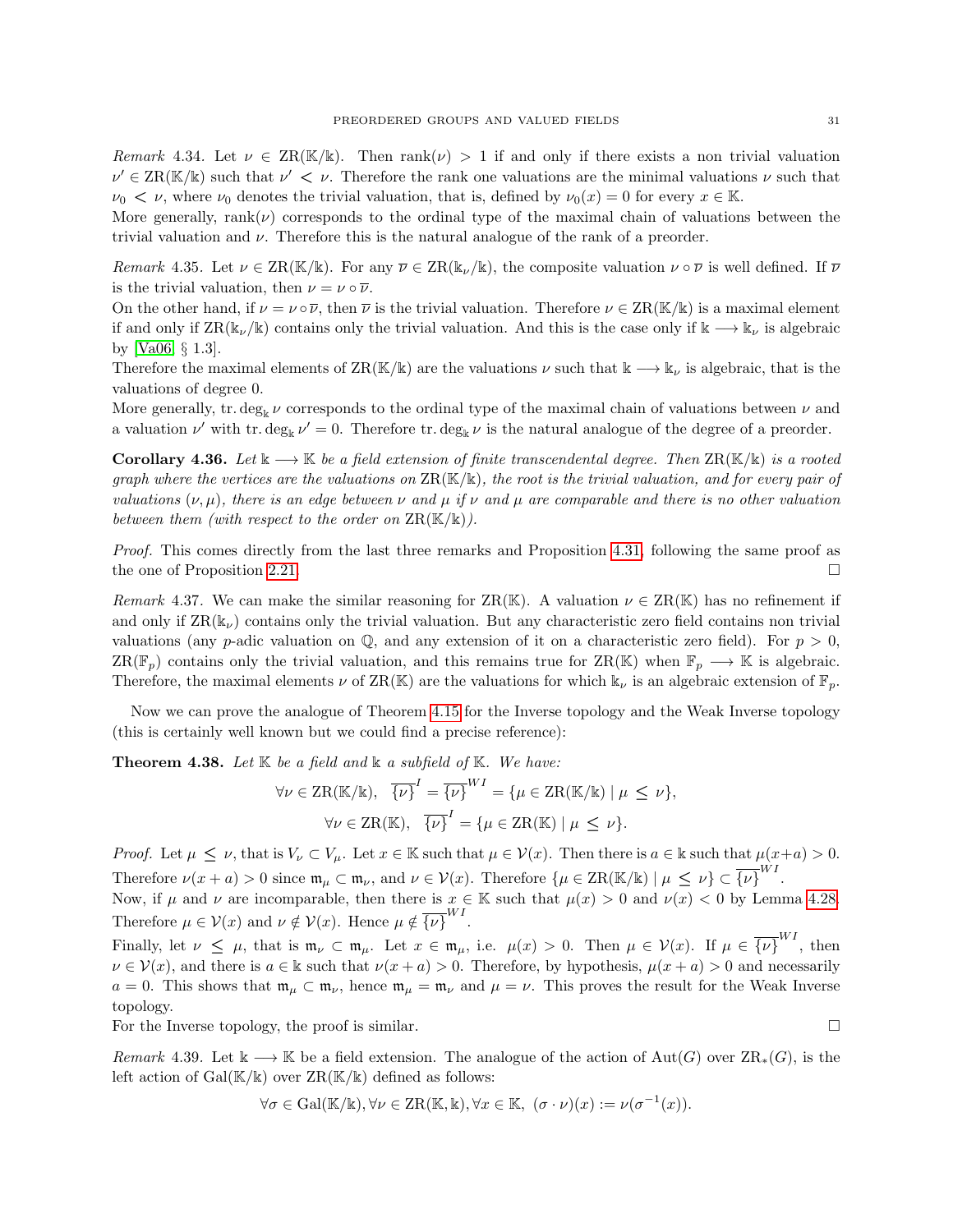For instance, if  $\mathbb{K} = \mathbb{k}(x_1, \ldots, x_n)$  where the  $x_i$  are algebraically independent over k, then Gal(K/k) is the Cremona group  $Cr_n(\mathbb{k})$  of  $\mathbb{P}^n(\mathbb{k})$ . This group contains the subgroup of monomial bijections of the form

$$
(x_1, \ldots, x_n) \longmapsto (x_1^{a_{11}} x_2^{a_{12}} \ldots x_n^{a_{1n}}, \ldots, x_1^{a_{n1}} x_2^{a_{n2}} \ldots x_n^{a_{nn}})
$$

where the matrix  $(a_{ij}) \in \text{Mat}_n(\mathbb{Z})$  is invertible in  $\text{Mat}_n(\mathbb{Z})$ . Therefore  $\text{Aut}(\mathbb{Z}^n) \subset Cr_n(\mathbb{k})$ . Moreover the action of  $Aut(\mathbb{Z}^n)$  on  $\operatorname{ZR}(\mathbb{Z}^n)$  is induced by the action of  $Aut(\mathbb{Z}^n)$  on  $\operatorname{ZR}(\mathbb{K}/\mathbb{k})$  via the embedding introduced in Example [4.27.](#page-28-2)

## 4.6. Metric on the Zariski space in the countable case.

<span id="page-31-1"></span>**Definition 4.40.** Let K be a countable field, and let  $\{F_n\}_{n\in\mathbb{N}}$  be a filtration of K by finite sets. That is, the  $F_n \subset \mathbb{K}$  are finite,  $F_n \subset F_{n+1}$  for every n, and  $\bigcup_n F_n = \mathbb{K}$ . Moreover we assume that, for all  $x \in F_n$ ,

 $x \neq 0$ , we have  $x^{-1} \in F_n$ . For  $x \in \mathbb{K}$  we set  $\mathrm{ht}(x) := \min\{n \in \mathbb{N} \mid x \in F_n\}.$ 

**Definition 4.41.** Let K be a countable field and  $\{F_n\}$  be a filtration of K as in Definition [4.40.](#page-31-1) For  $\nu, \mu \in \text{ZR}(\mathbb{K}), \nu \neq \mu$ , we set

$$
d(\nu,\mu)=\frac{1}{n}
$$

if for every  $x \in \mathbb{K}$  with  $\mathrm{ht}(x) < n$ , we have

$$
\nu(x) > 0 \Longrightarrow \mu(x) > 0
$$
  

$$
\nu(x) = 0 \Longrightarrow \mu(x) = 0,
$$

and there is  $x \in \mathbb{K}$ , with  $h(x) = n$ , such that one of these implications is not satisfied. If  $\nu = \mu$ , then we set

$$
d(\nu,\mu)=0.
$$

Remark 4.42. Since the filtration is stable by taking inverses, we have  $d(\nu,\mu) = \frac{1}{n}$  if for eevry  $x \in \mathbb{K}$  with  $\text{ht}(x) < n$ , we have

$$
\nu(x) > 0 \Longleftrightarrow \mu(x) > 0,
$$

and this equivalence is not satisfied for at least one x with  $\text{ht}(x) = n$ .

<span id="page-31-0"></span>**Theorem 4.43.** Let  $K$  be a countable field. We have

- i) The function d is an ultrametric on  $\operatorname{ZR}(\mathbb{K})$ .
- ii) The topology induced by d coincides with the Patch topology on  $\operatorname{ZR}(\mathbb{K})$ . In particular it does not depend on the choice of the filtration  ${F_n}_{n\in\mathbb{N}}$ .

Proof. Clearly d is non negative, reflexive (since the filtration is stable by taking inverses) and symmetric. The ultrametric inequality is straightforward to check. Therefore we only need to prove ii).

Now let  $n \in \mathbb{N}^*$  and  $\nu, \mu \in \text{ZR}(\mathbb{K})$ . For all  $x \in \mathbb{K}$ , let  $\nu \in \mathcal{U}(x)$ . Then

$$
B\left(\nu,\frac{1}{\mathrm{ht}(x)}\right)\subset\mathcal{U}(x).
$$

Indeed, if  $\mu \in B\left(\nu, \frac{1}{\mathrm{ht}(x)}\right)$ , then we have

$$
\nu(x) > 0 \Longrightarrow \mu(x) > 0.
$$

Hence the  $U(x)$  are open for the topology induced by d, and the topology induced by d is finer than the I-topology on  $\operatorname{ZR}(\mathbb{K})$ .

Now let  $x \in \mathbb{K}$ ,  $\nu \in \mathcal{O}(x)$ , and  $\mu \in B\left(\nu, \frac{1}{\mathrm{ht}(x)}\right)$ . Then we have  $\nu(x) \geq 0 \Longrightarrow \mu(x) \geq 0.$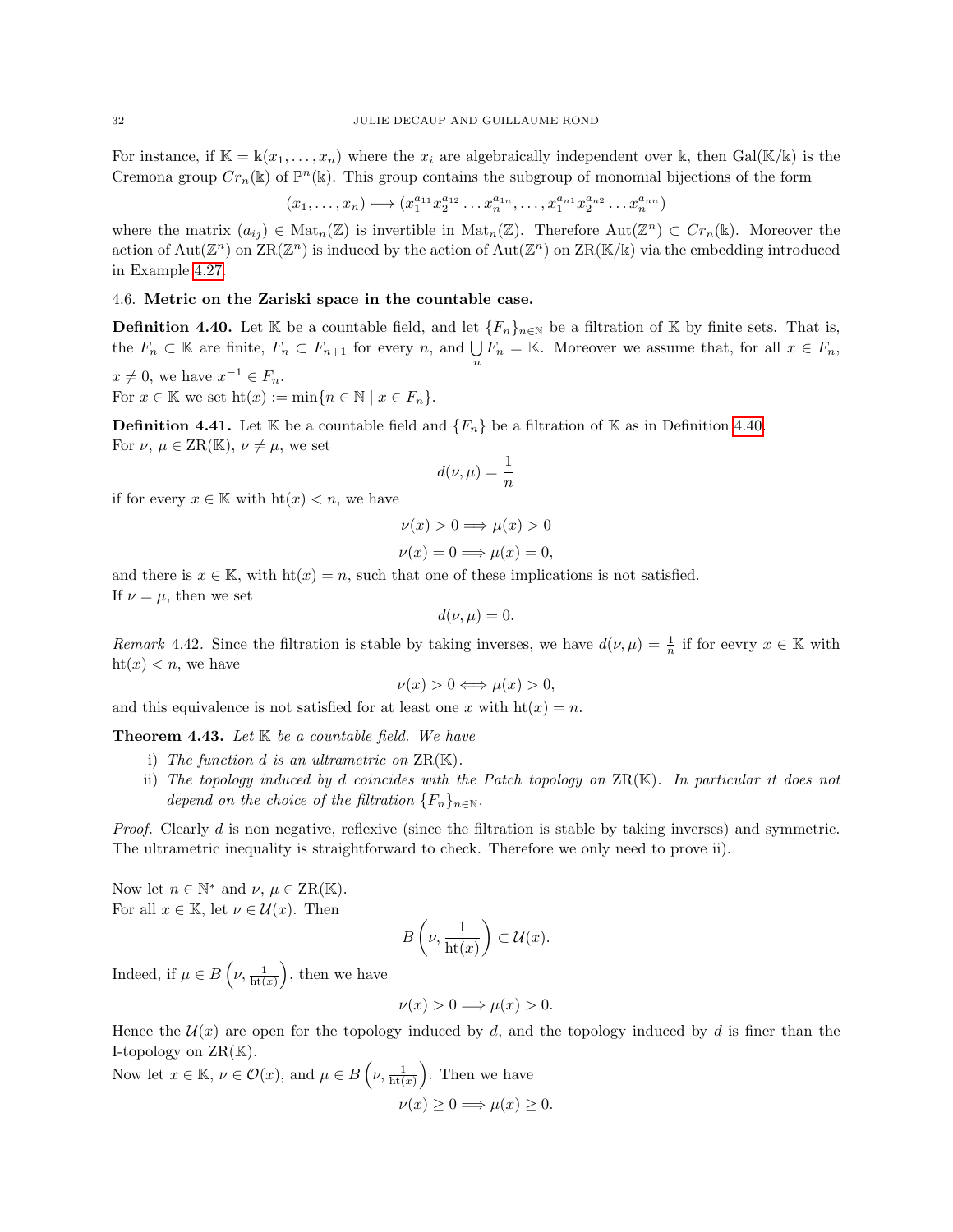Therefore

$$
B\left(\nu,\frac{1}{\operatorname{ht}(x)}\right)\subset \mathcal{O}(x),
$$

and the topology induced by  $d$  is finer than the Z-topology on  $X$ . Hence, the topology induced by  $d$  is finer than the Patch topology.

On the other hand, we have that  $\mu \in B(\nu, \frac{1}{n})$  if and only if, for every  $x \in \mathbb{K}$  with  $\text{ht}(x) \leq n$ ,

$$
\nu(x) > 0 \Longrightarrow \mu(x) > 0,
$$
  

$$
\nu(x) = 0 \Longrightarrow \mu(x) = 0.
$$

Therefore we have

$$
B\left(\nu,\frac{1}{n}\right)=\bigcap_{x,\text{ht}(x)\leq n,\nu(x)>0}\mathcal{U}(x)\cap\bigcap_{x,\text{ht}(x)\leq n,\nu(x)=0}\left(\mathcal{O}(x)\cap\mathcal{O}(x^{-1})\right).
$$

And this ball is open in the Patch topology because this intersection is finite. Therefore both topologies coincide. □

**Corollary 4.44.** Let  $\mathbb{k} \to \mathbb{K}$  be a field extension where  $\mathbb{k}$  is a finite field and  $\mathbb{K}$  is countable. Then the Zariski topology on  $\operatorname{ZR}(\mathbb{K}/\mathbb{k})^{\mathbb{k}}$  is a metric topology.

*Proof.* This comes from Theorem [4.43](#page-31-0) and Proposition [4.22.](#page-28-0)

4.7. Cantor sets. We have the following lemma:

<span id="page-32-0"></span>**Lemma 4.45.** Let  $E \subset \text{ZR}(\mathbb{K}/\mathbb{K})$ . Then E is totally disconnected for the Patch topology.

*Proof.* Let  $\nu, \mu \in \text{ZR}(\mathbb{K}/\mathbb{K}), \nu \neq \mu$ . Therefore  $V_{\nu} \neq V_{\mu}$ ; for instance  $V_{\mu} \nsubseteq V_{\nu}$ . Thus there is  $x \in \mathbb{K}$  such that  $\nu(x) < 0$  and  $\mu(x) \geq 0$ . Thus,  $\nu \in \mathcal{U}(x^{-1})$  and  $\mu \in \mathcal{O}(x)$ . But

$$
\mathcal{U}(x^{-1}) \cup \mathcal{O}(x) = \text{ZR}(\mathbb{K}/\mathbb{k}) \text{ and } \mathcal{U}(x^{-1}) \cap \mathcal{O}(x) = \emptyset.
$$

This proves the claim.  $\square$ 

Therefore, when  $\mathbb K$  is a countable field,  $\text{ZR}(\mathbb K/\mathbb K)$  is a metric compact totally disconnected space for the Patch topology. A natural question is to investigate when this is a Cantor space, or when a closed subset E of  $\operatorname{ZR}(\mathbb{K}/\mathbb{K})$  is a Cantor space. This happens if and only if  $\operatorname{ZR}(\mathbb{K}/\mathbb{K})$  (or E) is a perfect space.

Example 4.46. When x is a single indeterminate and k is algebraically closed,  $\text{ZR}(\mathbb{k}(x)/\mathbb{k})$  is not a perfect space. Indeed, for every  $\nu \in \text{ZR}(\mathbb{k}(x)/\mathbb{k})$ ,  $\nu$  being non trivial, we have that rank $(\nu) = 1$  by the inequality given in Remark [4.33.](#page-29-1) Therefore, there is a  $y \in \mathbb{K}$  such that  $\mathbb{K} = \mathbb{k}(y)$  and  $\nu(y) > 0$  by [\[Va06,](#page-36-4) Remark 1.15]. Since tr.  $\deg_{\mathbb{k}}(\nu) = 0$  by inequality given in Remark [4.33](#page-29-1) and k is algebraically closed, we have  $\mathbb{k} = \mathbb{k}_{\nu}$ . Thus, either  $\nu(x+a) > 0$  for some  $a \in \mathbb{k}$ , either  $\nu(x) < 0$ . Therefore, we see that y can be chosen as  $x^{-1}$  or  $x + a$ for some  $a \in \mathbb{k}$ . Moreover, for such a y, there is a unique valuation  $\nu \in \operatorname{ZR}(\mathbb{K}/\mathbb{k})$  such that  $\nu(y) > 0$ , since k is algebraically closed. We denote by  $\nu_a$  the unique valuation such that  $\nu(x + a) > 0$ , and by  $\nu_-$  the unique valuation such that  $\nu_-(x) < 0$ . Therefore we have

$$
ZR(\Bbbk(x)/\Bbbk) = \{\nu_0\} \cup \{\nu_-\} \bigcup_{a \in \Bbbk} {\{\nu_a\}}.
$$

Moreover,  $\{\nu_-\} = \mathcal{U}(x^{-1})$  and, for every  $a \in \mathbb{k}$ ,  $\{\nu_a\} = \mathcal{U}(x + a)$  are open sets.

Example 4.47. Let k be a finite or countable field, and  $\mathbb{K} = \mathbb{k}(x, y)$  where x and y are algebraically independent over k. Let  $\nu$  be the monomial valuation defined by

$$
\nu(x) = 1
$$
 and  $\nu(y) = 1$ .

$$
f_{\rm{max}}
$$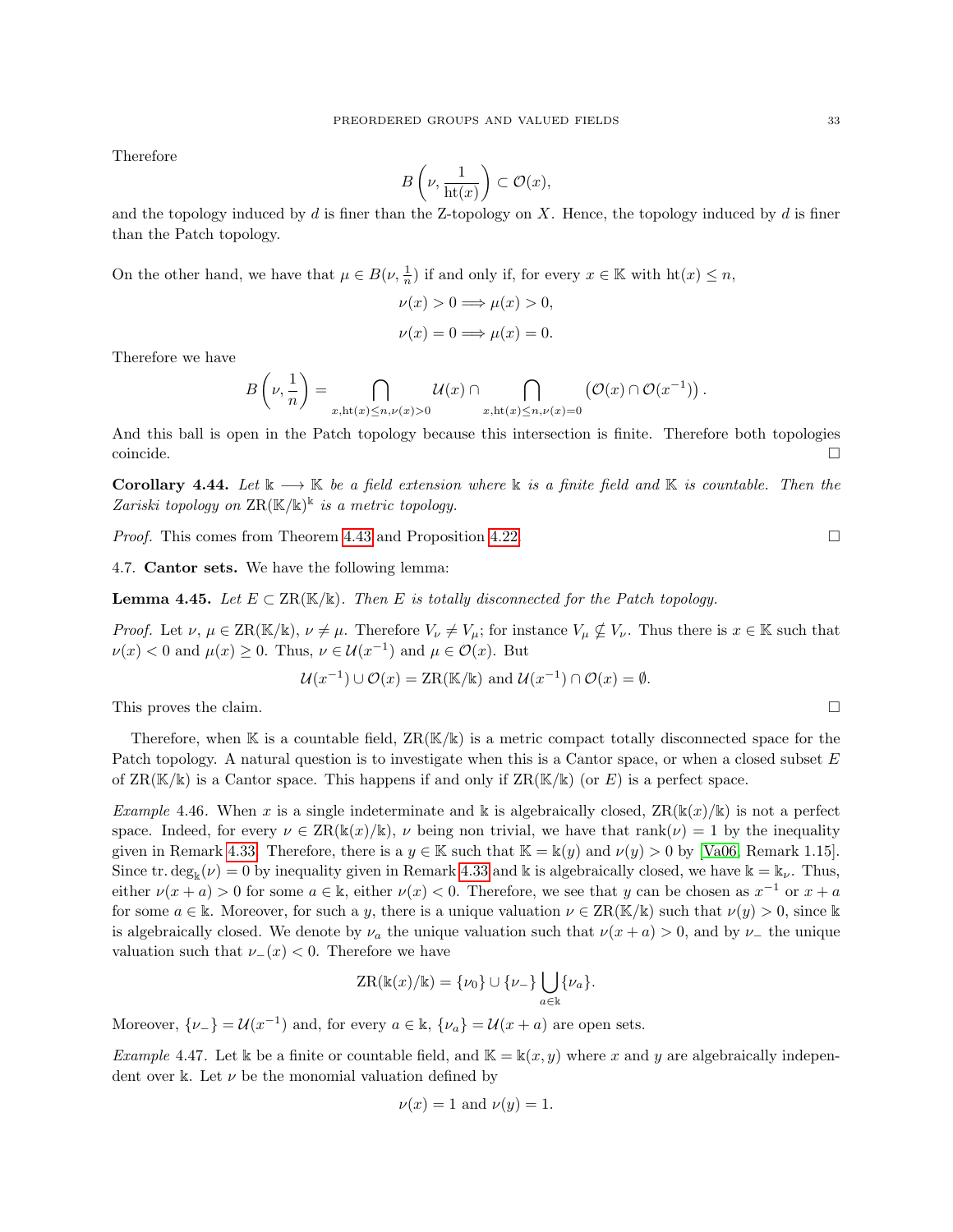We have tr.  $\deg_k \nu = 1$  since the image of  $x/y$  in  $k_{\nu}$  is transcendental over k (this is a particular case of the valuations presented in [\[Va06,](#page-36-4) Example 7]). Then we claim that  $\nu$  is a limit of valuations of degree 0. In particular the inequality about the degree in Corollary [3.4](#page-15-1) does not hold for valuations. To show this, we consider two cases (depending on whether k is finite or not):

• If k is countable, then we consider a filtration of k by finite sets  $\mathbb{k}_n$ , and we set

$$
F_n := \{ P/Q \mid P, Q \in \mathbb{k}_n[x, y], \deg(P), \deg(Q) \le n \}.
$$

Since the  $k_n$  are finite, we may choose, for every integer n,  $a_n \in \mathbb{k}$  such that  $x + a_n y$  does not divide any nonzero homogeneous form of any polynomial  $P \in \mathbb{k}_n[x, y]$  of degree  $\leq n$ . We denote by  $\nu_n$  the monomial valuation defined by

$$
\nu_n(y) = 1 \text{ and } \nu_n(x + a_n y) = \sqrt{2}.
$$

We have  $\deg(\nu_n) = 0$  (see [\[Va06,](#page-36-4) Example 11]). Then, for  $P \in \mathbb{k}_n[x, y]$  of degree  $\leq n$ , we write

$$
P = P_k(x, y) + P_{k+1}(x, y) + \cdots
$$

where  $P_j$  is a homogeneous polynomial of degree j, and  $P_k \neq 0$ . Then  $\nu(P) = k$ . Now, the Euclidean division of  $P_j$  by  $x + a_n y$  (with respect to the indeterminate x) yields:

$$
P_j(x, y) = c_j y^j + P_{j,1}(x, y)(x + a_n y)
$$

with  $c_j \in \mathbb{k}$ . Since  $x + a_n y$  does not divide any nonzero homogeneous form of any polynomial in  $\mathbb{k}_n[x, y]$  of degree  $\leq n$ , we have that  $c_j \neq 0$  as soon as  $P_j \neq 0$ . Since  $P_{j,1}(x, y)$  is a homogeneous polynomial of degree  $j-1$ , we have  $\nu_n(P_j) = j$  when  $P_j \neq 0$ , and  $\nu_n(P) = k$ . Therefore

$$
\nu_n(R) = \nu(R), \quad \forall R \in F_n.
$$

This shows that the sequence  $(\nu_n)$  converges to  $\nu$  for the Patch topology. We remark that the  $\nu_n$  are rational valuations and  $\nu$  is not (the transcendence degree of  $\nu$  is 1). This shows that  $\text{ZR}(\mathbb{k}(x, y)/\mathbb{k})^{\mathbb{k}}$  is not closed when k is infinite. Even more, this shows that the set of valuations of transcendence degree equal to 0 is not closed for the Patch topology.

• If k is finite, then we consider a filtration of k by finite sets  $\mathbb{k}_n$  as before, and we set

$$
F_n := \{ P/Q \mid P, Q \in \mathbb{k}_n[x, y], \deg(P), \deg(Q) \le n \}.
$$

For every integer n, we consider an irreducible polynomial  $P_n(T) \in \mathbb{k}[T]$  of degree > n. The polynomial  $p_n(x,y) := y^{\deg(P_n)} P_n(x/y)$  is an irreducible homogenous polynomial of degree  $\deg(P_n) > n$ . For every  $f \in \mathbb{k}[x, y]$ , we consider the  $p_n$ -expansion of f (with respect to the indeterminate y):

$$
f = \sum_{i=0}^{k} f_i p_n^i
$$

where  $\deg_y(f_i) < \deg_y(p_n)$  for every *i*. Then we define the valuation  $\mu_n$  by

$$
\mu_n(f) := \min\{(0, \nu(f_i)) + (i, 0)\}
$$

where the minimum on  $\mathbb{Z}^2$  is considered with respect to the lexicographic order. Then  $\mu_n \neq \nu$  and the sequence  $(\mu_n)_n$  converges to  $\nu$  for the Patch topology. Moreover we have rank $(\mu_n)$  = rank $(\mathbb{Z}^2)$  = 2. Thus tr. deg<sub>k</sub>  $\nu_n = 0$  by the inequality of Remark [4.33.](#page-29-1) But tr. deg<sub>k</sub>  $\nu = 1$ , therefore, the set of valuations of transcendence degree equal to 0 is not closed for the Patch topology.

Let us remark that this example can be easily extended to  $\Bbbk(x_1, \ldots, x_n)$  where the  $x_i$  are algebraically independent over k, by considering the monomial valuation  $\nu$  defined by

$$
\nu(x_1)=\nu(x_2)=1
$$

and choosing the  $\nu(x_i)$ ,  $i \geq 3$ , such that  $1, \nu(x_3), \ldots, \nu(x_n)$  are Q-linearly independent.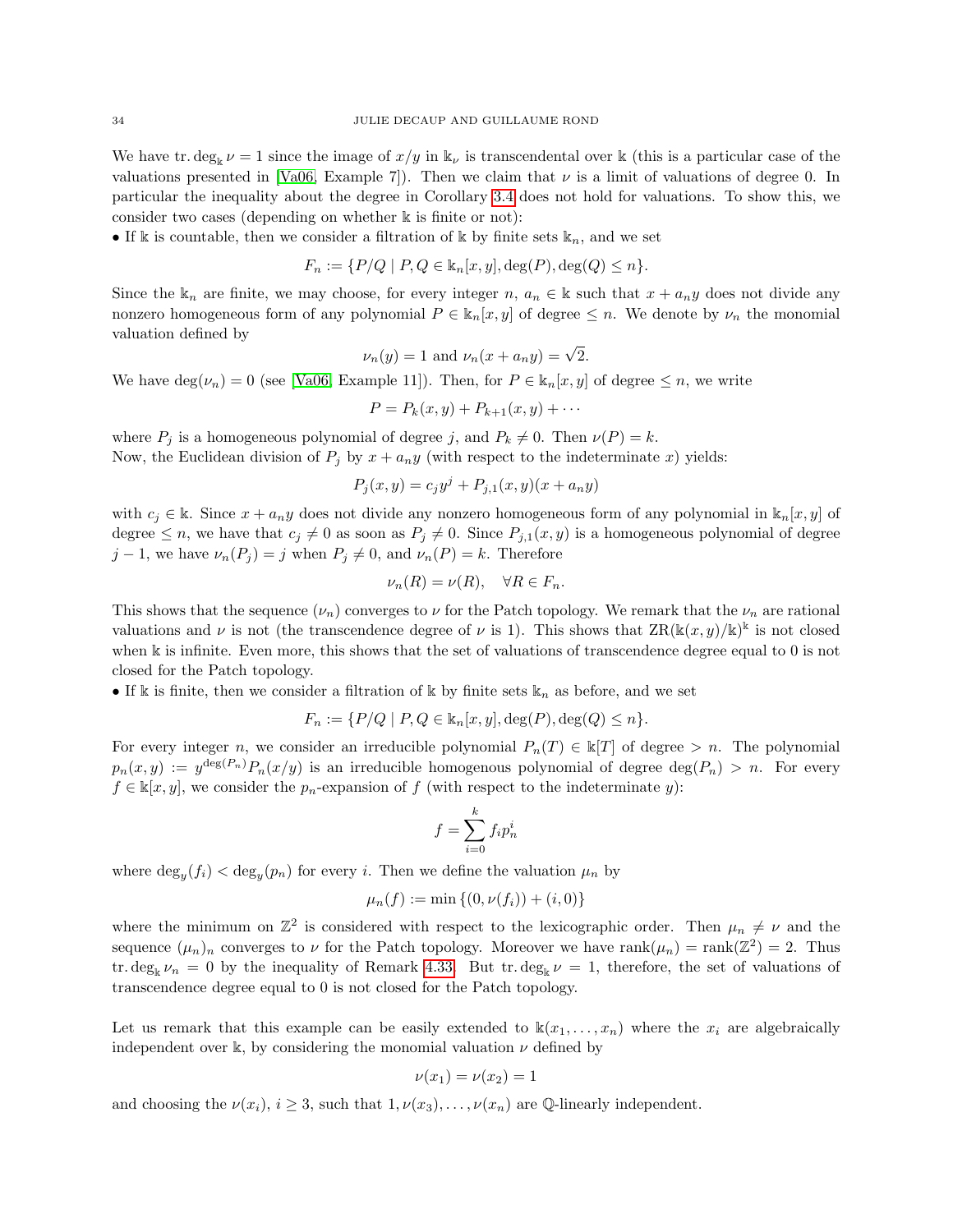Remark 4.48. In the previous example we have rank $(\nu_n) = 2$  while rank $(\nu) = 1$ . Then the inequality about the rank in Corollary [3.4](#page-15-1) does not hold for valuations.

We have the following lemma:

<span id="page-34-1"></span>**Lemma 4.49.** Let  $\Bbbk$  be a finite field and  $\Bbbk$  be any field extension of  $\Bbbk$ . Then  $\operatorname{ZR}(\Bbbk/\Bbbk)^{\Bbbk}$  is a compact subset of  $\operatorname{ZR}(\mathbb{K}, \mathbb{k})$  for the Zariski Topology.

Proof. We remark that

$$
\nu \notin \text{ZR}(\mathbb{K}/\mathbb{k})^{\mathbb{k}} \Longleftrightarrow \exists y \in \mathbb{K}, \ \forall a \in \mathbb{k}, \ \nu(y+a) = 0.
$$

Then

$$
ZR(\mathbb{K}/\mathbb{k})^{\mathbb{k}} = \left(\bigcup_{y \in \mathbb{K}} \bigcap_{a \in \mathbb{k}} (\mathcal{O}(y+a) \cap \mathcal{O}((y+a)^{-1}))\right)^c
$$

is closed if k is finite for the Zariski Topology by Proposition [4.20.](#page-27-1) In particular it is compact.

Then we can formulate the following conjecture.

Conjecture A. Let k be a field, and let K be a countable field extension of k of transcendence degree at least 2. Then  $\text{ZR}(\mathbb{K}/\mathbb{k})^{\mathbb{k}}$  is a perfect set for the Patch Topology. In particular, when k is finite, it is a Cantor set for the Patch and the Zariski Topologies.

We give a proof of this conjecture in the following case:

<span id="page-34-0"></span>**Theorem 4.50.** Let  $n \geq 2$  and  $\Bbbk$  be a countable field. Then the set  $\text{ZR}(\Bbbk(x_1,\ldots,x_n)/\Bbbk)^{\Bbbk}$  is a totally disconnected perfect metric set for the Patch topology. Moreover, if k is finite, then it is a Cantor set for the Patch and the Zariski topologies.

*Proof.* By Lemma [4.45,](#page-32-0)  $\text{ZR}(\mathbb{K}(x_1,\ldots,x_n)/\mathbb{K})^{\mathbb{K}}$  is totally disconnected. Since k is countable, the Patch topol-ogy is a metric topology by Theorem [4.43.](#page-31-0) In particular, we only need to prove that  $\text{ZR}(\mathbb{K}(x_1, \ldots, x_n)/\mathbb{K})^{\mathbb{K}}$ is a perfect space.

Now assume that  $\text{ZR}(\mathbb{K}(x_1,\ldots,x_n)/\mathbb{K})^{\mathbb{K}}$  is not perfect. Thus, there exist  $a_1,\ldots,a_s,b_1,\ldots,b_m\in\mathbb{K}(x_1,\ldots,x_n)$ such that the set

$$
E := \bigcap_{i=1}^s \mathcal{O}(a_i) \cap \bigcap_{j=1}^m \mathcal{U}(b_j)
$$

is finite and non empty. Even if it means to add some points  $a_i$  or  $b_j$ , we may assume that E has exactly one element, that we denote by  $\nu$ .

Since  $\nu$  is rational, for all i, there exists  $\lambda_i \in \mathbb{k}$  such that  $\nu(\lambda_i + a_i) > 0$ . Then

$$
\nu \in \bigcap_{i=1}^s \mathcal{U}(a_i + \lambda_i) \cap \bigcap_{j=1}^m \mathcal{U}(b_j) \subset A = \bigcap_{i=1}^s \mathcal{O}(a_i) \cap \bigcap_{j=1}^m \mathcal{U}(b_j).
$$

Hence, we may assume that

$$
E = \{\nu\} = \bigcap_{j=1}^{m} \mathcal{U}(b_j).
$$

Let T be a key polynomial associated to  $\nu$  with respect to the variable  $x_n$  (see [\[Va07,](#page-36-22) the definition before Lemme 1.1]). For every polynomial  $P \in \mathbb{k}(x_1, \ldots, x_{n-1})[x_n]$ , we consider the T-expansion of P:

$$
P = \sum_{l=0}^{d} p_l T^l
$$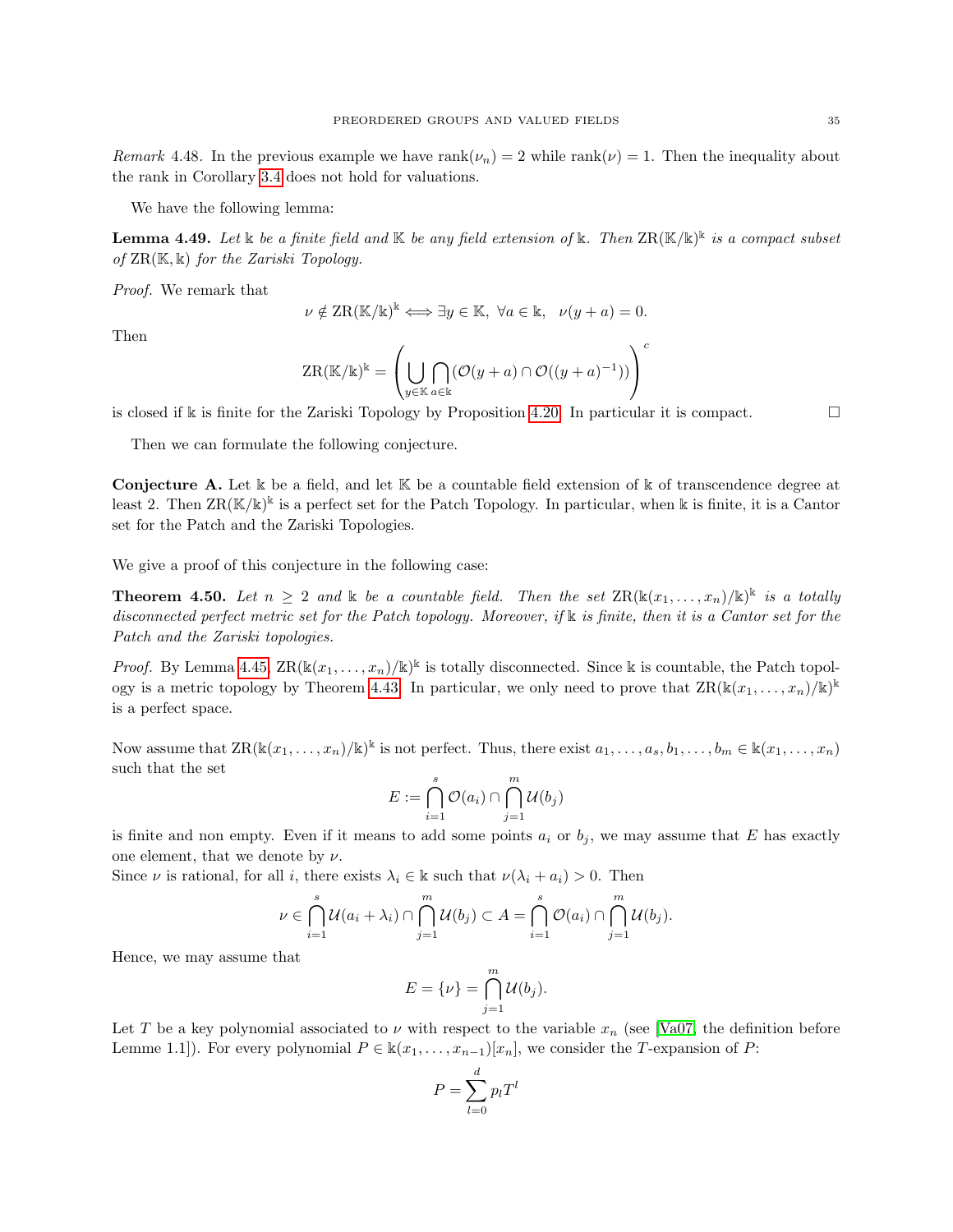with  $\deg_{x_n}(p_l) < \deg_{x_n}(T)$  for all l. Let G be an ordered group strictly containing  $\Gamma_{\nu} \otimes_{\mathbb{Z}} \mathbb{Q}$ , and let  $\delta \in G \setminus \Gamma_{\nu} \otimes_{\mathbb{Z}} \mathbb{Q}$  be such that  $\delta > \nu(T)$ . We set  $\nu_{\delta}(P) = \min_{0 \leq l \leq d} {\{\nu(p_l) + l\delta\}}.$ 

Since T is a key polynomial, by [\[Va07,](#page-36-22) Lemme 1.1], for such a  $P \in \mathbb{k}(x_1, \ldots, x_{n-1})[x_n]$ , we have

$$
\nu(P) = \min_{0 \leq l \leq d} \{ \nu(p_l) + l\nu(T) \}.
$$

Let r be the least integer such that  $\nu(P) = \nu(p_r) + r\nu(T)$ . Then, for  $\delta - \nu(T) > 0$  small enough, we still have  $\nu_{\delta}(P) = \nu(p_r) + r\delta$ .

Let  $Q \in \mathbb{k}(x_1,\ldots,x_{n-1})[x_n]$ , whose T-expansion is  $Q = \sum_{l=0}^e q_l T^l$ , and let s be the least integer such that  $\nu(Q) = \nu(q_s) + s\nu(T)$ . Assume that  $\nu(P/Q) > 0$ . Then for  $\delta - \nu(T) > 0$  small enough, we have

$$
\nu_{\delta}(P/Q) = \nu_{\delta}(P) - \nu_{\delta}(Q) = \nu(p_r) - \nu(q_s) + (r - s)\delta > 0.
$$

If  $r - s > 0$ , then we have  $\nu_{\delta}(P/Q) > \nu(P/Q) > 0$ . If  $r - s < 0$ , then we have  $\nu(P/Q) > 0$ , hence  $\frac{\nu(p_r)-\nu(q_s)}{s-r} > \nu(T)$ . Therefore, for  $\delta < \frac{\nu(p_r)-\nu(q_s)}{s-r}$  we have  $\nu_{\delta}(P/Q) > 0$ .

We write  $b_j = \frac{P_j}{Q_j}$  $\frac{P_j}{Q_j}$  for every j, where  $P_j, Q_j \in \mathbb{k}(x_1, \ldots, x_{n-1})[x_n]$ . Then, for  $\delta - \nu(T) > 0$  small enough, we have  $\nu_{\delta}(P_j/Q_j) > 0$ . Moreover, since  $\delta \notin \Gamma_{\nu} \otimes_{\mathbb{Z}} \mathbb{Q}$ , the valuation  $\nu_{\delta}$  is a rational valuation by [\[Va07,](#page-36-22) Théorème 1.12, Proposition 1.13] (see also [\[McL36,](#page-36-23) Theorem 12.1]), hence  $\nu_{\delta} \in E$ . Finally, since  $\delta > \nu(T)$ ,  $\nu_{\delta} \neq \nu$ . This contradicts the fact that E contains only one element in  $\operatorname{ZR}(\Bbbk(x_1,\ldots,x_n)/\Bbbk)^\Bbbk$ . Thus  $\operatorname{ZR}(\Bbbk(x_1,\ldots,x_n)/\Bbbk)^\Bbbk$ is a perfect space.

Hence it is a Cantor set, when k is finite by Lemma [4.49](#page-34-1) (for both topologies by Proposition [4.22\)](#page-28-0).  $\Box$ 

For  $\operatorname{ZR}(\mathbb{K}/\mathbb{k})$  we have the following conjecture.

**Conjecture B.** Assume that  $\Bbbk$  is a finite or countable field and  $\Bbbk$  a countable field extension of  $\Bbbk$  of transcendence degree at least 2. Then  $\text{ZR}(\mathbb{K}/\mathbb{K})$  is a Cantor set for the Patch topology.

We prove here an important case of this conjecture:

<span id="page-35-0"></span>**Theorem 4.51.** Assume that  $\&$  is a finite or countable field and  $\&$  a finitely generated field extension of  $\&$ of transcendence degree at least 2. Then  $\text{ZR}(\mathbb{K}/\mathbb{K})$  is a Cantor set for the Patch topology.

*Proof.* As for Theorem [4.50,](#page-34-0) we only have to show that  $\operatorname{ZR}(\mathbb{K}/\mathbb{K})$  is a perfect space. Assume, aiming for contradiction, that this space is not perfect. Then there exist  $a_1, \ldots, a_s, a'_1, \ldots, a'_m \in \mathbb{K}$  such that

$$
E := \bigcap_{i=1}^s \mathcal{O}(a_i) \cap \bigcap_{j=1}^m \mathcal{U}(a'_j)
$$

is non empty and contains a unique element  $\nu$ . Let  $x_1, \ldots, x_d$  be elements of K such that  $\mathbb{K} = \mathbb{k}(x_1, \ldots, x_d)$ . By replacing  $x_k$  by  $x_k^{-1}$ , we may assume that  $\nu(x_k) \geq 0$  for every k. We denote by A the k-algebra generated by the  $x_k$ , the  $a_i$  and the  $a'_j$ . Then A is an integral domain whose field of fractions is K. We have that, for every  $a \in A$ ,  $\nu(a) \geq 0$ . We set

$$
I := \{ a \in A \mid \nu(a) > 0 \}.
$$

This is a prime ideal of A containing the  $a'_j$ . We denote by B the normalization of A. Then B is Noetherian since A is finitely generated over k (see [\[HS06,](#page-36-5) Theorem 4.6.3] for instance). Moreover the ideal  $\mathfrak{p} := \{b \in$  $B | \nu(b) > 0$  is a prime ideal of B lying over I.

We have that  $\dim(B_{\mathfrak{p}}) = \dim(A) = \text{tr.deg}_{\mathbb{k}}(\mathbb{K}) = n \geq 2$ . Then  $B_{\mathfrak{p}}$  is not a valuation ring since  $B_{\mathfrak{p}}$  is Noetherian, therefore there exists  $y \in \mathbb{K}$  such that  $y \notin B_{\mathfrak{p}}$  and  $y^{-1} \notin B_{\mathfrak{p}}$ . We claim that  $yB_{\mathfrak{p}}[y] + \mathfrak{p}B_{\mathfrak{p}}[y] \neq B_{\mathfrak{p}}[y]$ . Indeed, if

$$
1 = y(b_0 + b_1y + \dots + b_my^m) + p_0 + p_1y + \dots + p_my^m
$$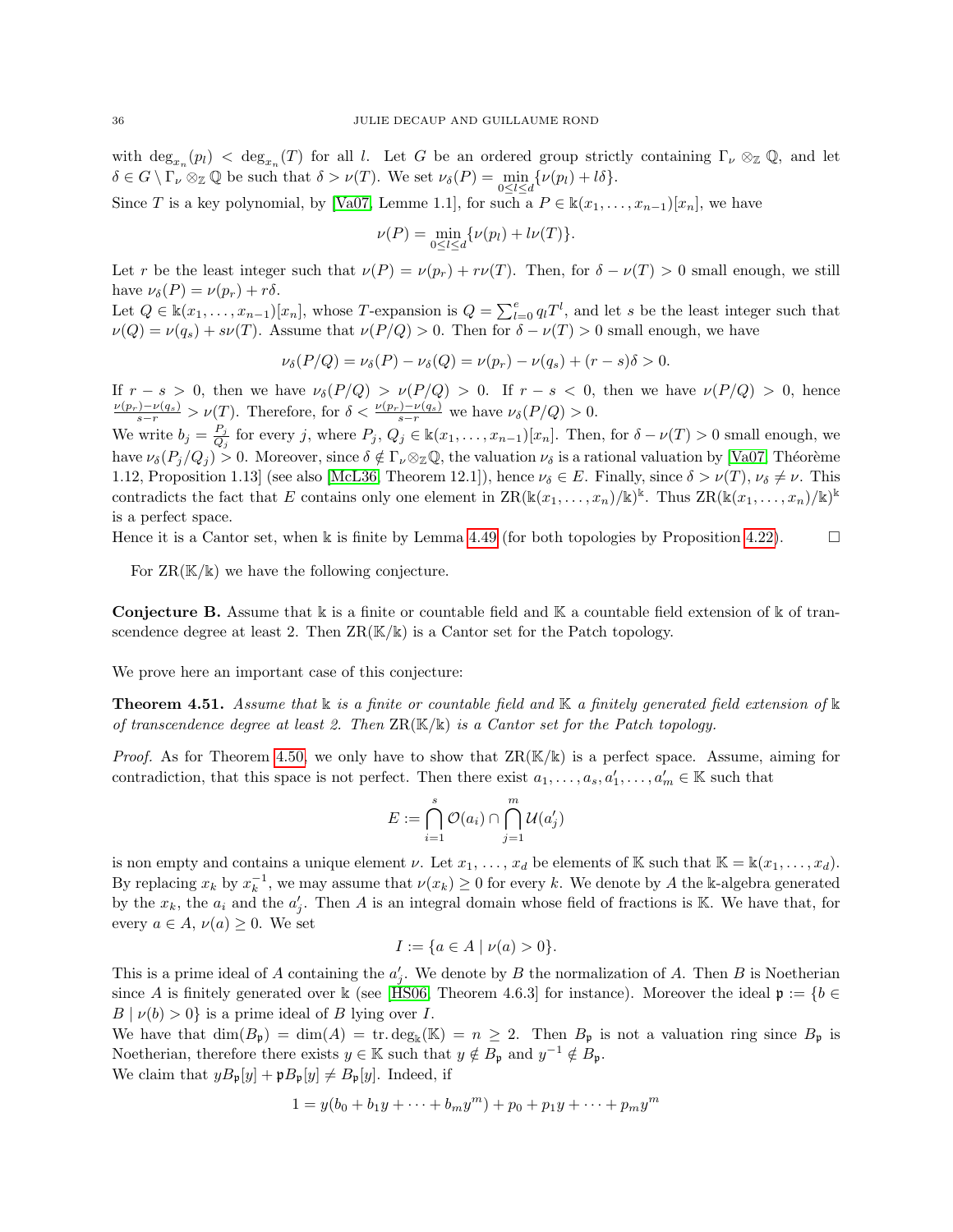for some  $b_k \in B_p$  and  $p_l \in \mathfrak{p}$ , then we would have

$$
(1-p_0)y^{-m-1} - (b_0 + p_1)y^{-m} + \dots - (b_{m-1} + p_m)y^{-1} - b_m = 0
$$

and  $y^{-1}$  would be integral over  $B_p$  since  $1 - p_0 \notin \mathfrak{p}$  is invertible in  $B_p$ . But this is not possible since  $B_p$  is integrally closed and  $y^{-1} \notin B_{\mathfrak{p}}$ .

In the same way,  $y^{-1}B_{\mathfrak{p}}[y^{-1}] + \mathfrak{p}B_{\mathfrak{p}}[y^{-1}] \neq B_{\mathfrak{p}}[y^{-1}]$ .

Now let  $\mathfrak{q}_1$  (resp.  $\mathfrak{q}_2$ ) be a prime ideal of  $B_{\mathfrak{p}}[y]$  (resp.  $B_{\mathfrak{p}}[y^{-1}]$ ) containing  $yB_{\mathfrak{p}}[y]+\mathfrak{p}_B[y]$  (resp.  $y^{-1}B_{\mathfrak{p}}[y^{-1}]+$  $p B_p[y^{-1}]$ ). Then there exists a valuation ring  $V_1$  in K, whose maximal ideal  $\mathfrak{m}_{V_1}$  satisfies  $\mathfrak{m}_{V_1} \cap B_p[y] = \mathfrak{q}_1$ (see for example [\[HS06,](#page-36-5) Theorem 6.3.2]). Therefore the associated valuation  $\nu_1$  satisfies  $\forall q \in \mathfrak{q}, \nu_1(q) > 0$ . Therefore  $\nu_1(a_i) \geq 0$  for every i, and  $\nu_1(a'_j) > 0$  for every j. In the same way, there exists a valuation ring  $V_2$  in K, whose maximal ideal  $\mathfrak{m}_{V_2}$  satisfies  $\mathfrak{m}_{V_2} \cap B_{\mathfrak{p}}[y^{-1}] = \mathfrak{q}_2$ , and its associated valuation  $\nu_2$  satisfies  $\nu_1(a_i) \geq 0$  for every i, and  $\nu_1(a'_j) > 0$  for every j. But  $\nu_1 \neq \nu_2$  because  $\nu_1(y) > 0$  and  $\nu_2(y^{-1}) > 0$ . This contradicts the fact that E is a singleton. Therefore  $\operatorname{ZR}(\mathbb{K}/\mathbb{K})$  is a perfect set.

### **REFERENCES**

- <span id="page-36-18"></span>[ABR17] J. Alonso, J. Brum, C. Rivas. Orderings and flexibility of some subgroups of  $Homeo_+(\mathbb{R})$ , J. Lond. Math. Soc., II. Ser., **95**, No. 3, (2017), 919-941.
- <span id="page-36-11"></span>[ADS18] Y. Antolín, W. Dicks, Z. Sunić, Left relatively convex subgroups, *Topological methods in group theory*, 1-18, London Math. Soc. Lecture Note Ser., 451, Cambridge Univ. Press, Cambridge, 2018.
- <span id="page-36-10"></span>[AR20] Y. Antolín, C. Rivas, The space of relative orders and a generalization of Morris indicability theorem, Journal of Topology and Analysis, to appear.
- <span id="page-36-9"></span>[ADR] F. Aroca, J. Decaup, G. Rond, The minimal cone of an algebraic Laurent series, arXiv:1902.03961.
- [Ch50] C. Chabauty, Limite d'ensembles et géométrie des nombres, Bulletin SMF, 78 (1950), 143-151.
- <span id="page-36-20"></span>[CR16] A. Clay, D. Rolfsen, Ordered groups and topology, Graduate Studies in Mathematics, 176. American Mathematical Society, Providence, RI, 2016.
- <span id="page-36-17"></span>[DNR] B. Deroin, A. Navas, C. Rivas, Groups, Orders, and Dynamics, arXiv:1408.5805.
- <span id="page-36-2"></span>[EI06] G. Ewald, M. Ishida, Completion of real fans and Zariski-Riemann spaces, Tohoku Math. J. (2), 58, (2006), no. 2, 189-218.
- <span id="page-36-13"></span>[Gh01] E. Ghys, Groups acting on the circle, *Enseign. Math.*  $(2)$ , **47**,  $(2001)$ , no. 3-4, 329-407.
- <span id="page-36-12"></span>[Gl99] A. M. W. Glass, Partially ordered groups, Series in Algebra, 7, World Scientific Publishing Co., Inc., River Edge, NJ, 1999.
- <span id="page-36-7"></span>[Ho69] M. Hochster, Prime ideal structure in commutative rings, Trans. Am. Math. Soc., 142, (1969), 43-60.
- <span id="page-36-5"></span>[HS06] C. Huneke, I. Swanson, Integral closure of ideals, rings, and modules, London Mathematical Society Lecture Note Series, 336, Cambridge University Press, Cambridge, 2006.
- <span id="page-36-0"></span>[Ku02] O. Kuroda, The infiniteness of the SAGBI bases for certain invariant rings, Osaka J. Math., 39, (2002), 665-680.
- <span id="page-36-14"></span>[MC85] S. McCleary, Free lattice-ordered groups represented as  $o-2$  transitive *l*-permutation groups, *Trans. Amer Math. Soc.*, 290, (1985), 81-100.
- <span id="page-36-23"></span>[McL36] S. Mac Lane, A construction for absolute values in polynomial rings, Trans. Amer. Math. Soc., 40, (1936), 363-395.
- <span id="page-36-16"></span>[MW12] D. Morris-Witte, The space of bi-orders on a nilpotent group, New York Journal of Math., 18, (2012), 261-273.
- <span id="page-36-15"></span>[Na10] A. Navas, On the dynamics of (left) orderable groups, Ann. Inst. Fourier, 60, (2010), no. 5, 1685-1740.
- [Na18] A. Navas, Group actions on 1-manifolds: a list of very concrete open questions, *Proceedings of the ICM 2018*, 2, (2018), 2029-2056.
- <span id="page-36-19"></span>[Ro86] L. Robbiano, Term orderings on the polynomial ring, EUROCAL '85, Vol. 2 (Linz, 1985), 513-517, Lecture Notes in Comput. Sci., 204, Springer, Berlin, 1985.
- <span id="page-36-21"></span>[Sc45] O. F. G. Schilling, Noncommutative valutations, Bull. Amer. Math. Soc., 51, (1945), 297-304.
- <span id="page-36-1"></span>[Si04] A. Sikora, Topology on the spaces of orderings of groups, Bull. London Math. Soc., 36, (2004), no. 4, 519-526.
- <span id="page-36-6"></span>[SZ60] P. Samuel, O. Zariski, Commutative Algebra, Volume 2, Graduate Texts in Mathematics, Springer Verlag, 1960.
- [Ta54] D. Tamari, A refined classification of semi-groups leading to generalized polynomial rings with a generalized degree concept, Proc. ICM, 3, Amsterdam, 1954, pp.439-440.
- <span id="page-36-8"></span>[Te18] B. Teissier, Two points of the boundary of toric geometry, Singularities, Algebraic Geometry, Commutative Algebra and Related Topics. Festschrift for Antonio Campillo on the occasion of his 65 th Birthday, G.-M. Greuel, L. Narváez Macarro and S. Xambó-Descamp, Editors, Springer 2018, 107-117.
- <span id="page-36-4"></span>[Va06] M. Vaquié, Valuations and local uniformization, Singularity theory and its applications, 477-527, Adv. Stud. Pure Math., 43, Math. Soc. Japan, Tokyo, 2006.
- <span id="page-36-22"></span>[Va07] M. Vaquié, Extension d'une valuation, *Trans. Amer. Math. Soc.*, 359, no. 7, (2007), 3439-3481.
- [Wa77] F. Wattenberg, Topologies on the set of closed subsets, Pacific J. Math., 68, (1977), no. 2, 537-551.
- <span id="page-36-3"></span>[Za40] O. Zariski, Local uniformization on algebraic varieties, Ann. of Math., 41 (4), (1940), 852-896.